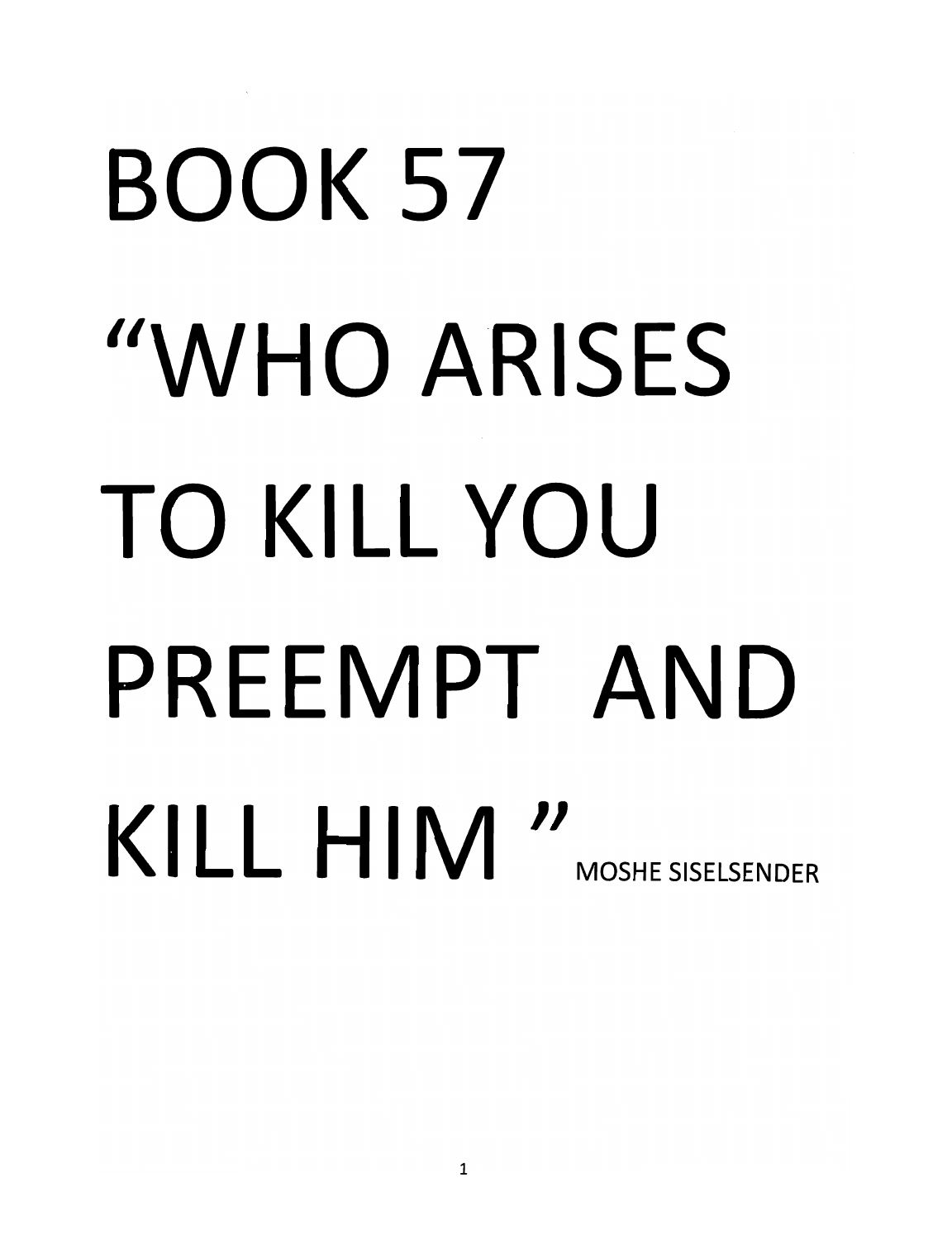# ATTACK BFST DEFENSE CLOSE ALL ENTRENCES TO ARAB VILLAGES ORIGINATING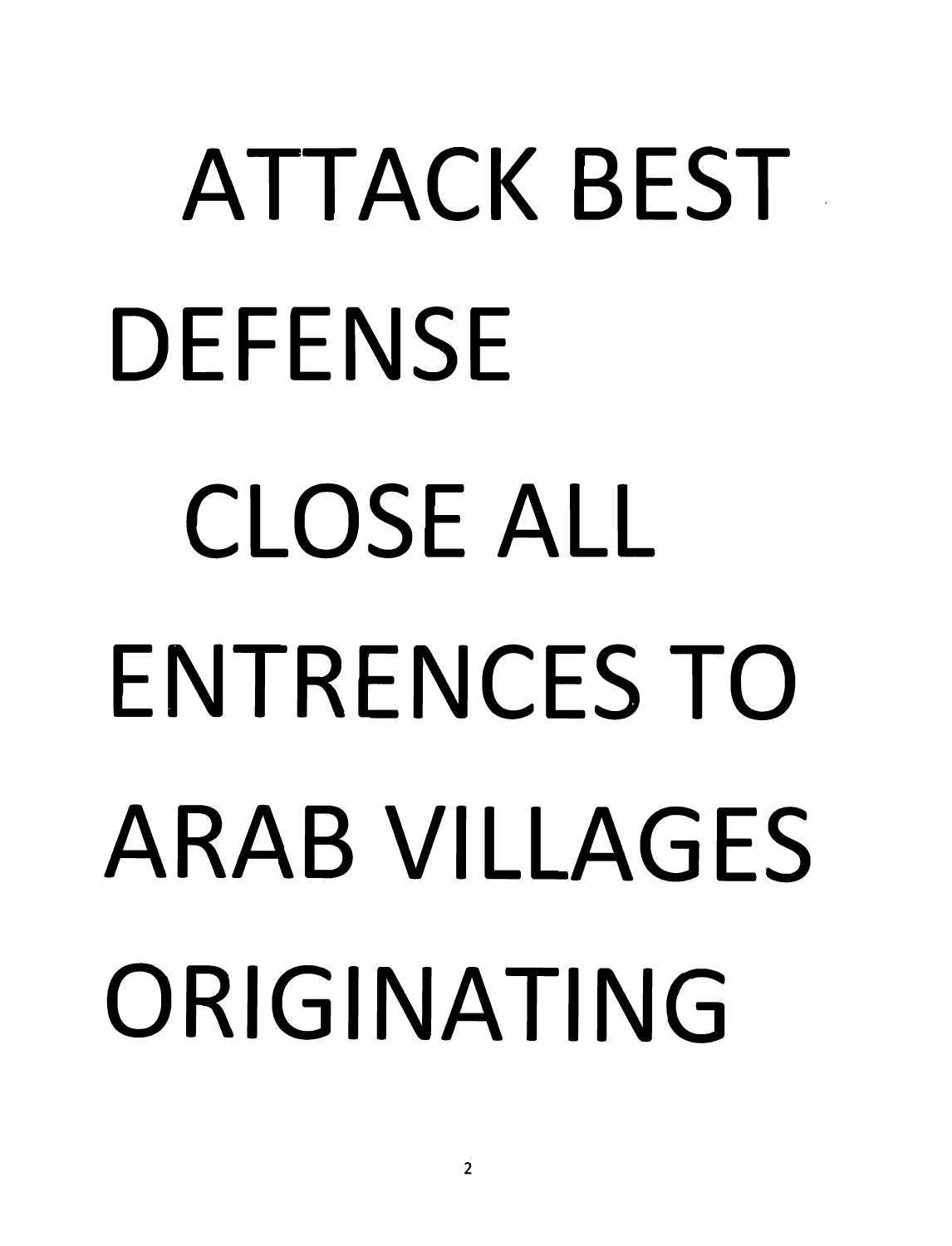# ATTACKS AGAINST **JEWS**  WHYSHOULD **JEWS** ONLY REACT AND **LET**  ARABS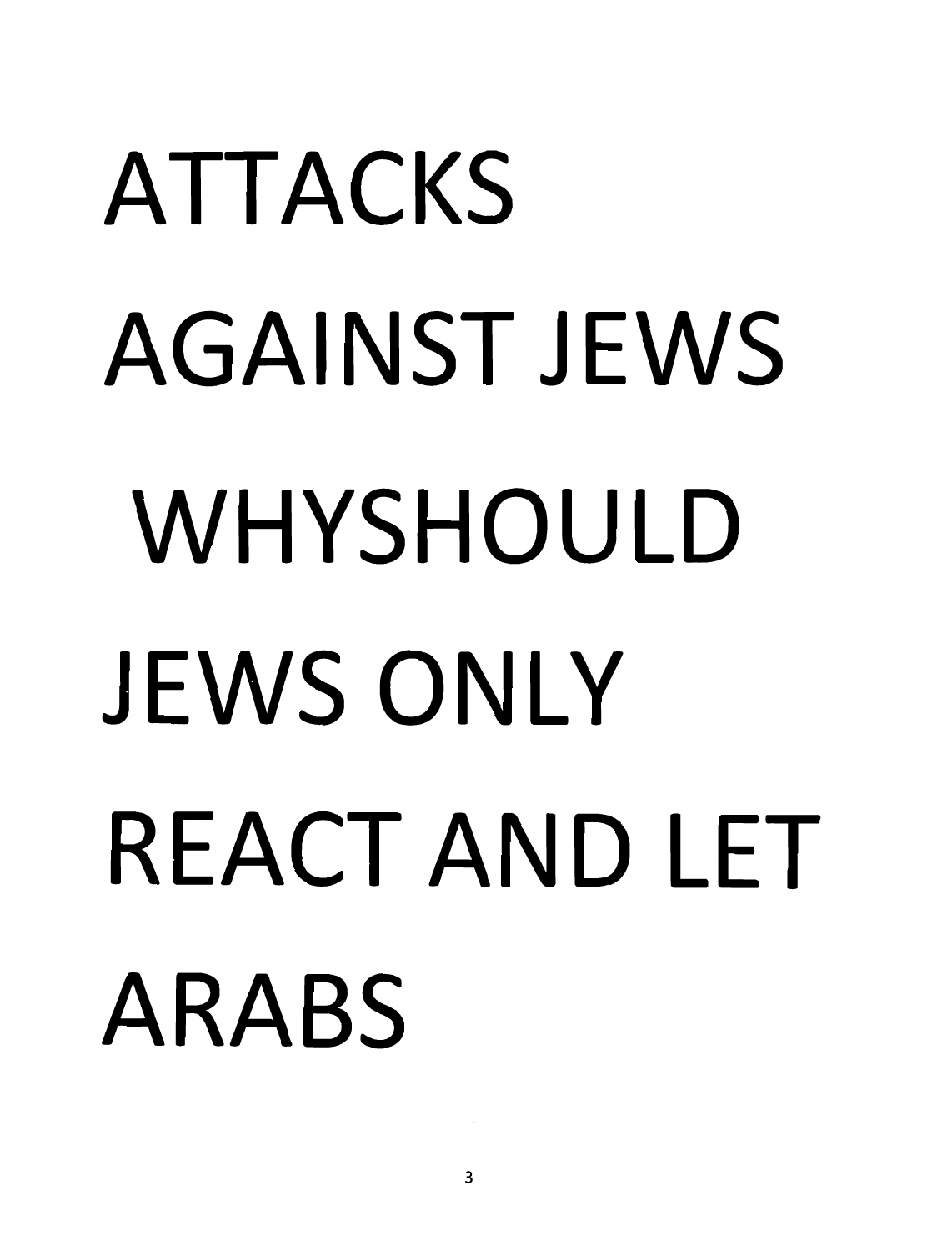#### SURPRISE US AND LET ARABS KEEP US IN SUSPENSE?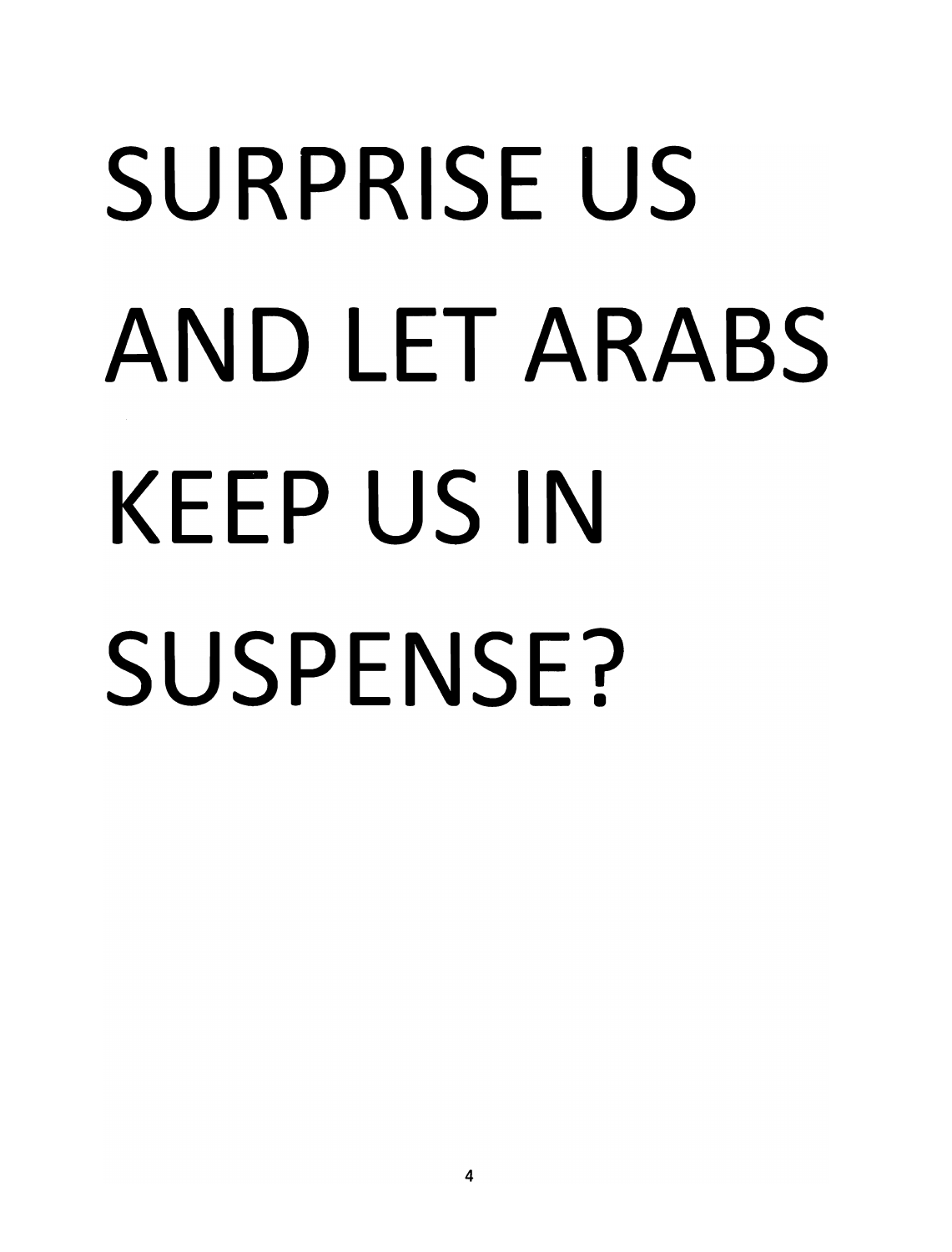# LET US SURPRISE THEM. TAKE THE INITIATIVE. CLOSE ALL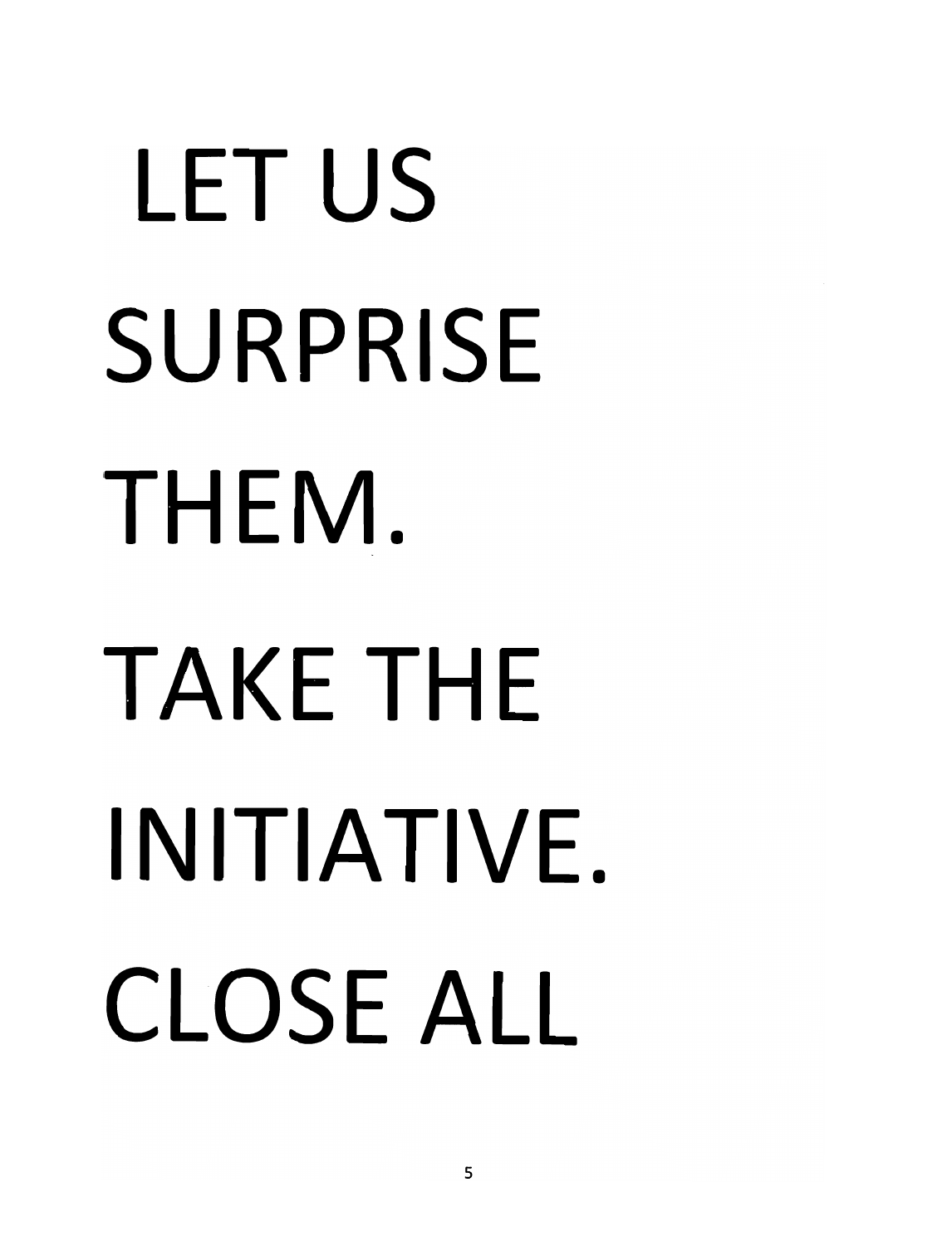## ENTRANCES. STOP ALL TRAFFIC. STARVE THE POPULATION LET THEM ROT.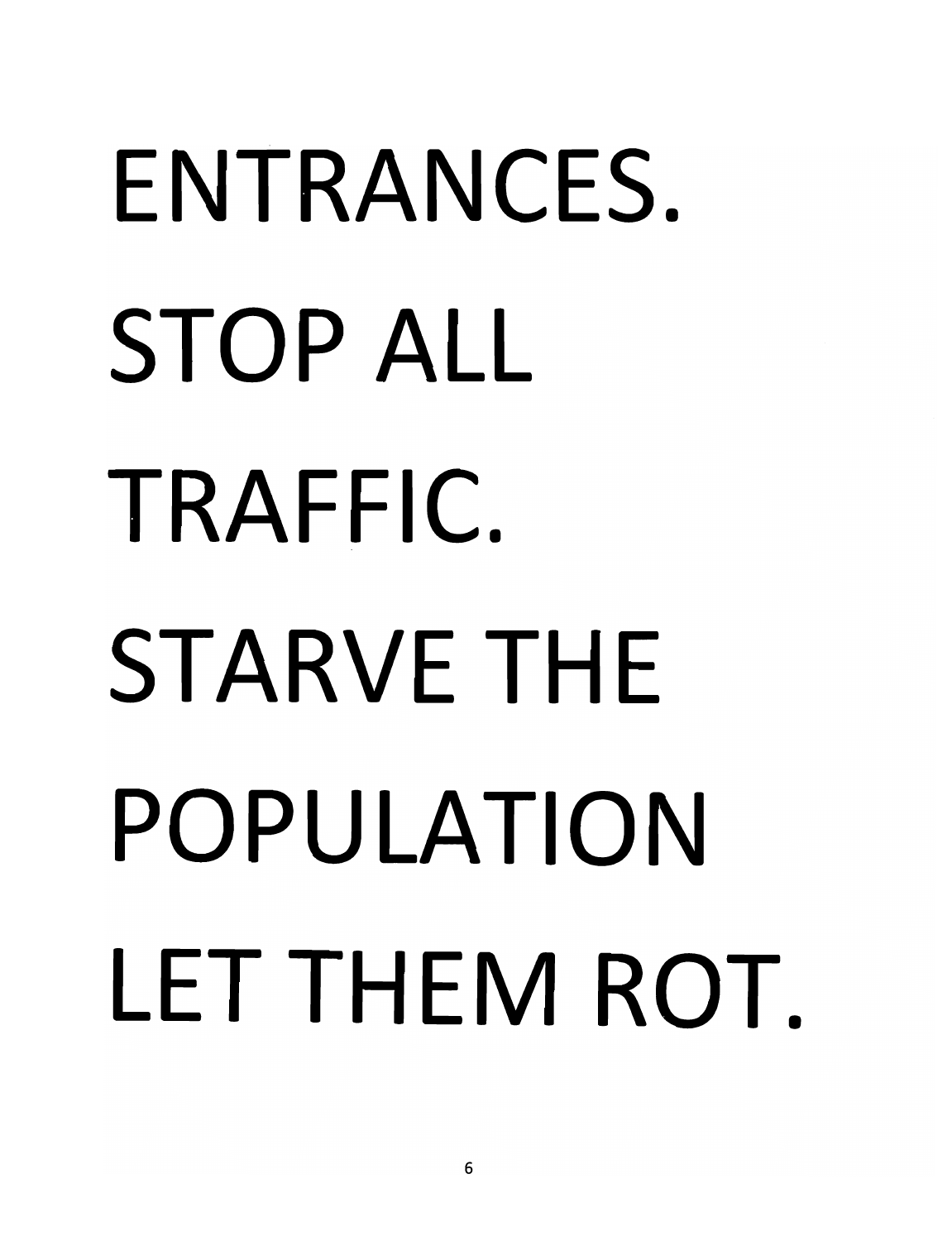## THE ARABS ARE TARGETING INNOCENT CIVILIANS. THEY TARGET **ALL JEWS.THE**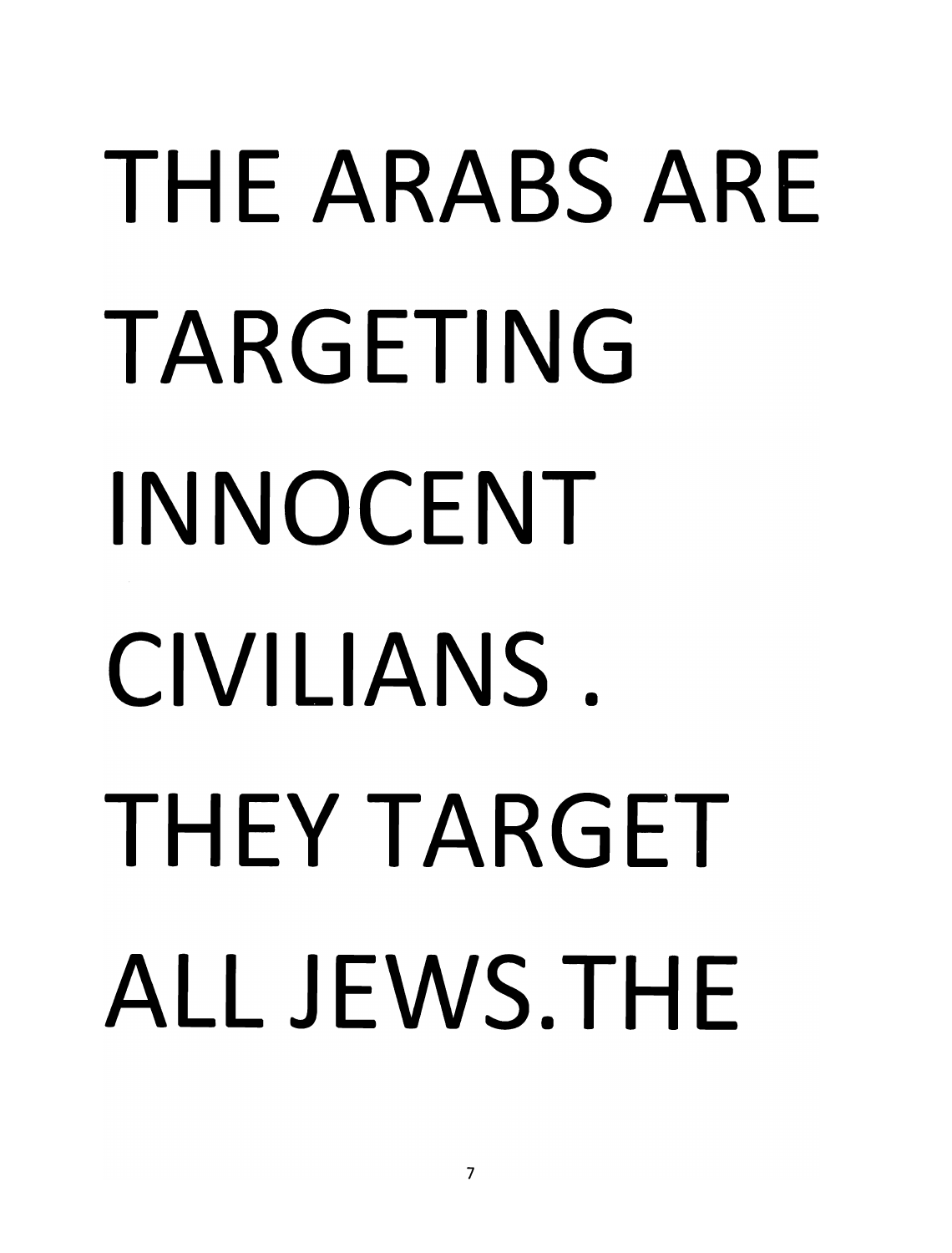## ARABS KILL ALL JEWS FOR WHAT THEY PERCEIVE AS THE CRIMES OF A FEW. ALL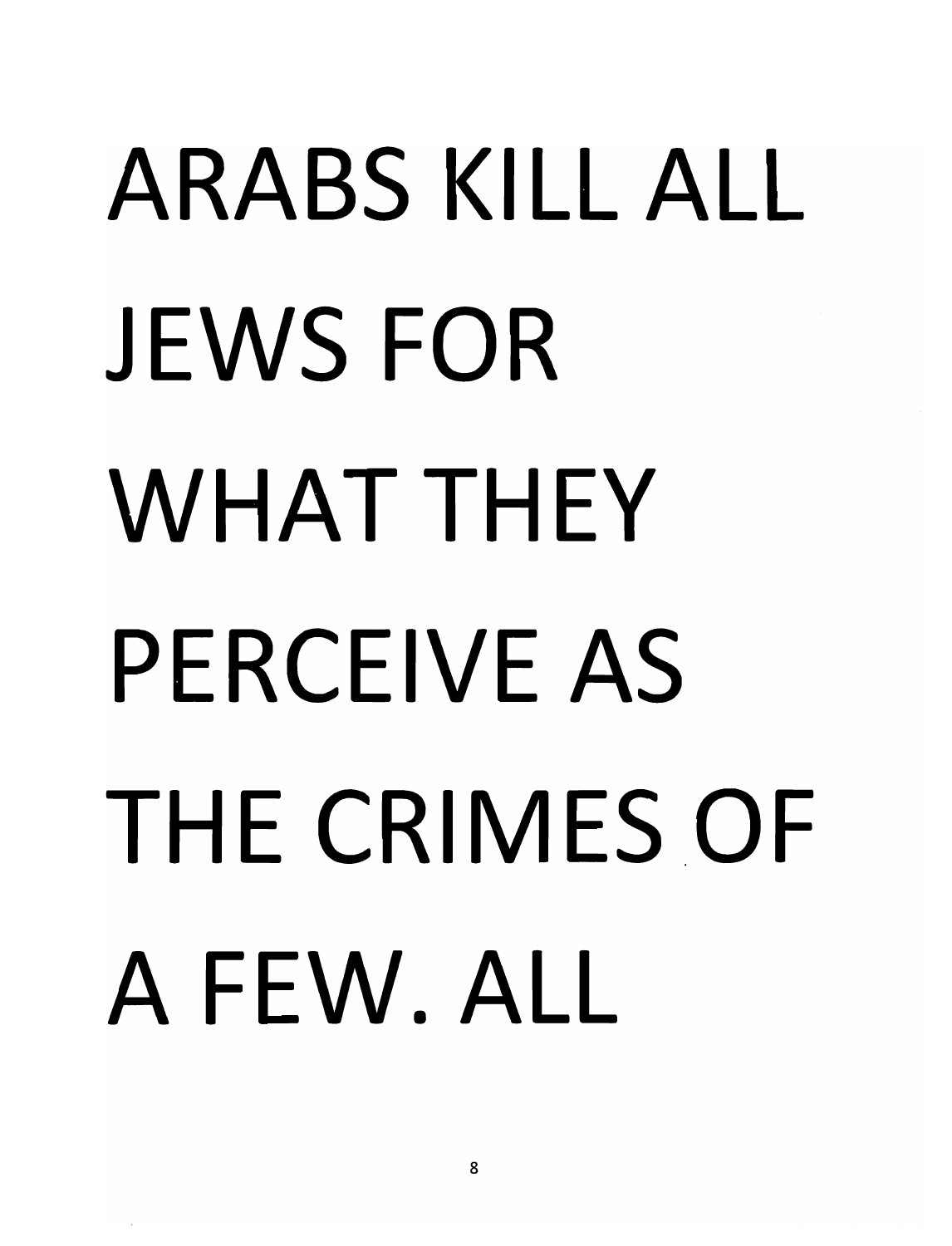## JEWS ARE PUNISHED. THE SAME AS THE LAST 2000 YEARS AMONG THE EUROPEAN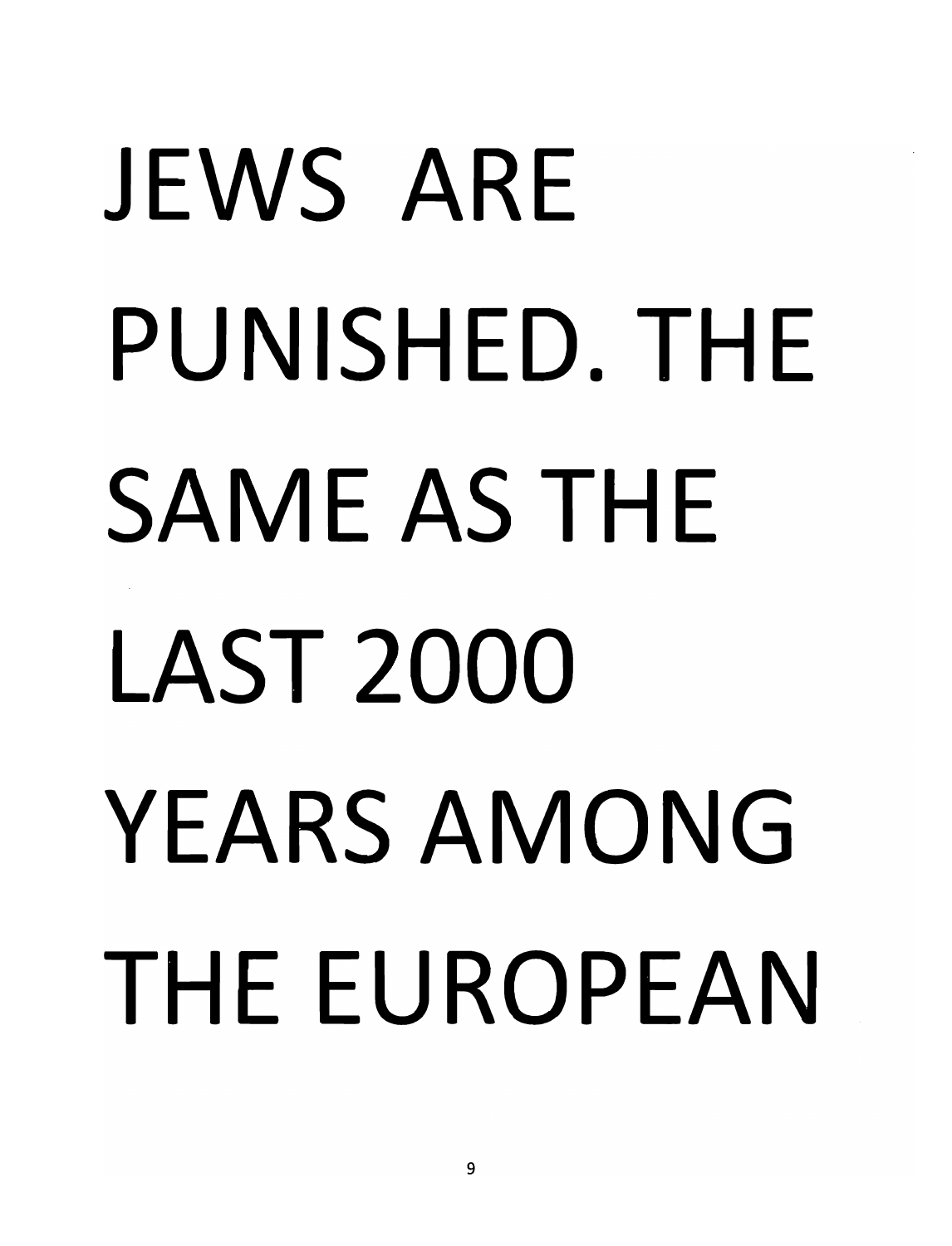## **ANTI-SEMITES.**  ALL JEWS **SUFFER COLLECTIVE PUNISHMENT FOR** WHAT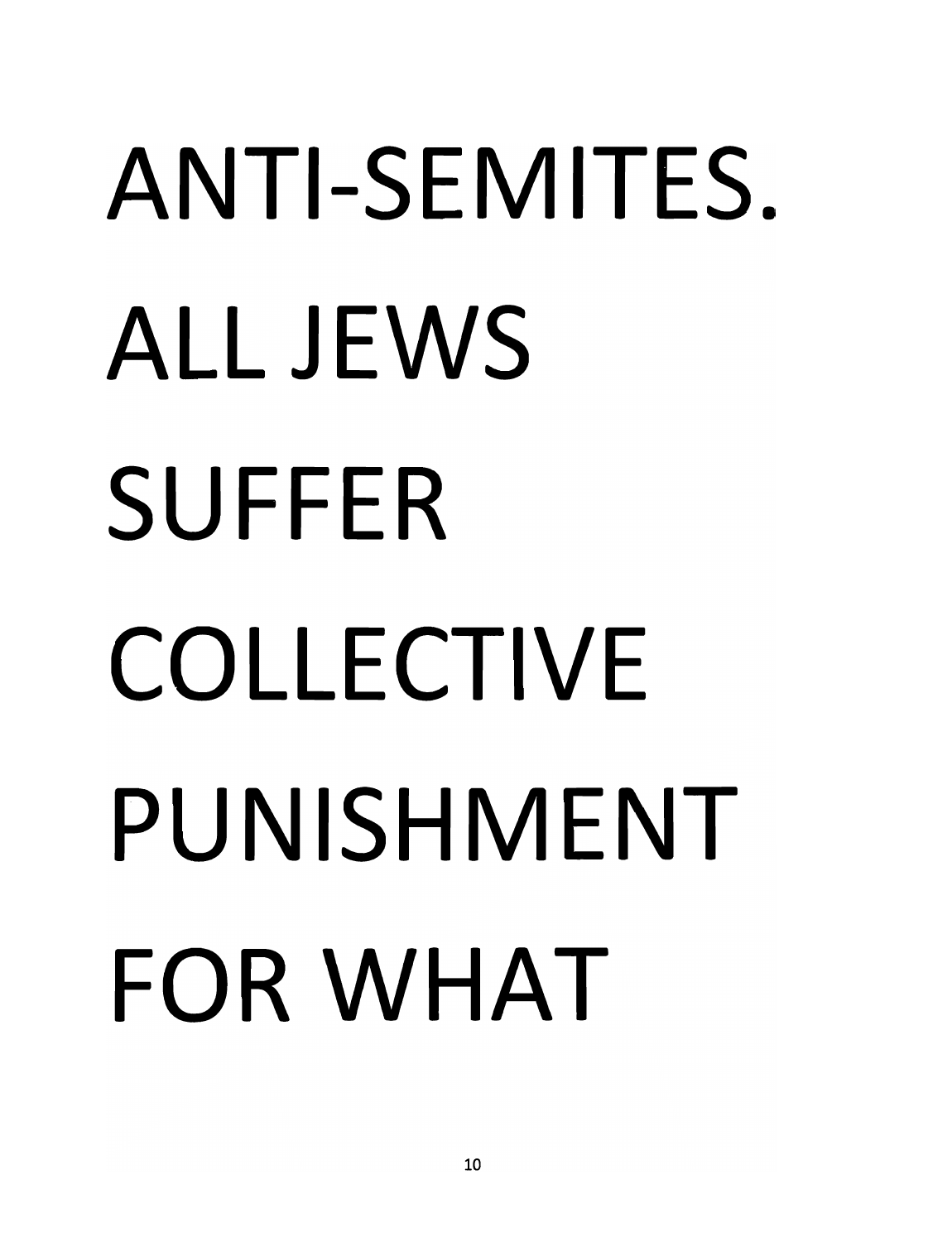#### ANTISEMITES PERCEIVE AS THE CRIMES OF INDIVIDUAL JEWS.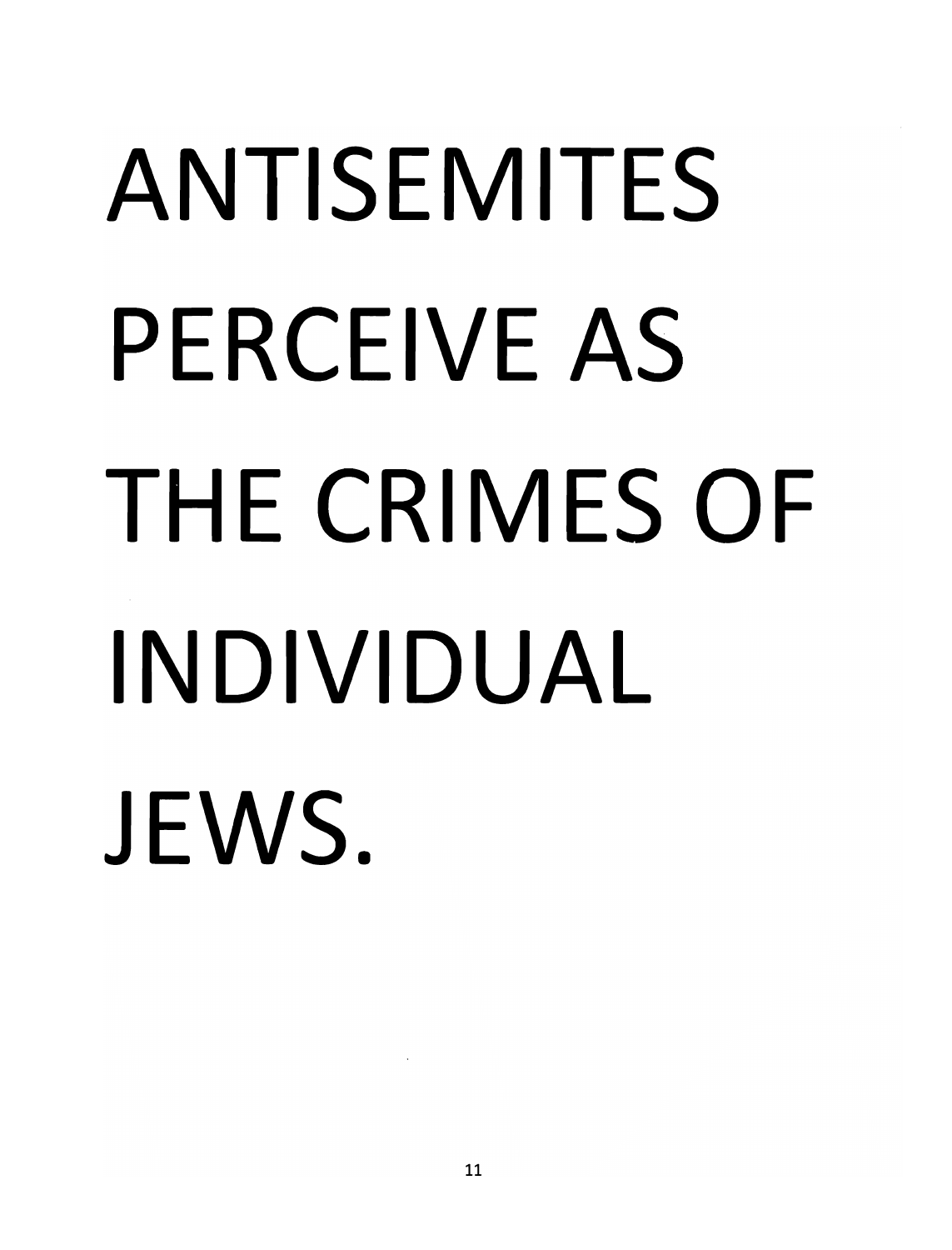## LET US RECIPROCATE. **IF** ARABS ARE OK WITH COLLECTIVE PUNISHMENT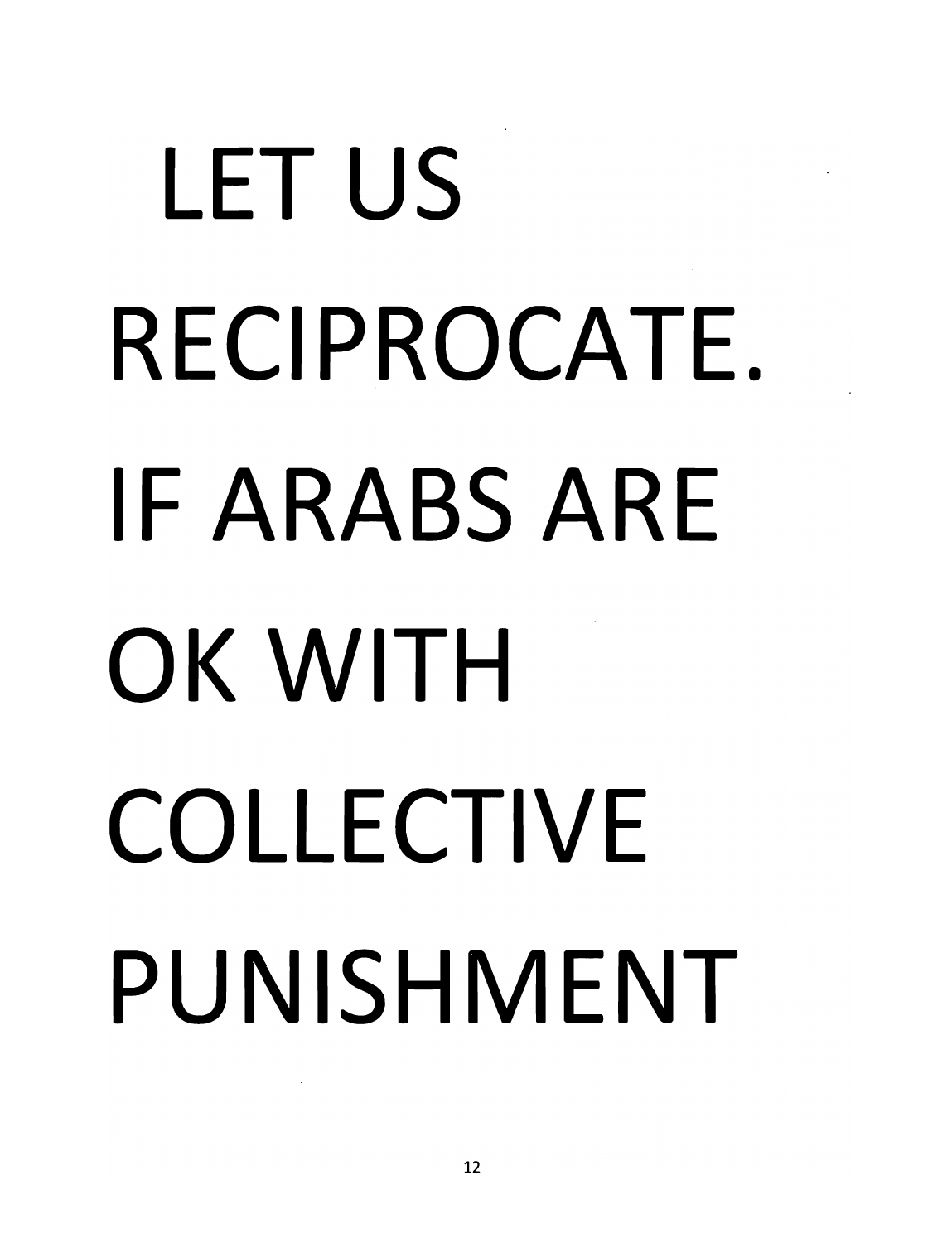## FOR JEWS THEN WE S HOULD BE OK WTH COLLECTIVE PUNISHMENT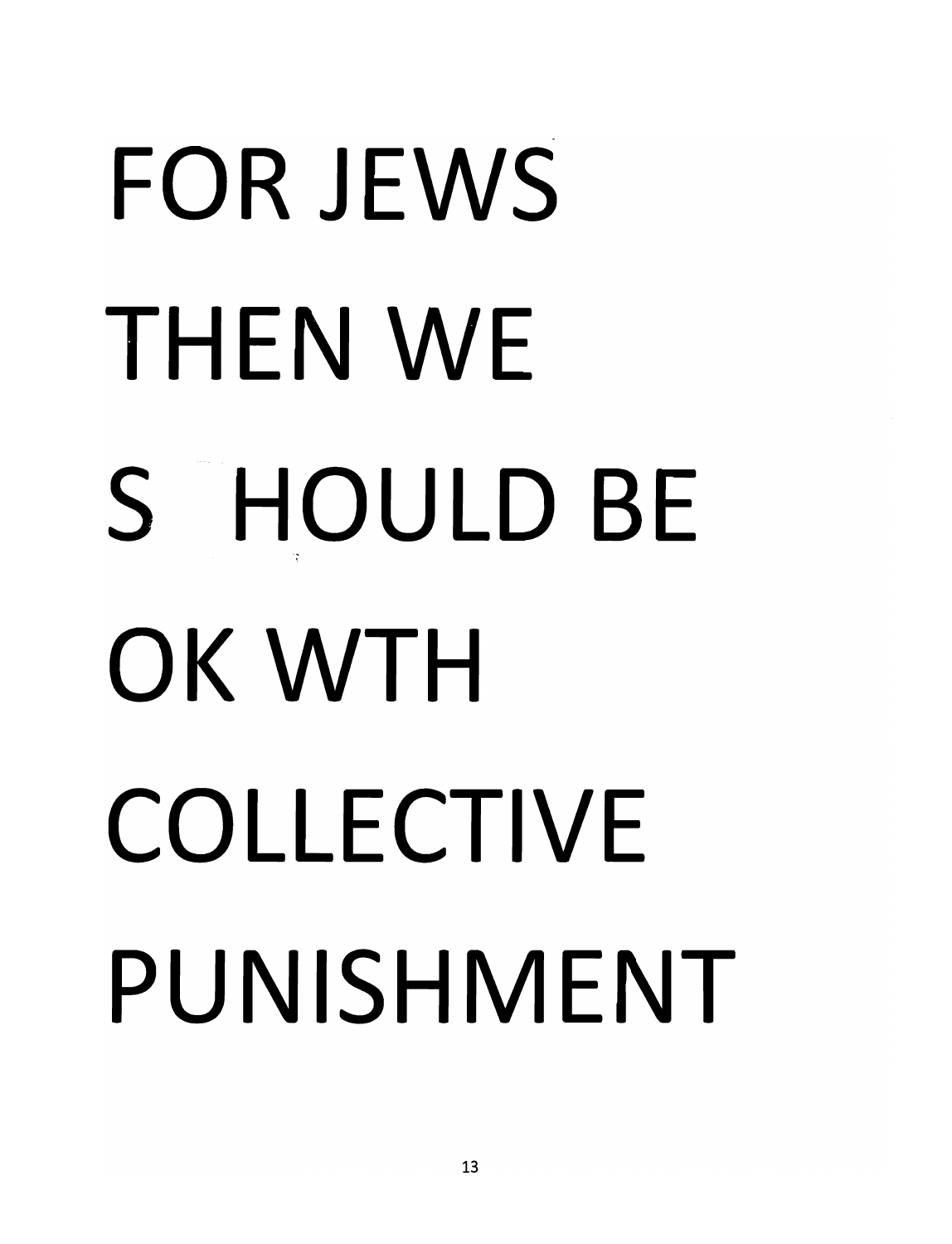### FOR ARABS. ESPECIALLY, IF IN THAT WAY WE WILL BE SAVING JEWISH LIVES.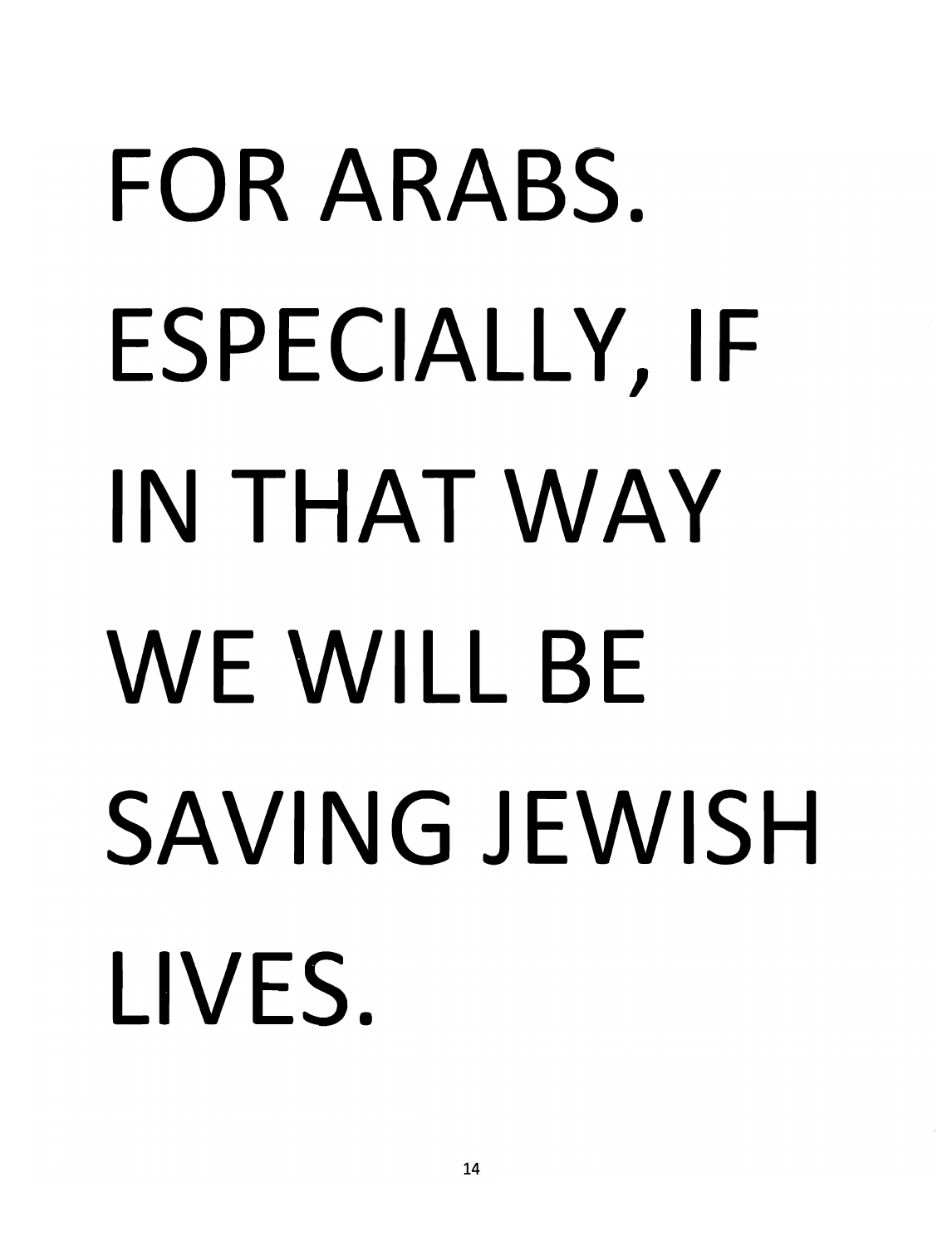## **TARGET ALL ARABS FROM** WHERE A KILLER ORIGINATES. **SEND ALL OF**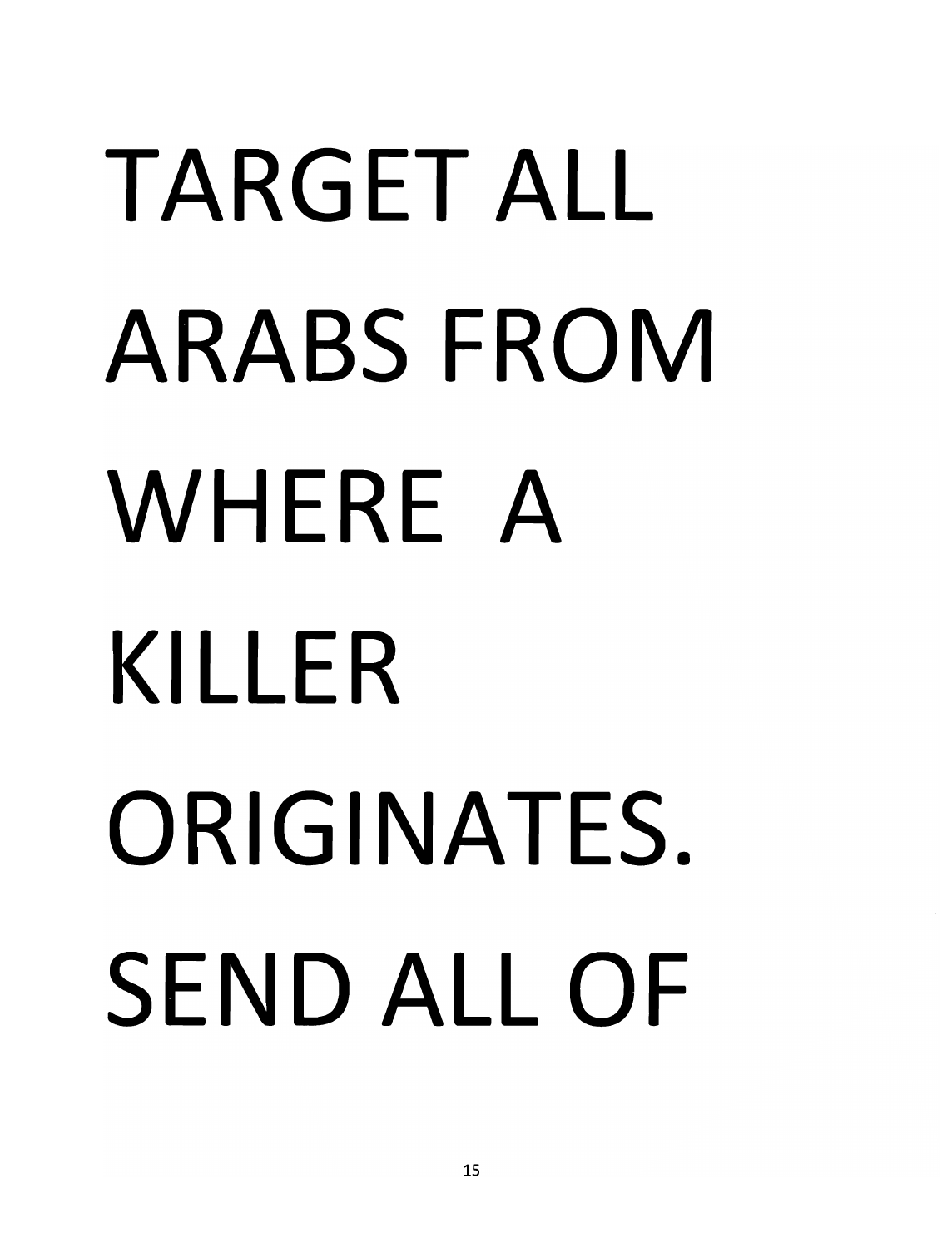## THEM TO SYRIA. FROM THERE THEY WILL ESCAPE TO EUROPE. BEAUTIFUL. LET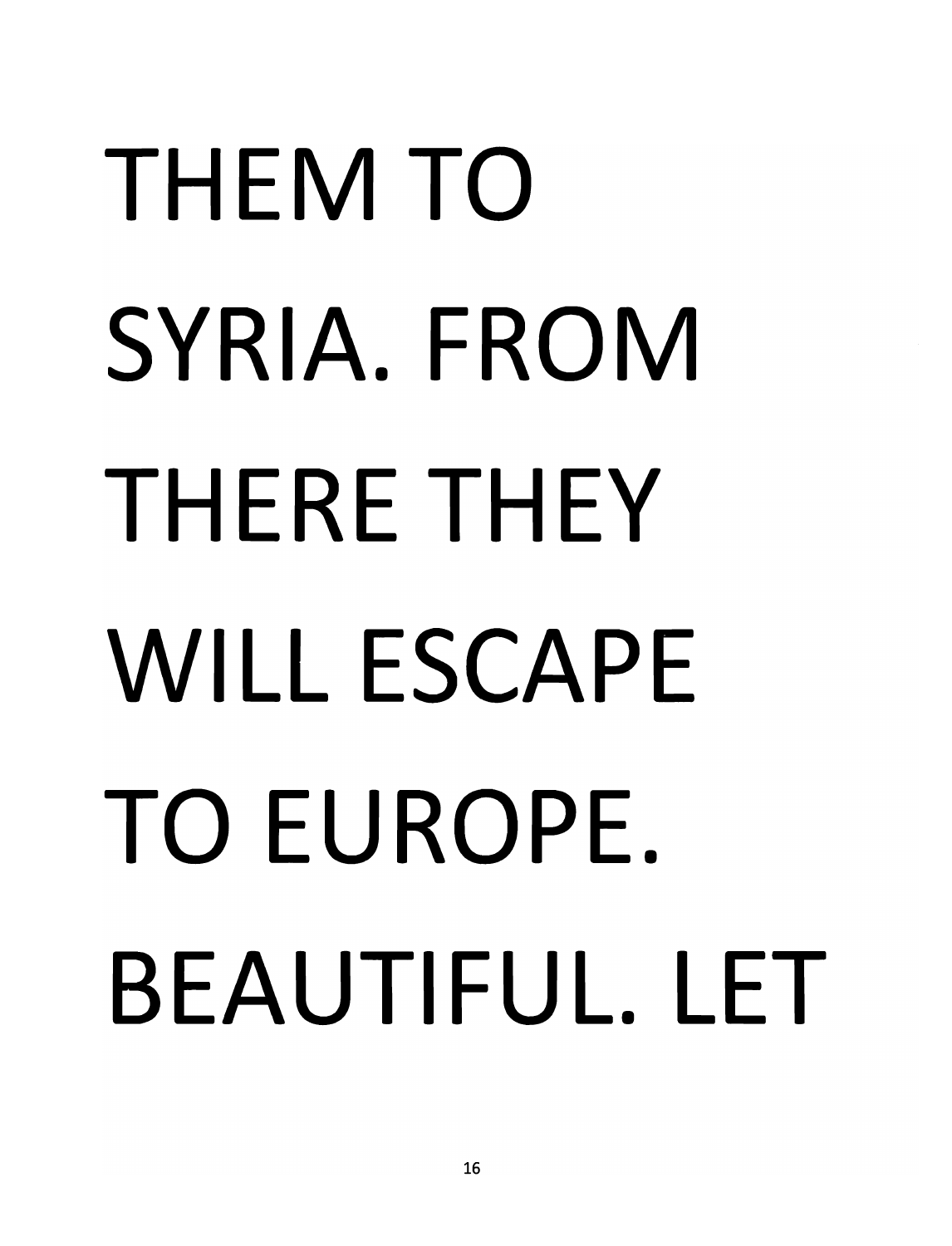#### THE EUROPEANS DEAL WITH THE PALESTINIANS. THEY NOW ENCOURAGE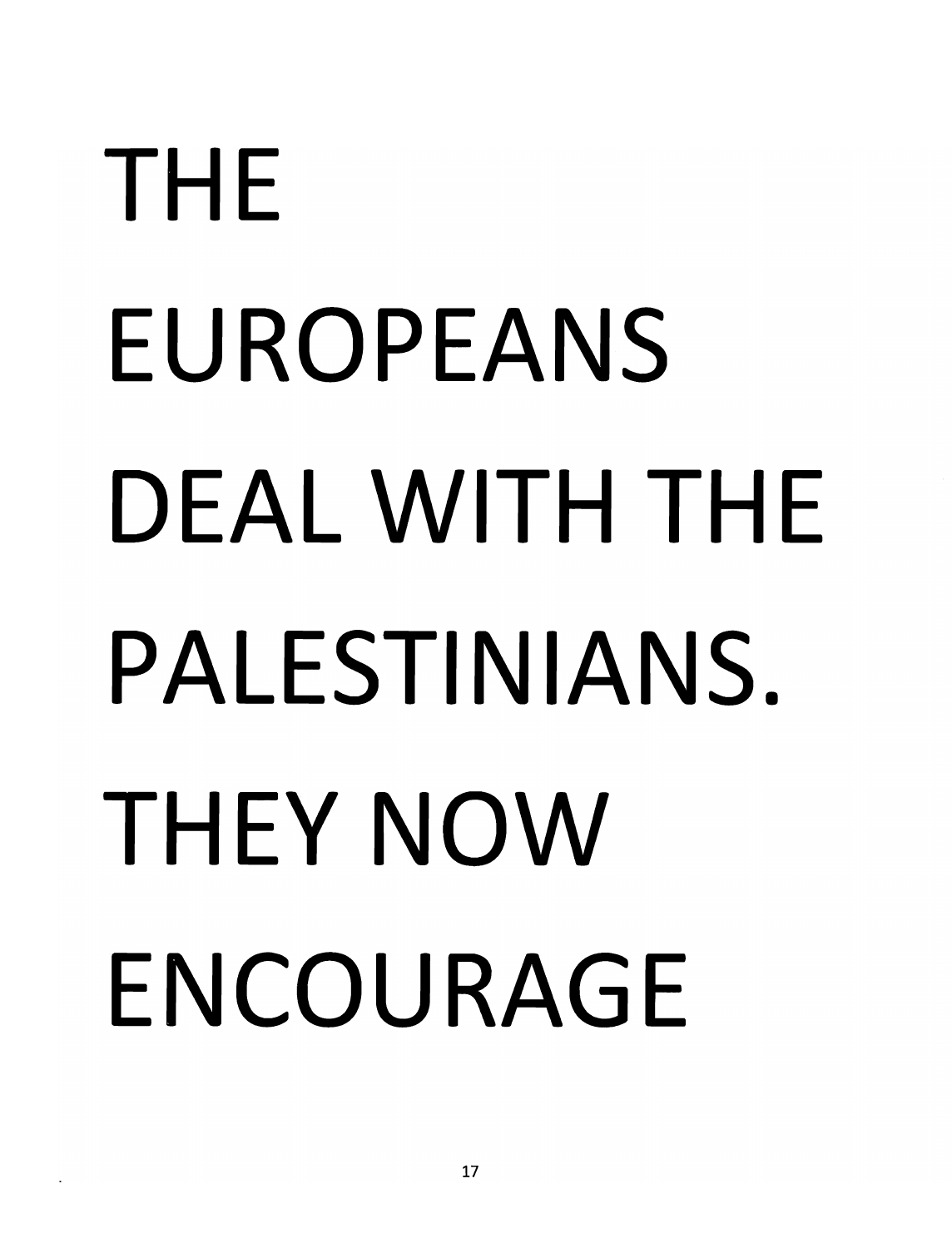### **ARABS TO SEEK** A PALESTINIAN STATE IN ISRAEL.IFULLY **AGREE FOR A** PALESTINIAN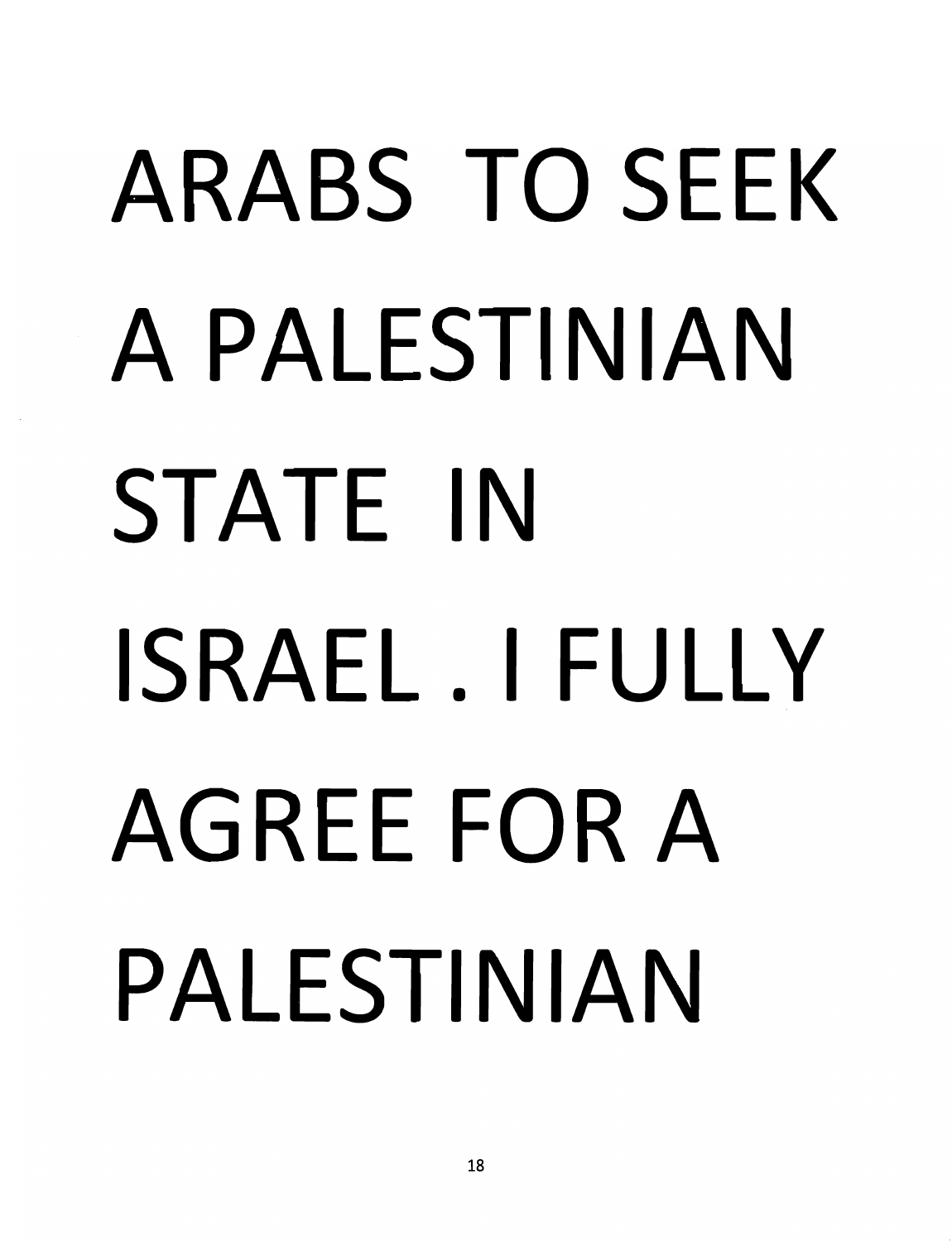#### STATE -NOT IN ISRAEL- BUT IN FRANCE WITH PARIS THEIR CAPITAL.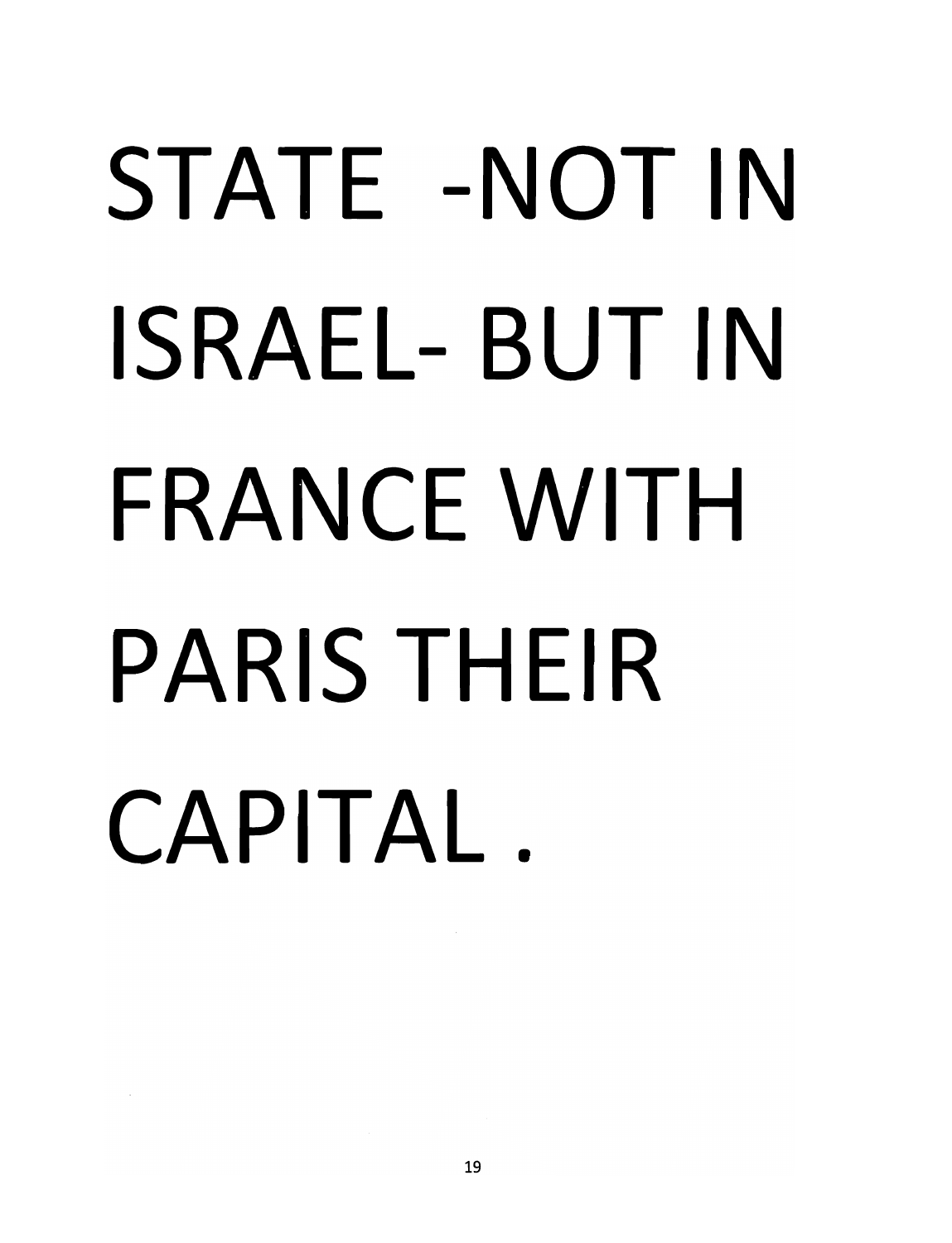## OR A PALESTINIAN **STATE IN** NORWAY WITH **OSLO THEIR** CAPITAL.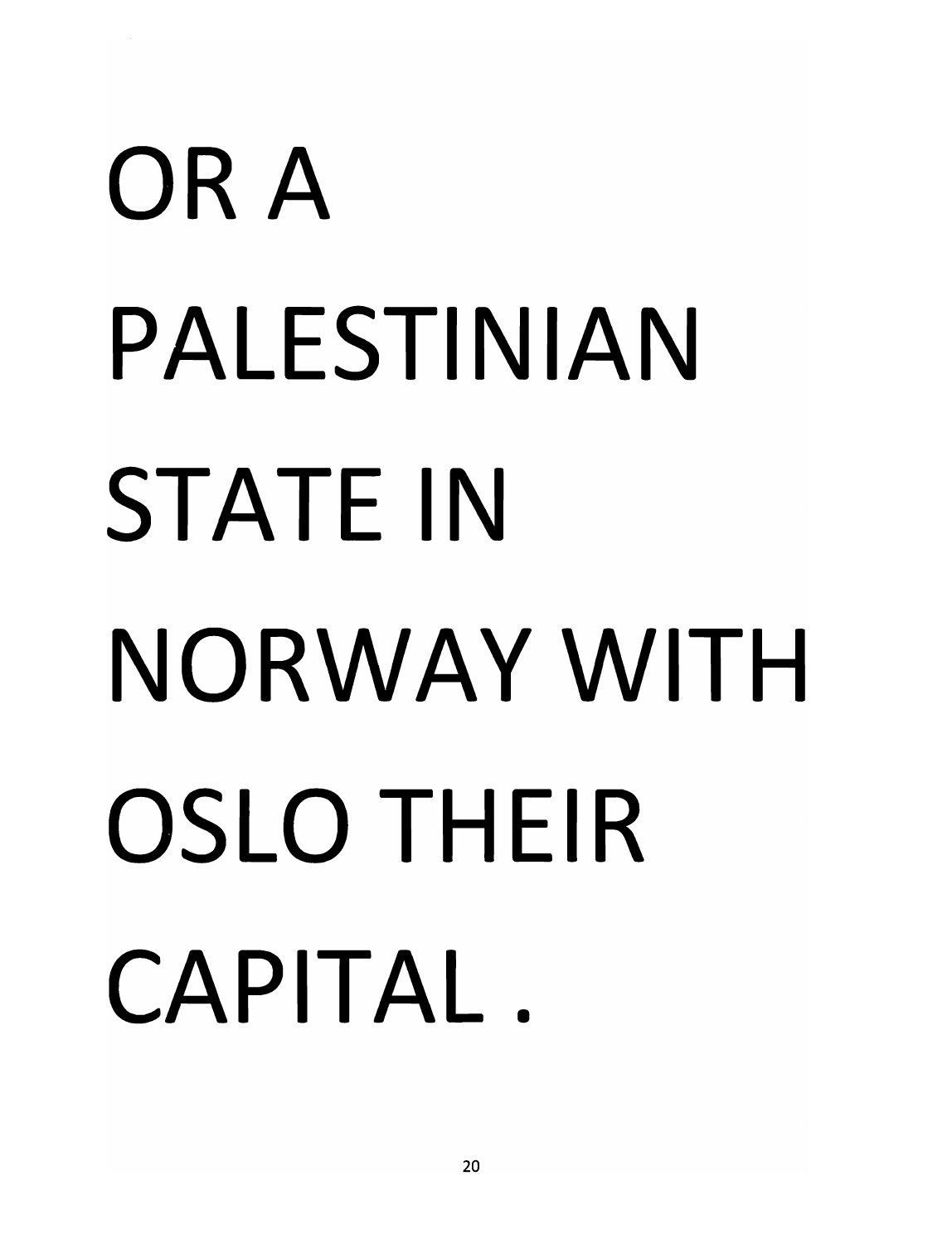## OR A PALESTINIAN **STATE IN** ENGLAND WITH LONDON THEIR CAPITAL.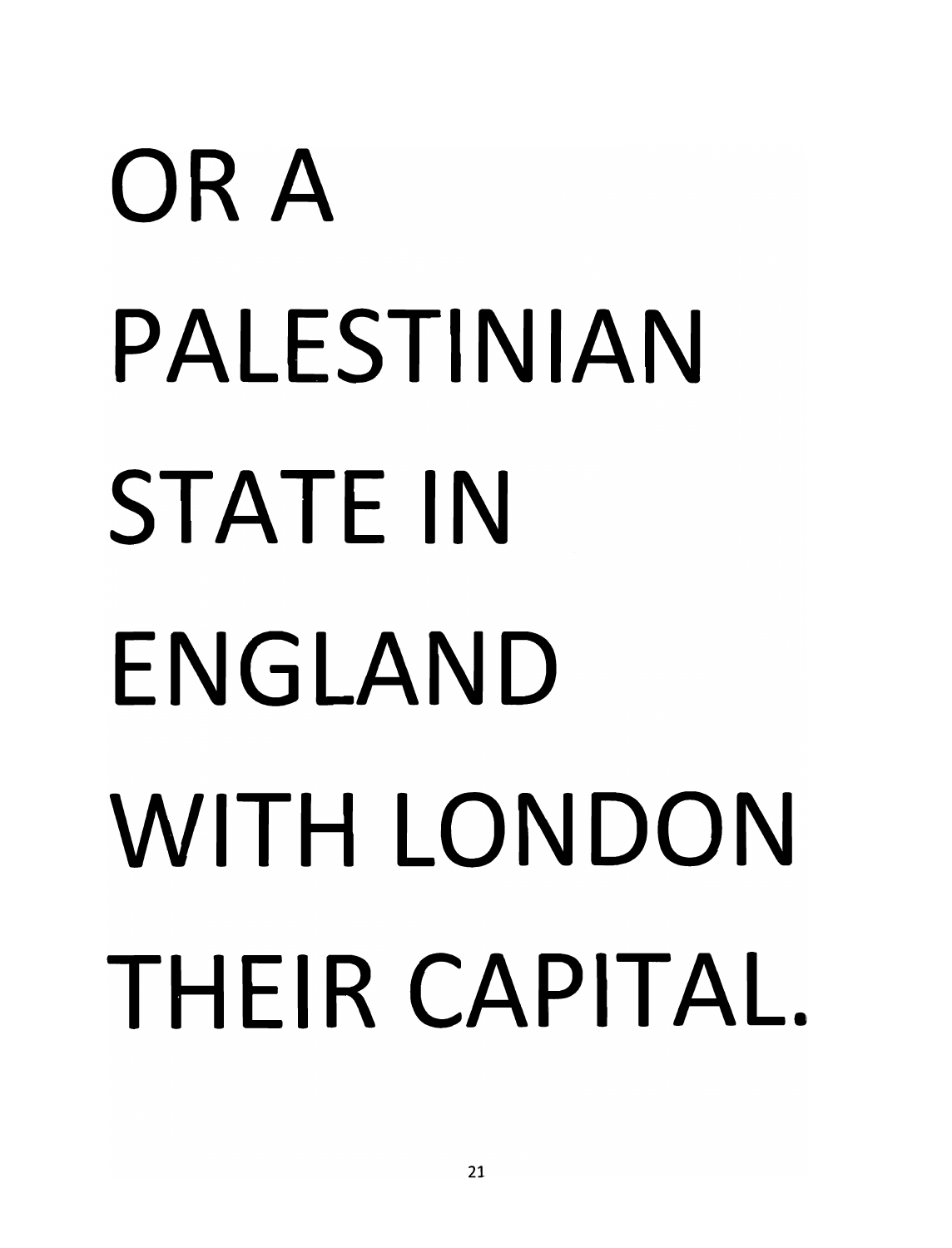# NOW IS THE TIME. THIS IS GOD SENT. THROW **OUT ALL THE** PALESTINIANS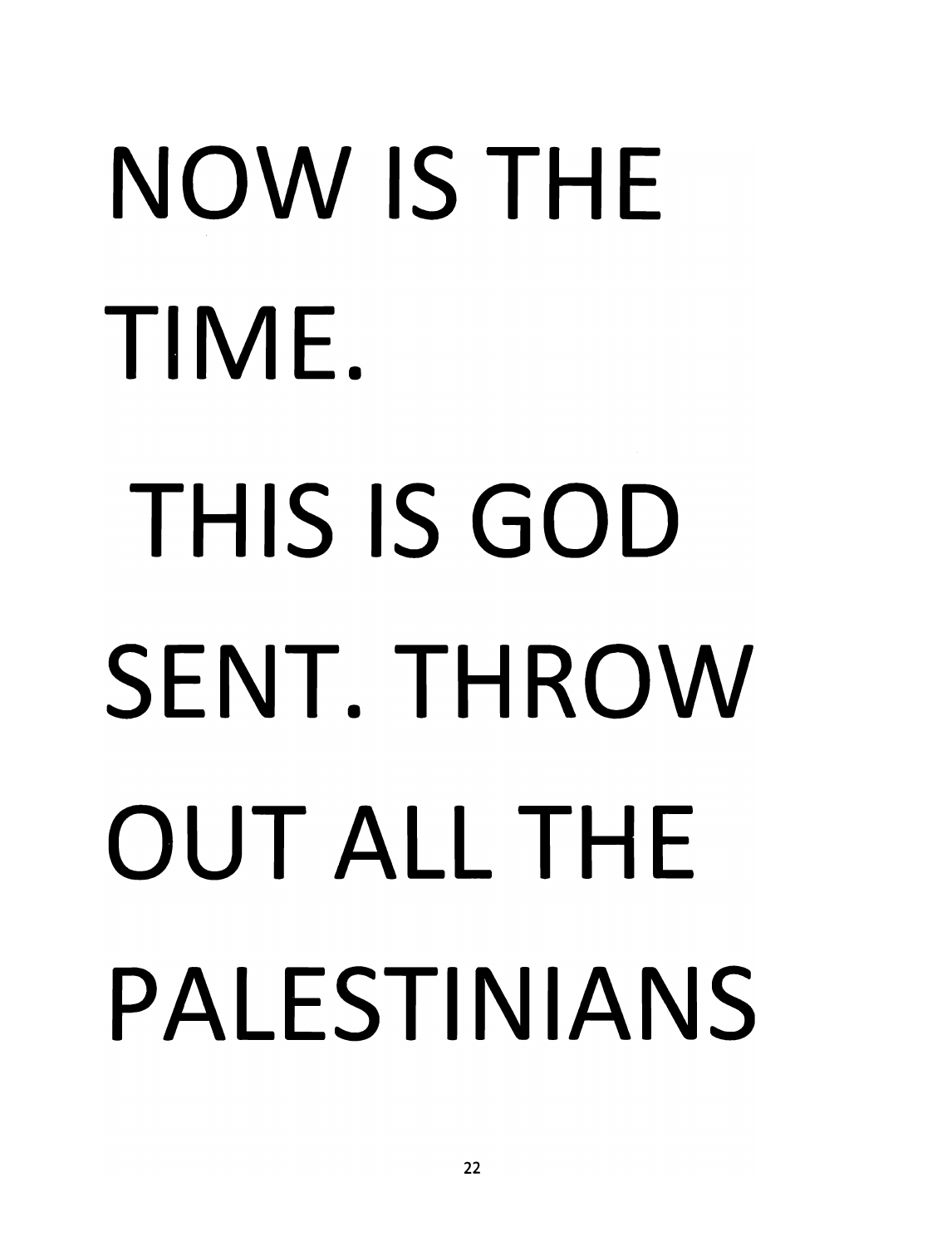## TO SYRIA. **FROM THERE** THEY WILL IMMIGRATE TO EUROPE. THEN THE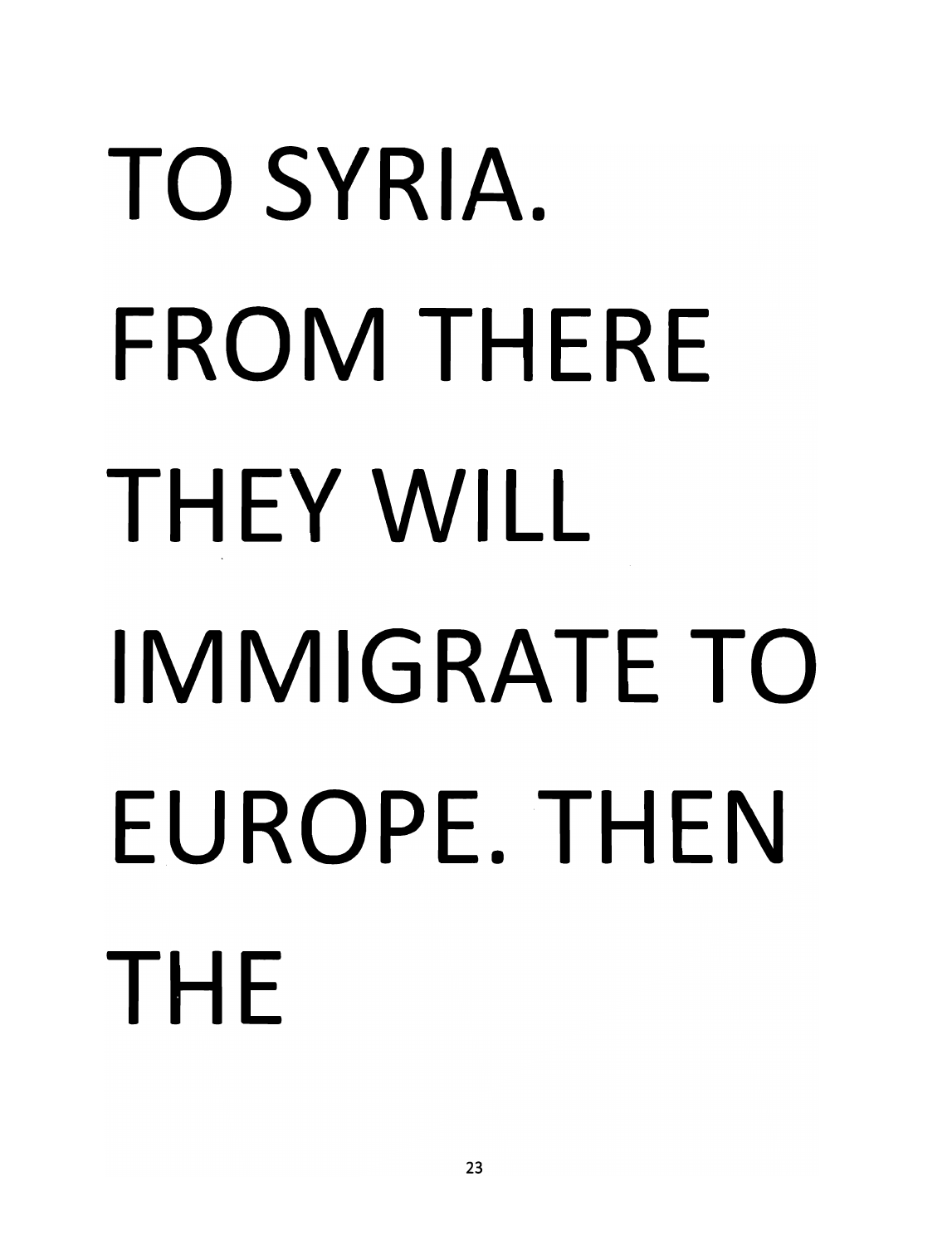#### **PALESTINIAN QUESTION WILL BE SOLVED. FINISHED.**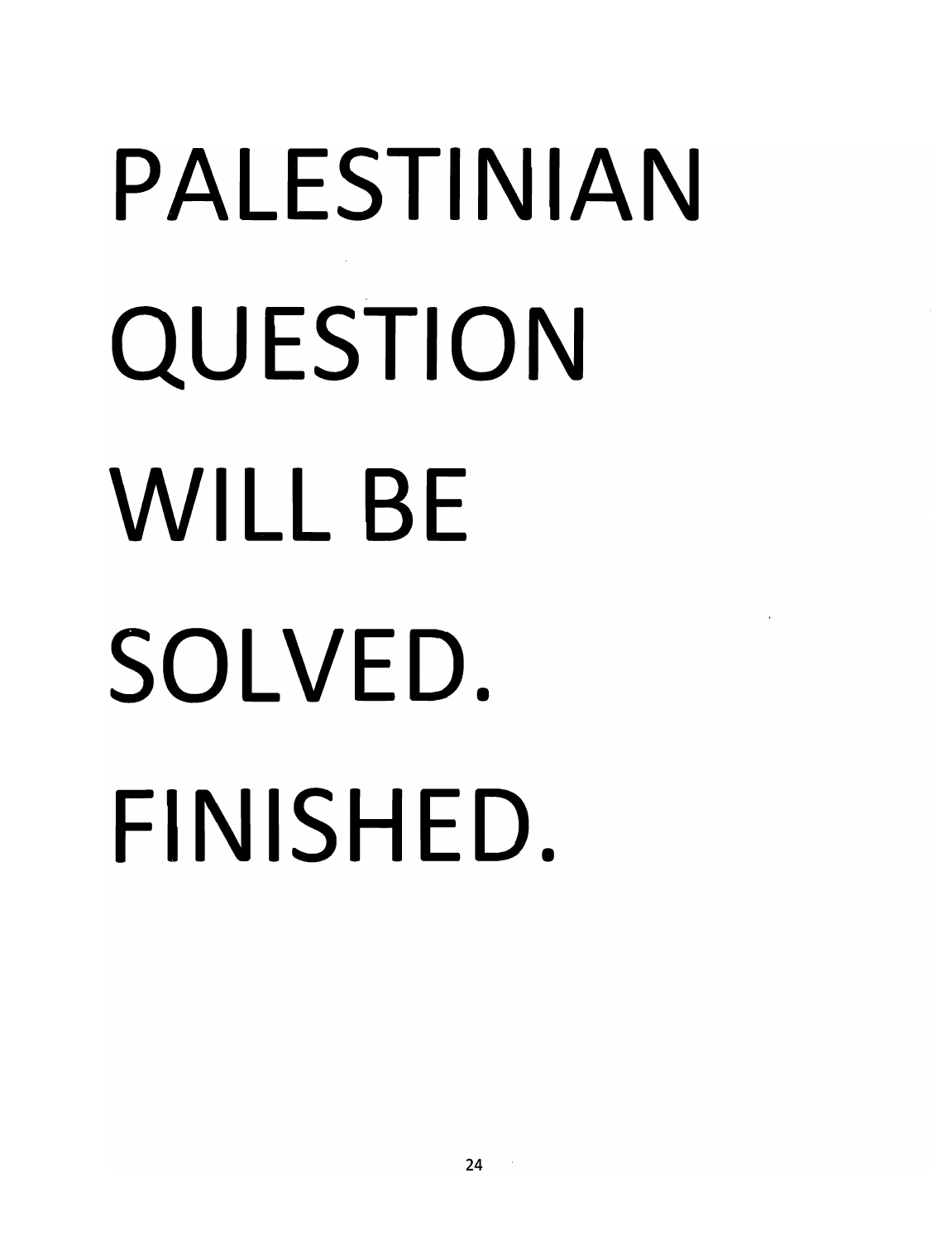# AS IT IS THE UN FOR THE LAST 65 YEARS HAS BEEN FEEDING WITH BILLION OF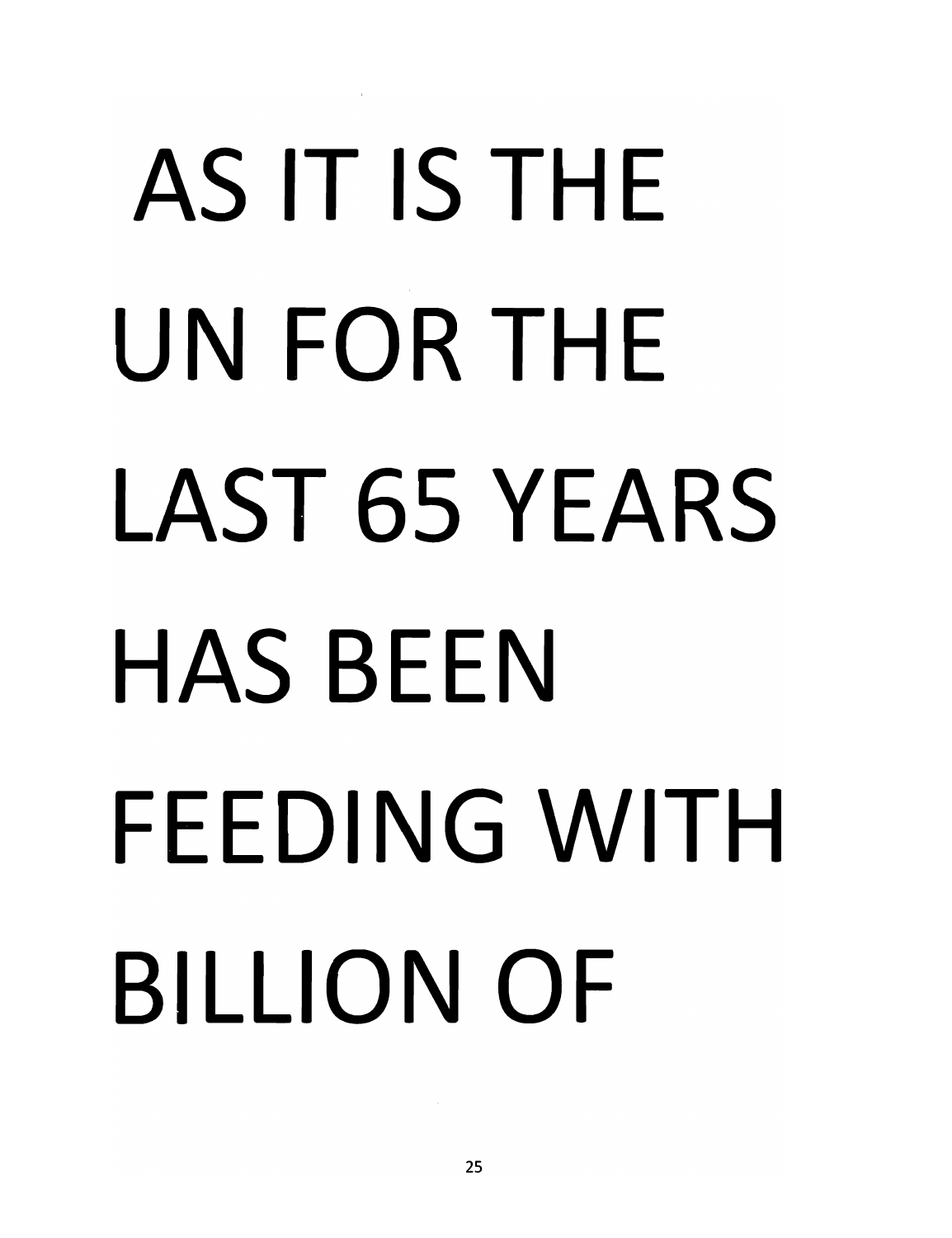## **DOLLARS POUNDS THE DESCENDENTS OFTHE PALESTINIANS**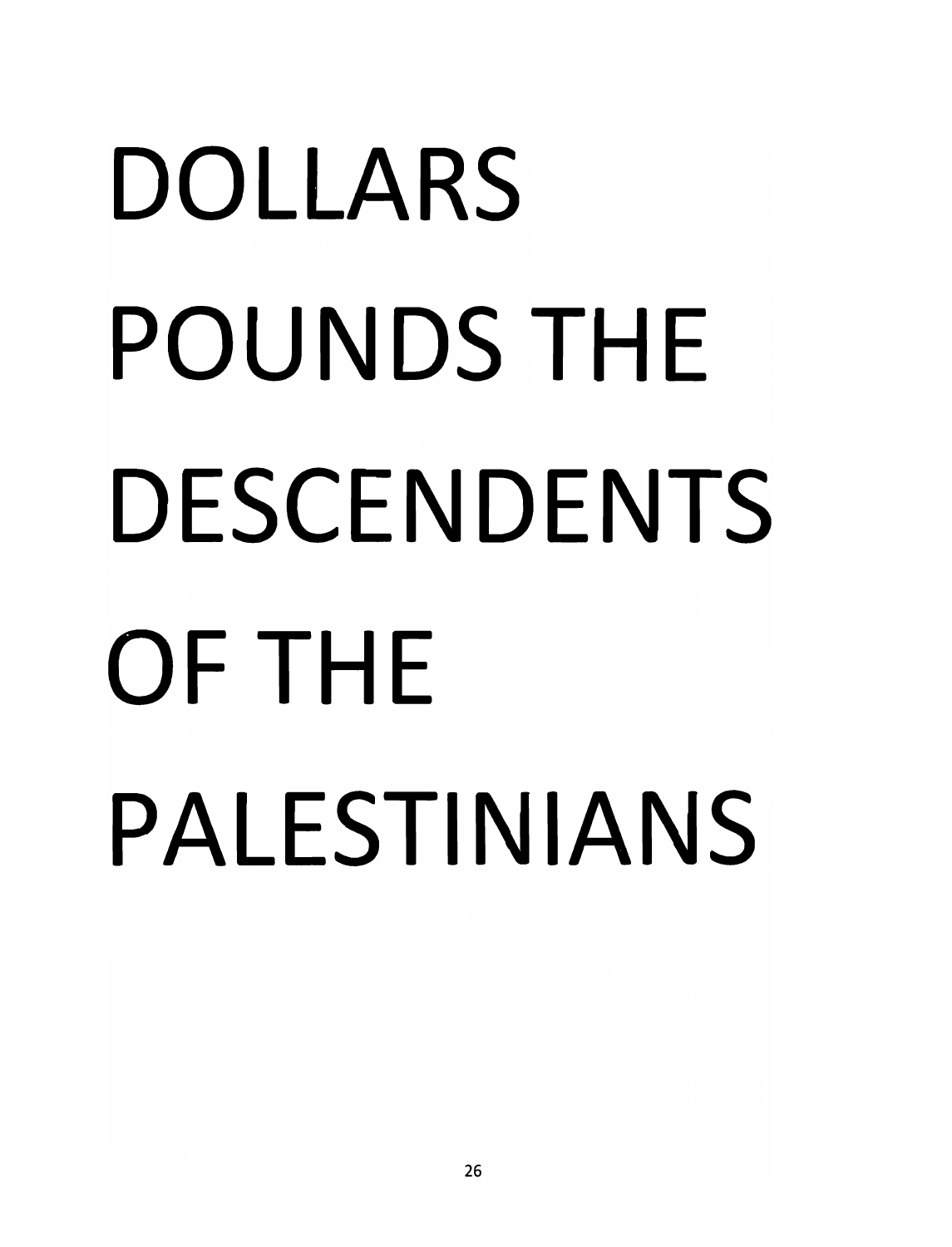# IN REFUGEE CAMPS. LET THEM NOW FFFD THEM IN REFUGEE **CAMPS IN**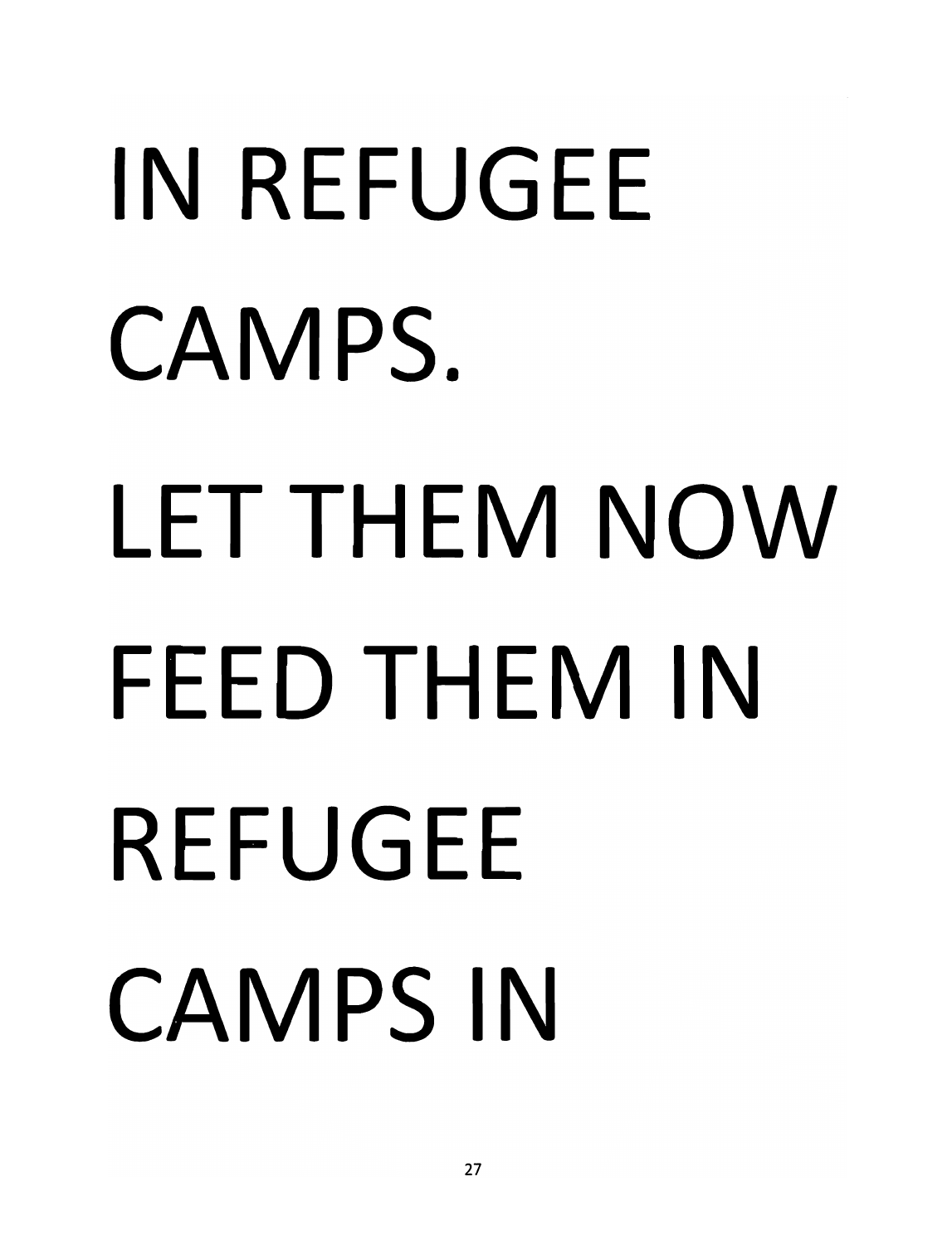# FRANCE NORWAY SWEDEN ENGLAND. AND PEACE WILL FINALLY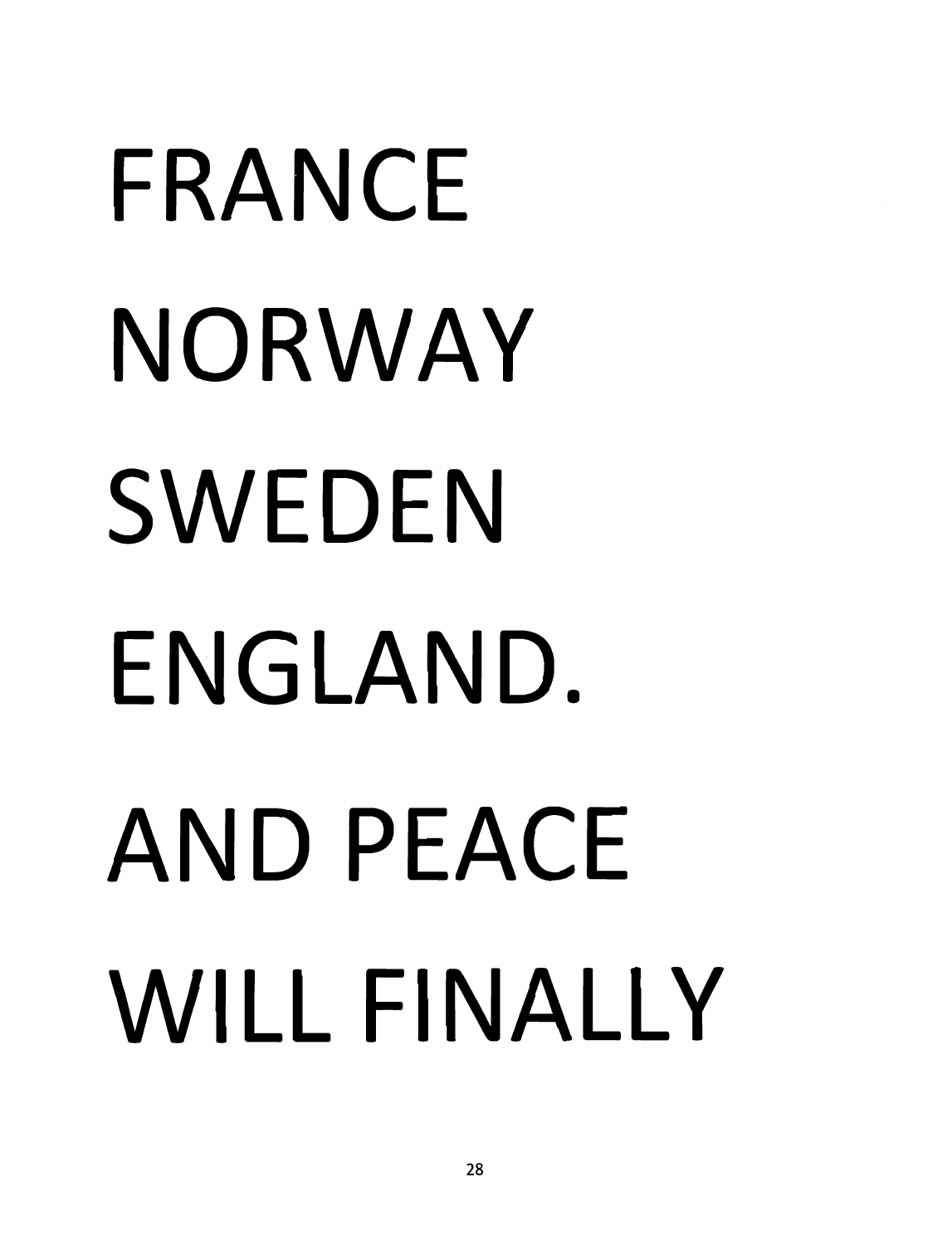# COME TO JEWS AND ISRAEL. THE ONE WHO DIGS A GRAVE FOR ANOTHER **WILL BF**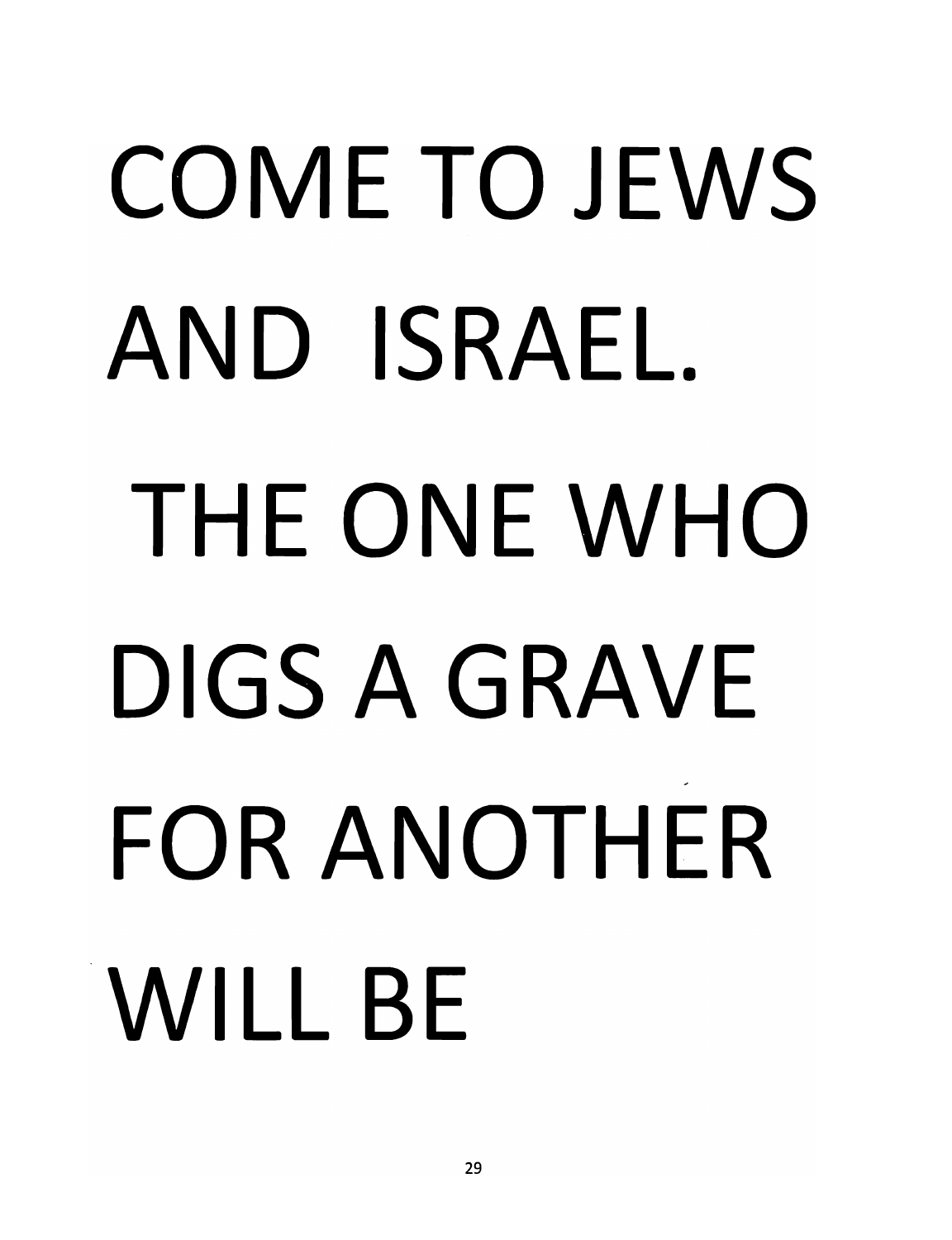## BURIED IN THAT GRAVE. THE ONE WHO PREPARES A GALLOW FOR AN OTHER WILL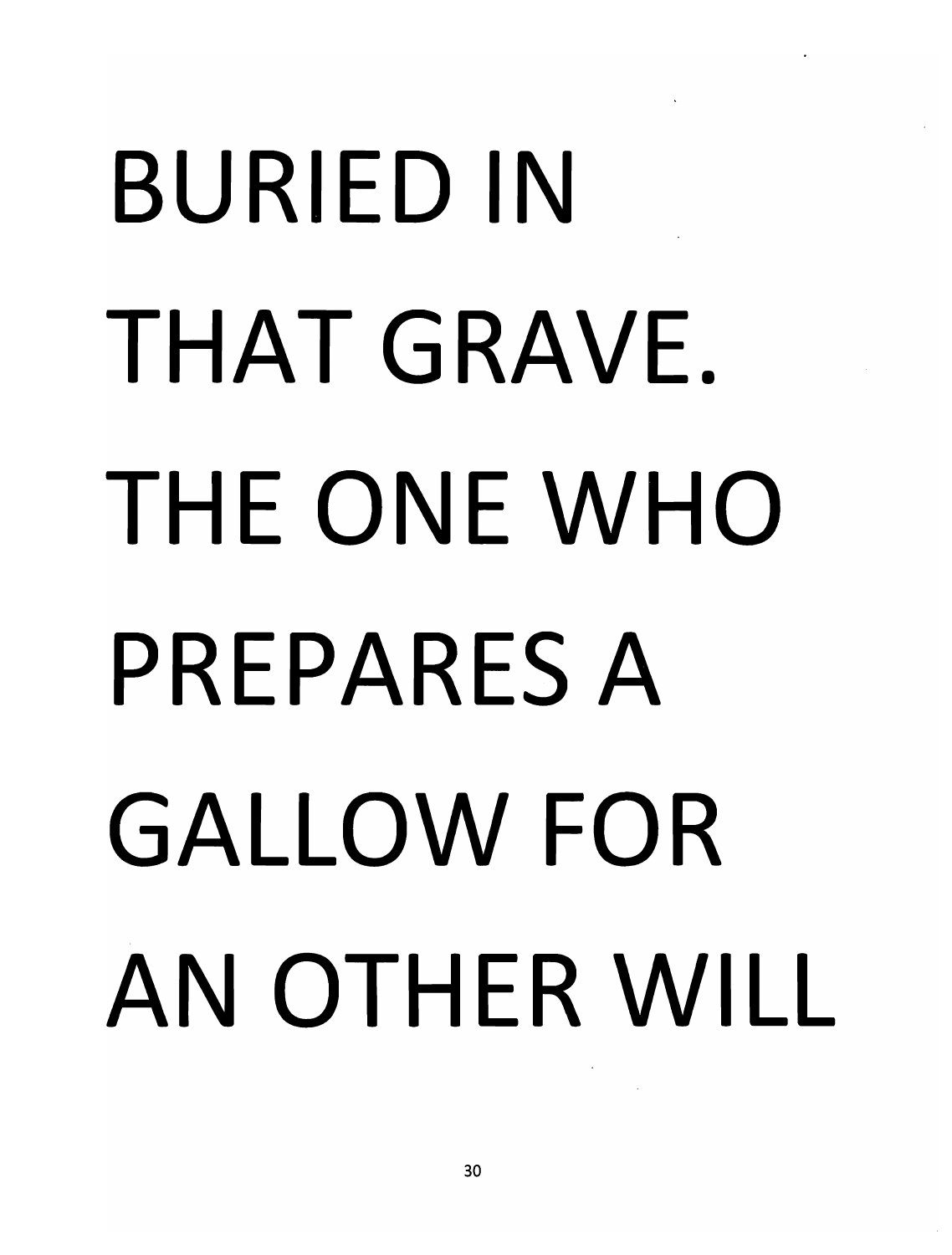# HIMSELF HANG FROM THAT ROPE. LET JEWS ADOPT THE FTHIC OF THE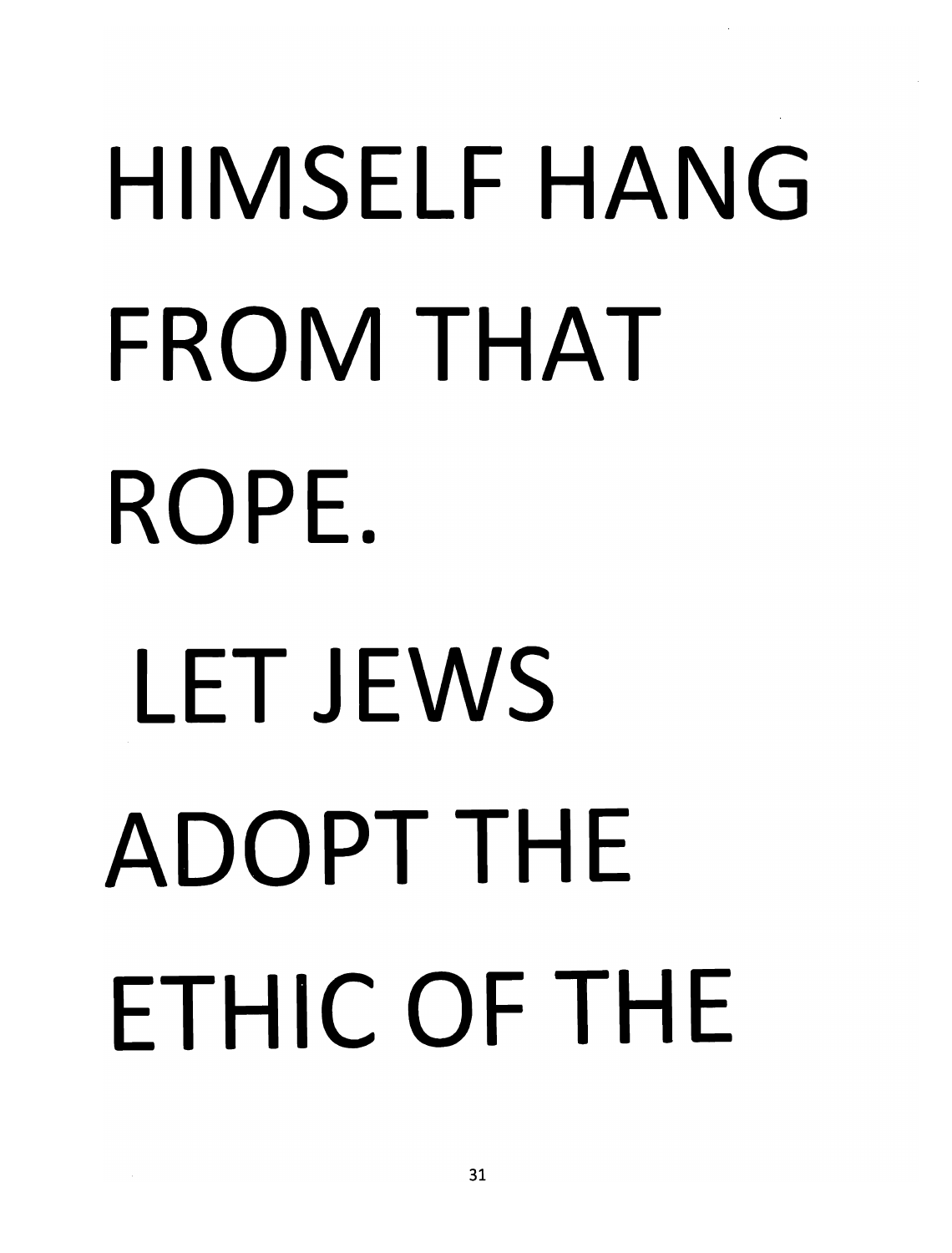## **ARAB THE AMERICANS THE BRITISH THE RUSSIANS THE POLES THE CZECHS**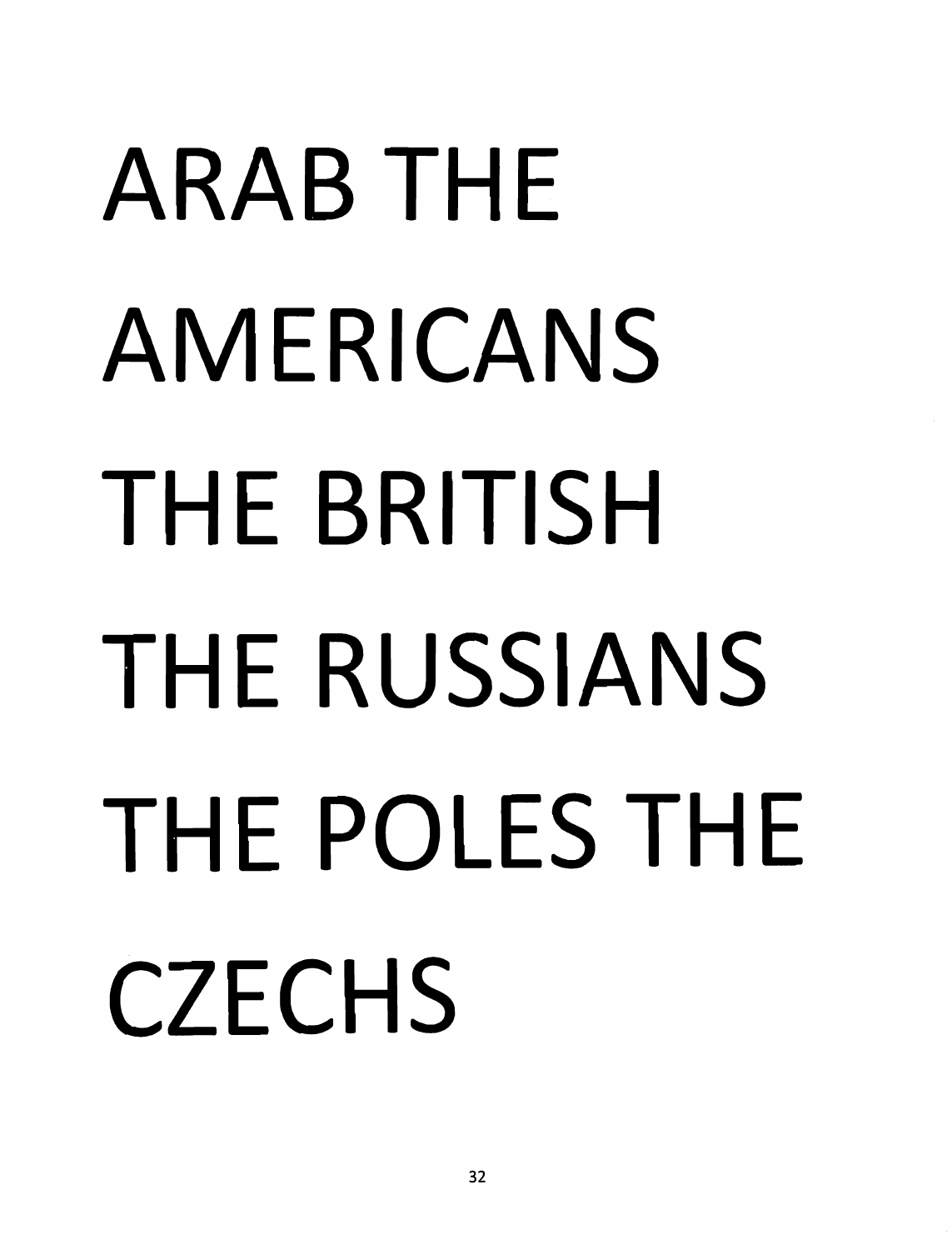# DURING WORLD WAR II. THE ALLIED **FORCES EXERCISED** COLLECTIVE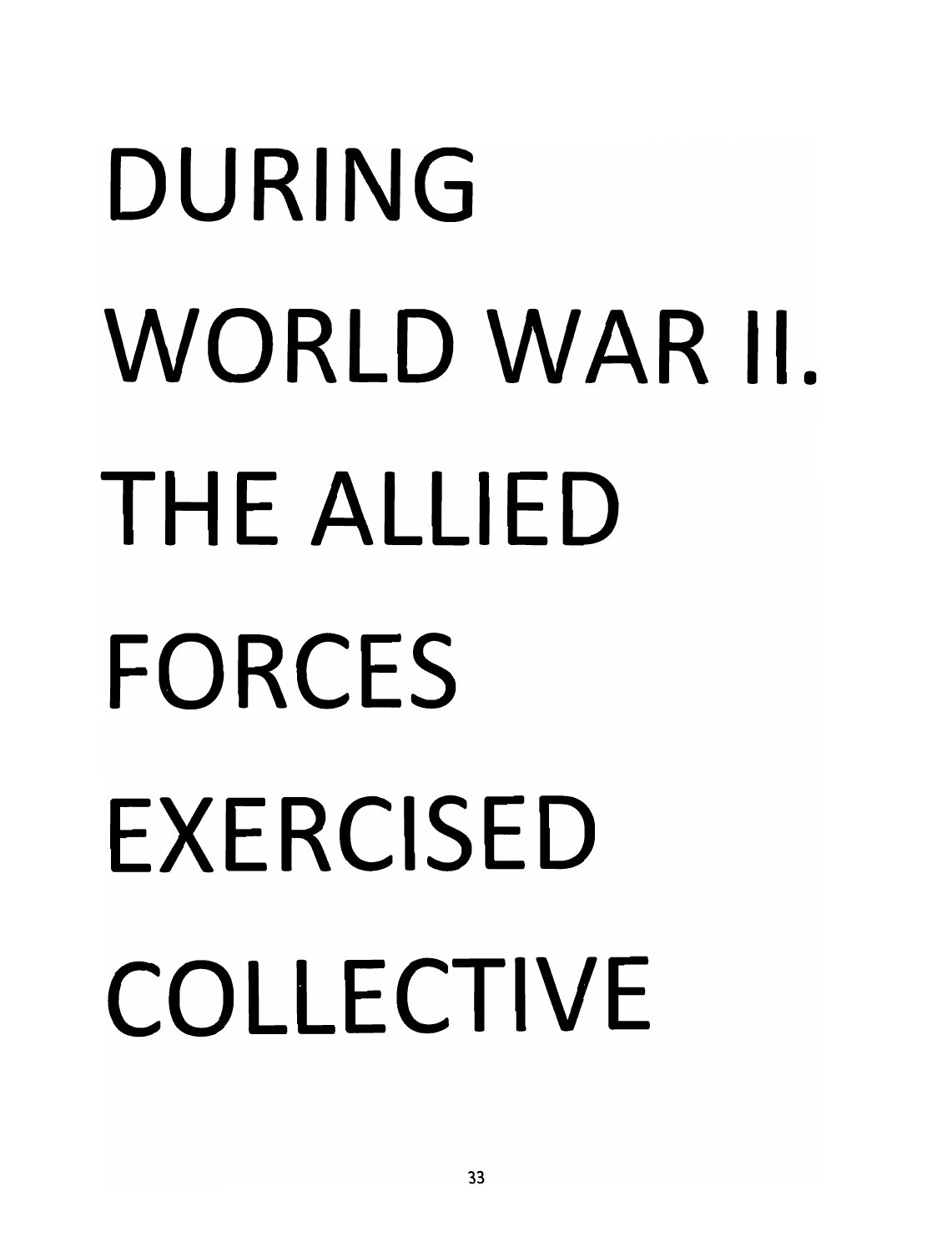## PUNISHMENT AND FIRE **BOMBED GERMAN CITIES** AND JAPANESE CITIES.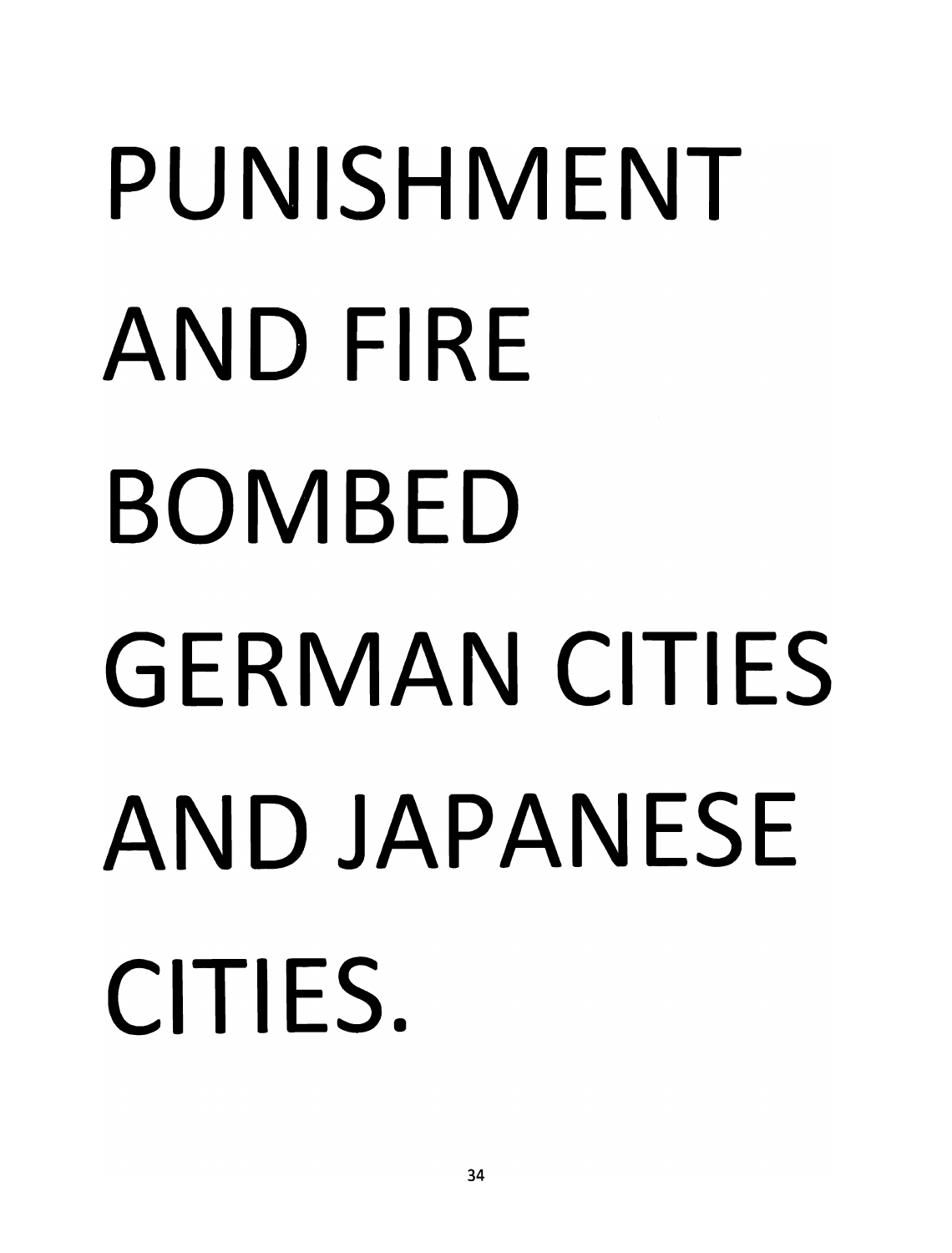### THEY TRAGETTED **CIVILLIANS AND KILED BY BURNING HUNDREDS OF**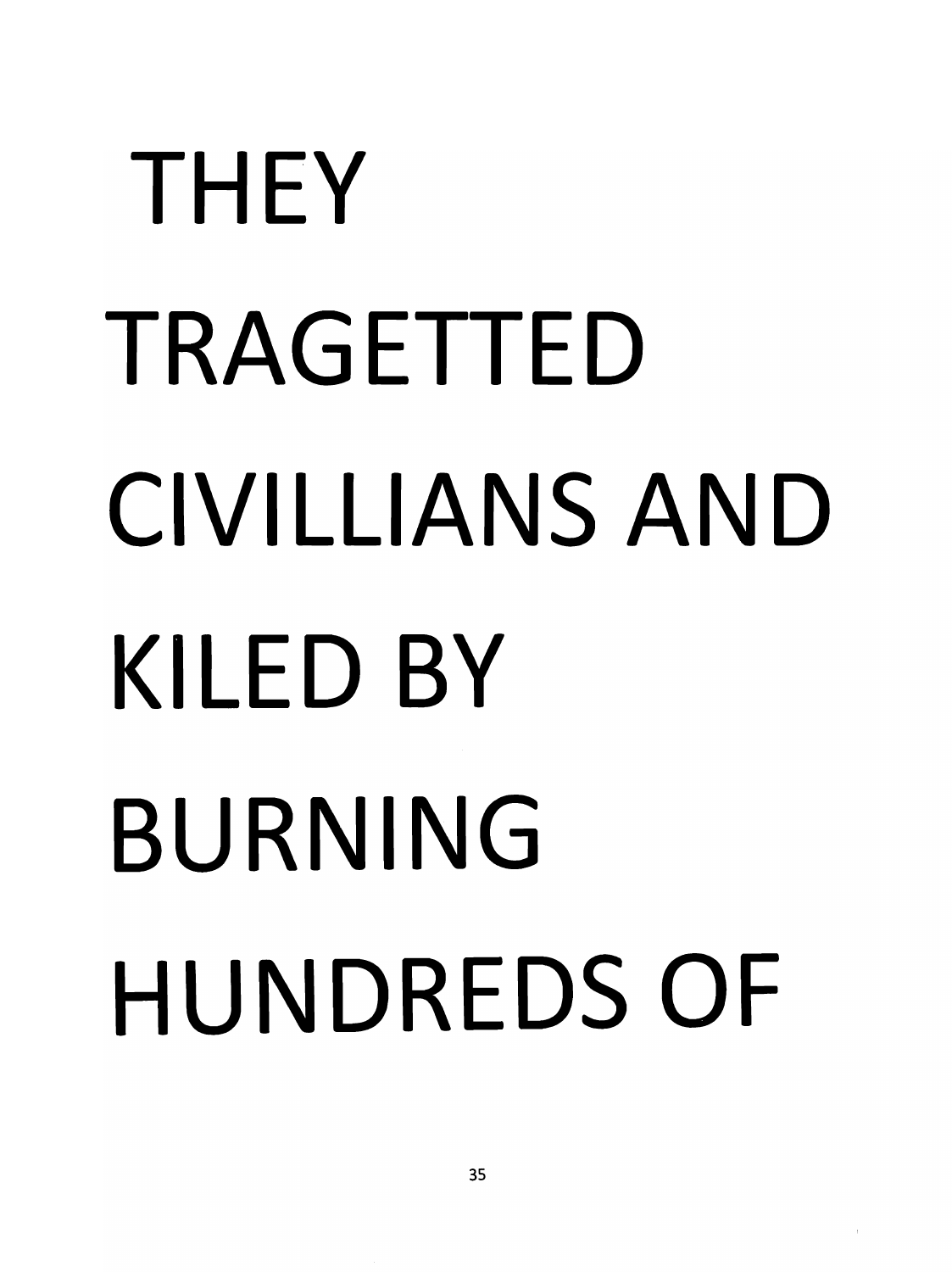# **THOUSANDS IN GERMANY AND** JAPAN. THFY DROPPED TWO ATOM **ROMBS ON**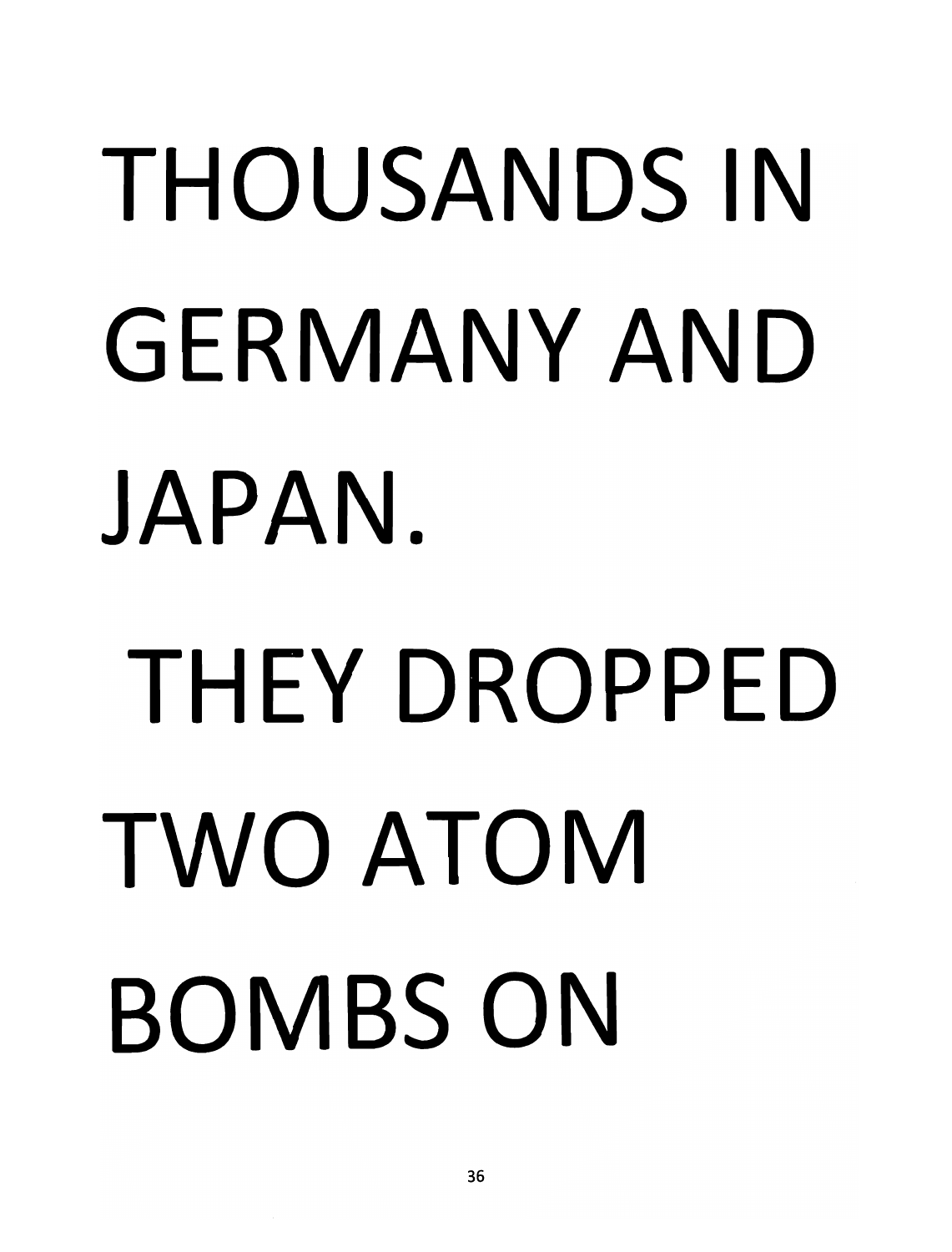# JAPAN AND **BURNED HUNDREDS OF** THOUSANDS JAPANESE CIVILIANS. THE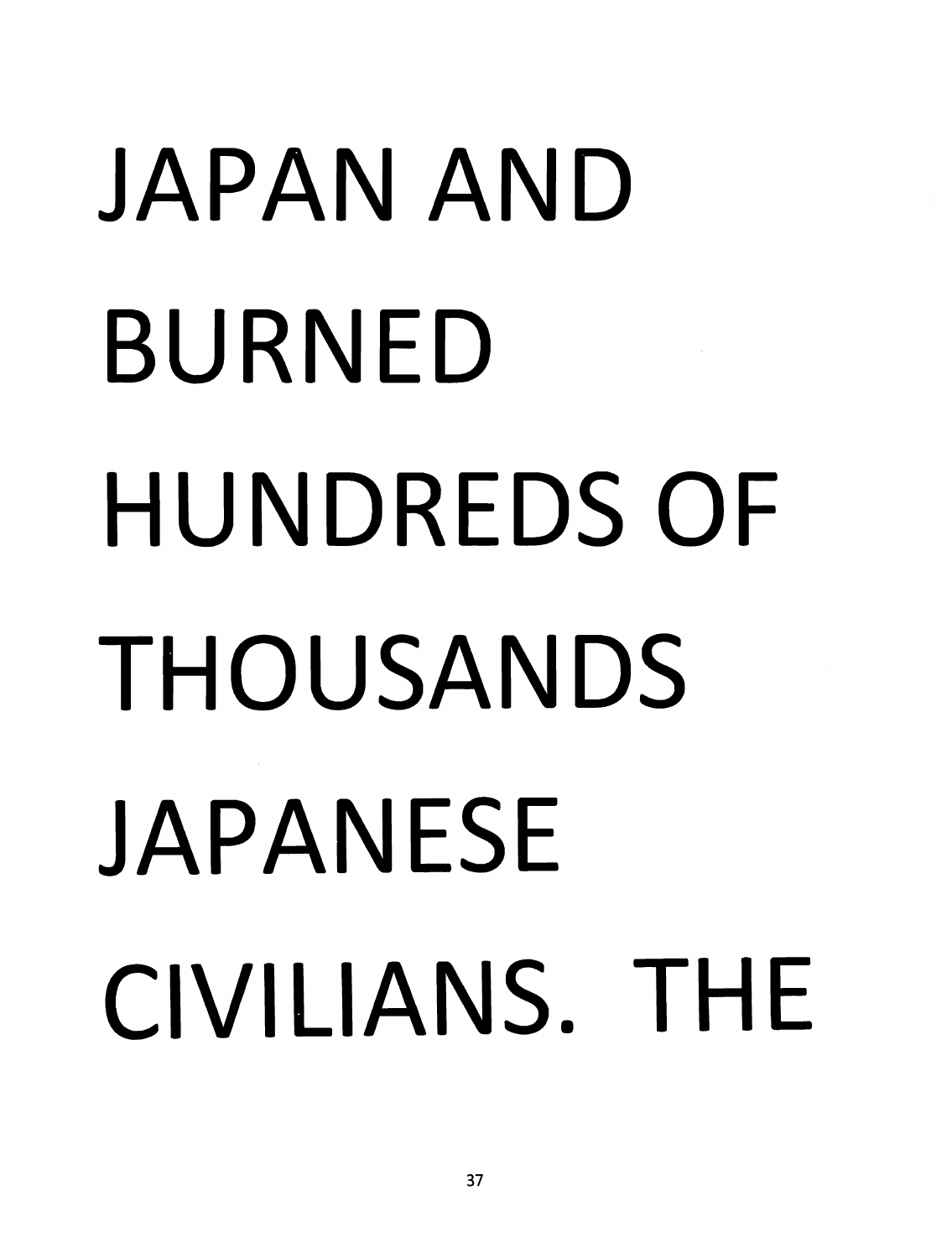## USA DROPPED 2 ATOM **BOMBS ON** HIROSHIMA AND NAGASAKI **BURNING**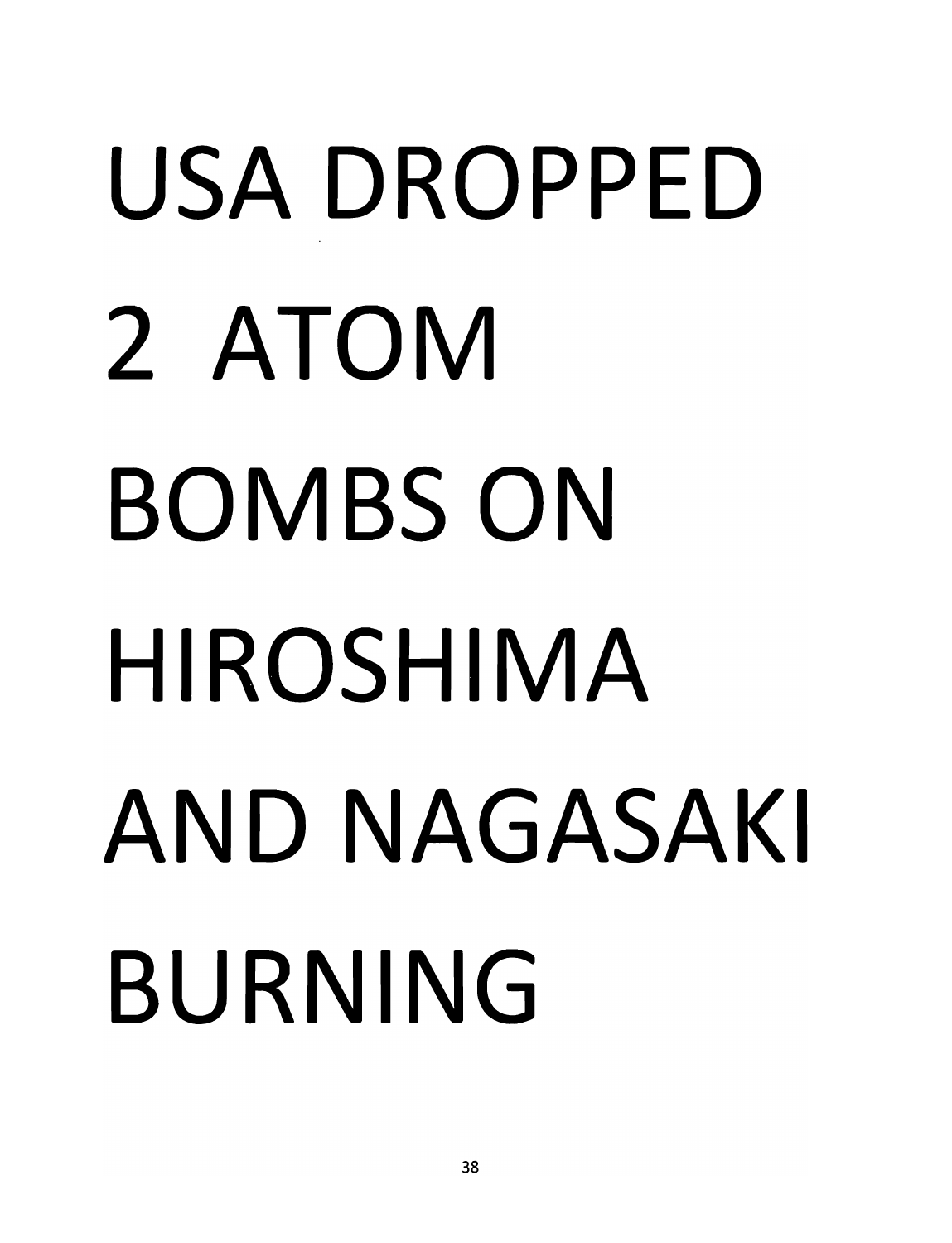## THOUSANDS OF CIVILIANS AND WOUNDING THOUSANS. HOWEVER,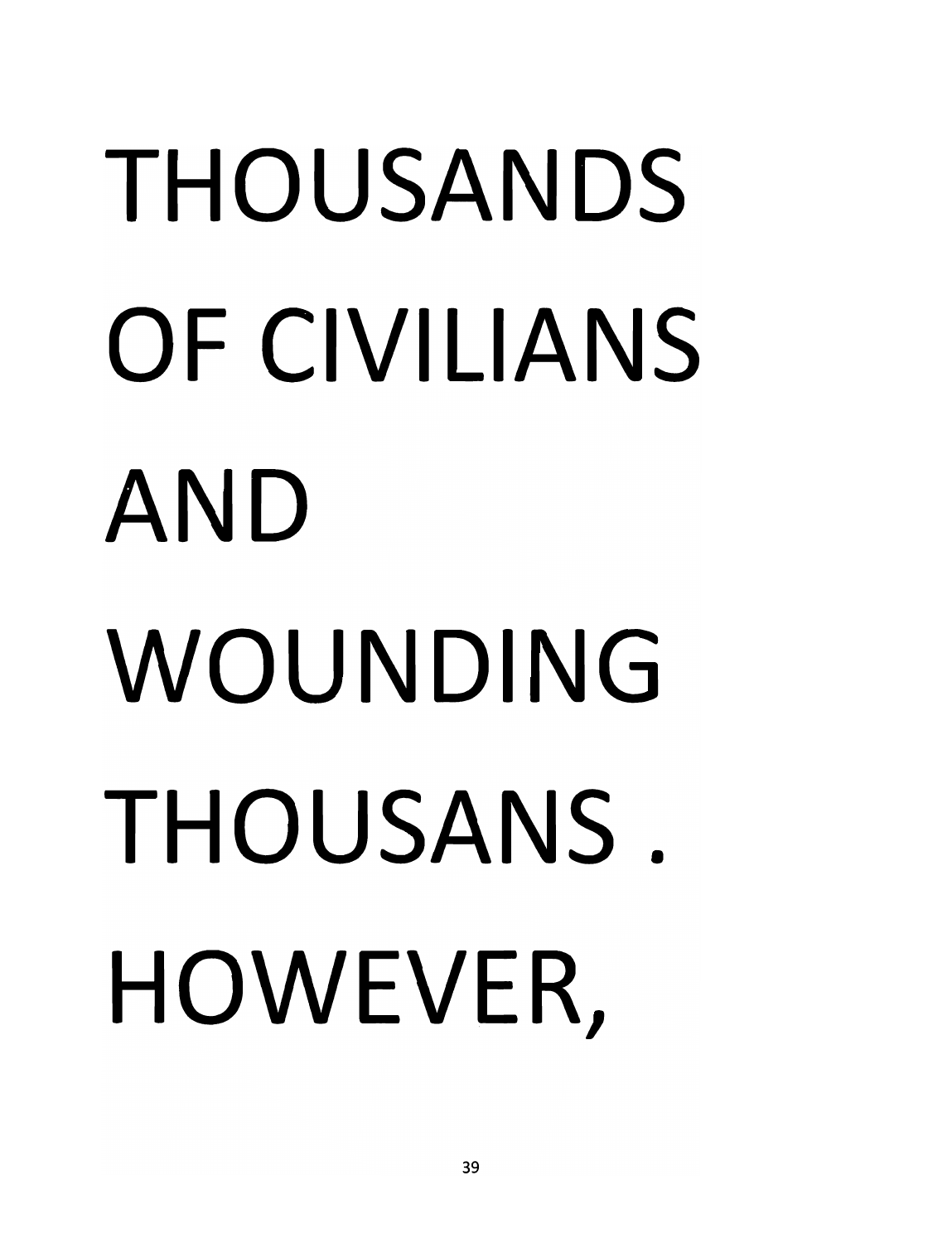## **THEY SHORTENED** THE WAR AND **SAVED** THOUSANDS OF AMERICAN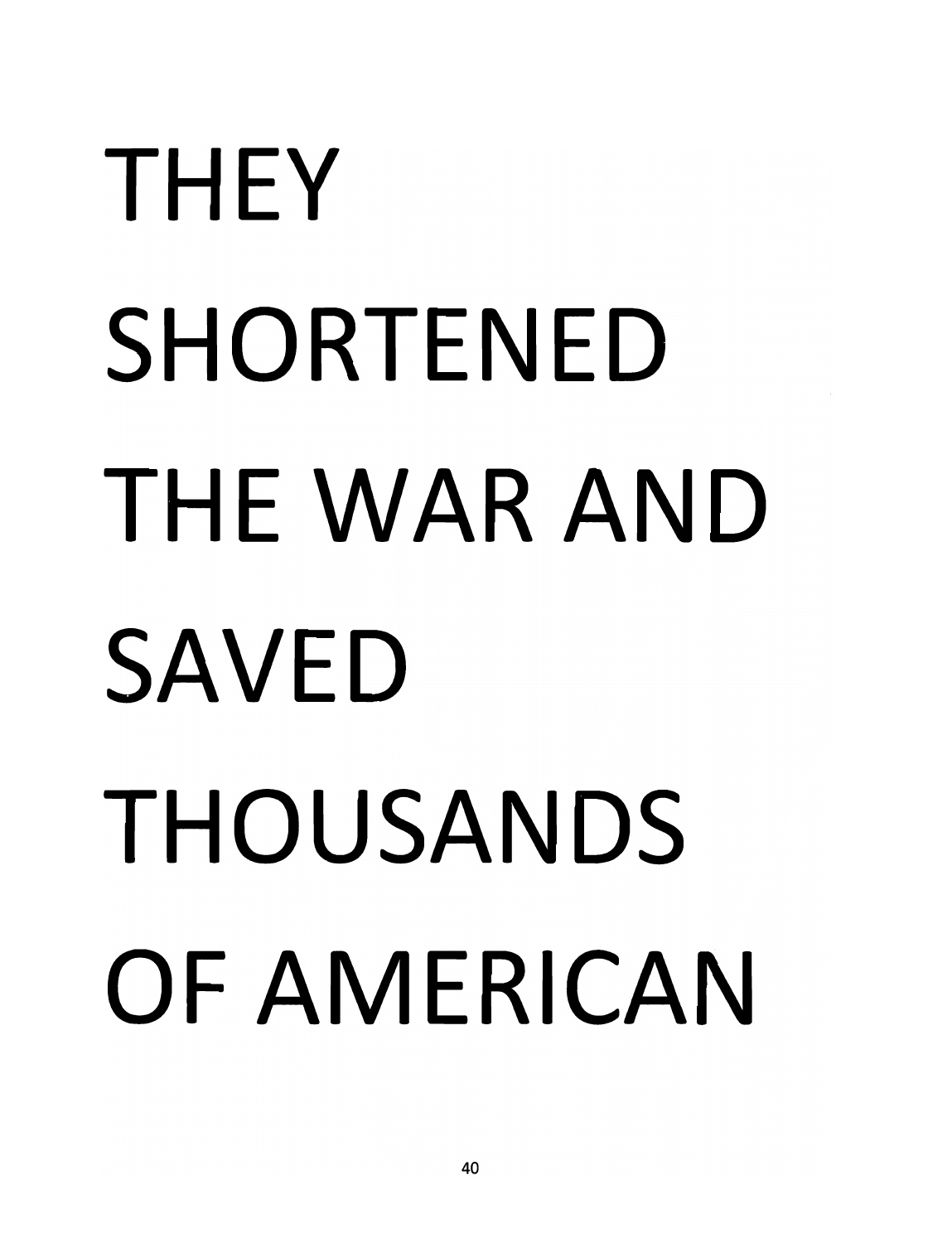## **CASUALTIFS** AND DEATHS. AFTER WORLD WAR **II** THE RUSSIANS POLES CZECHS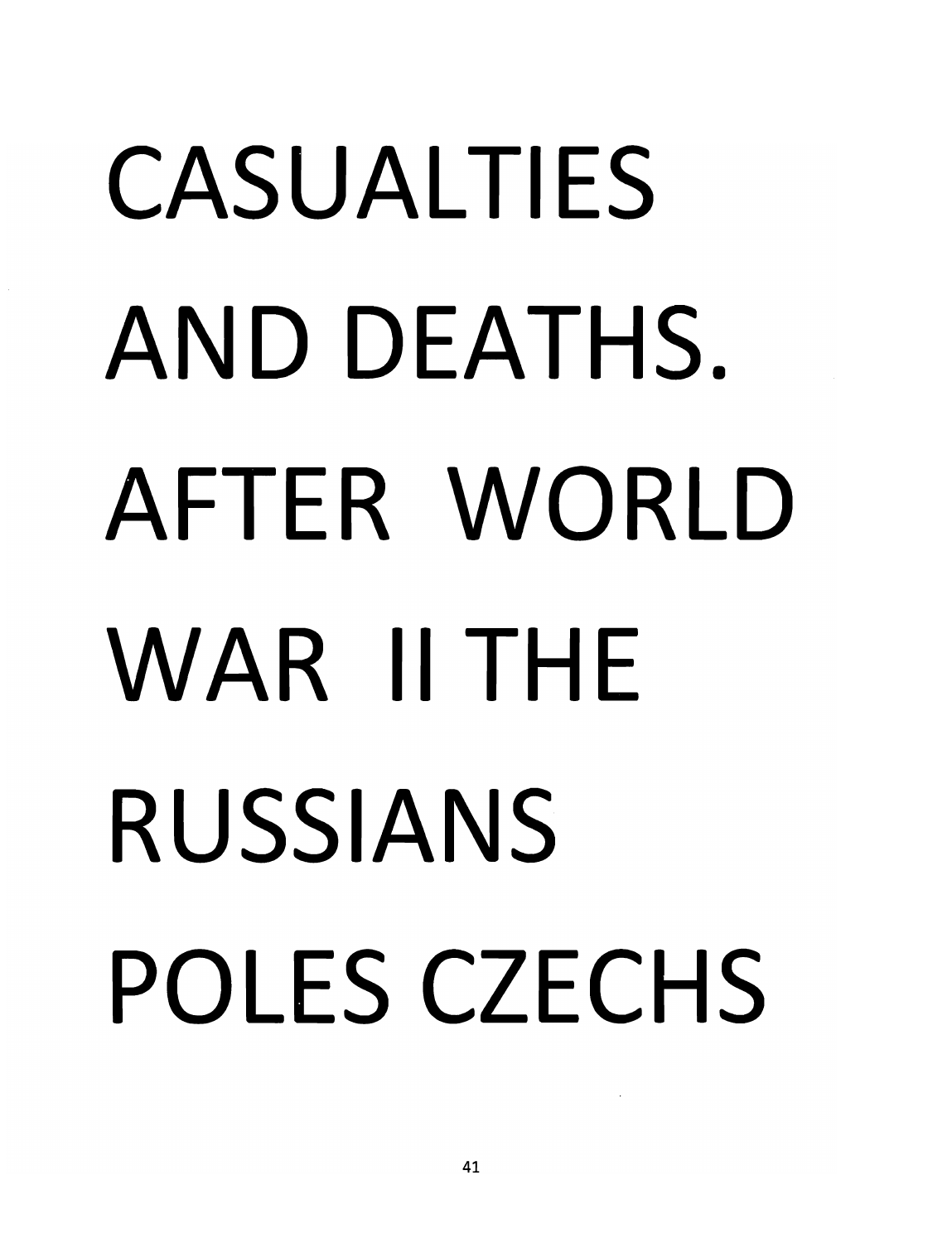# DROVE OUT 12 MILLION ETHNIC GERMANS LIVING HUNDREDS OF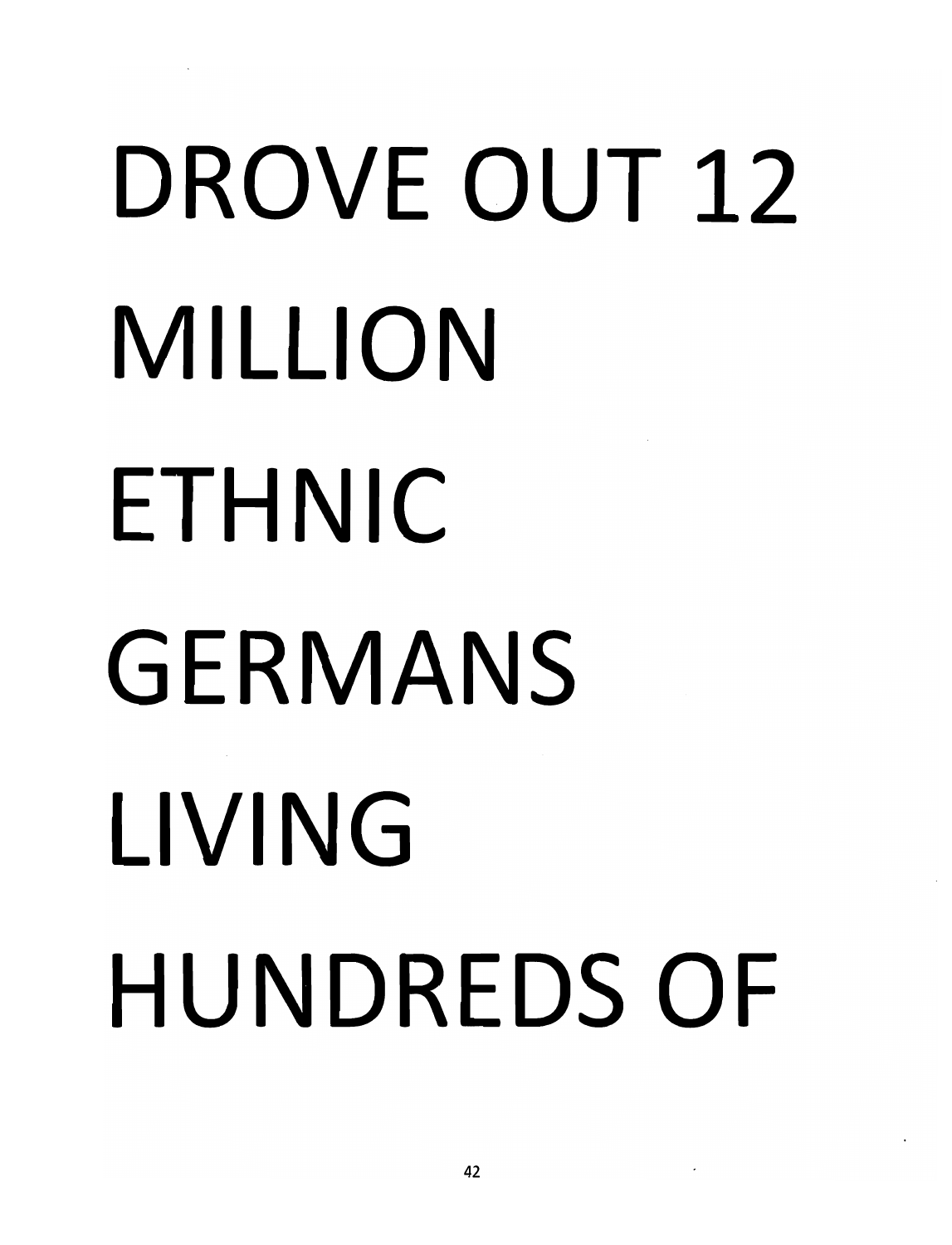### YEARS IN THEIR RESPECTIVE COUNTRIRIES TO GERMANY. MILLIONS DIED IN THE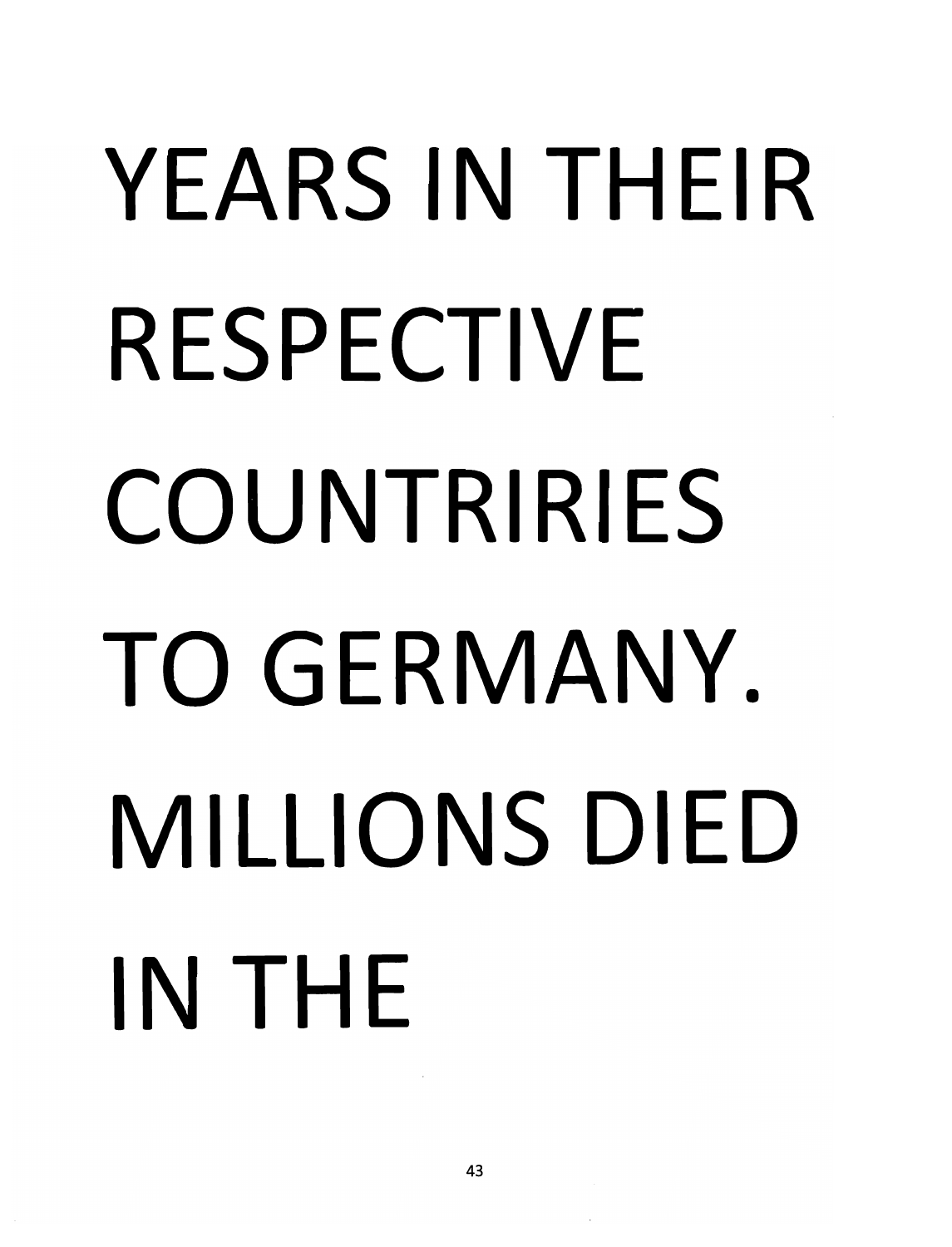## TRANSITION. **BUT ONCE AND** FOR ALLTHEY GOT RID OF A FIFTH COLUMN AND GNAWING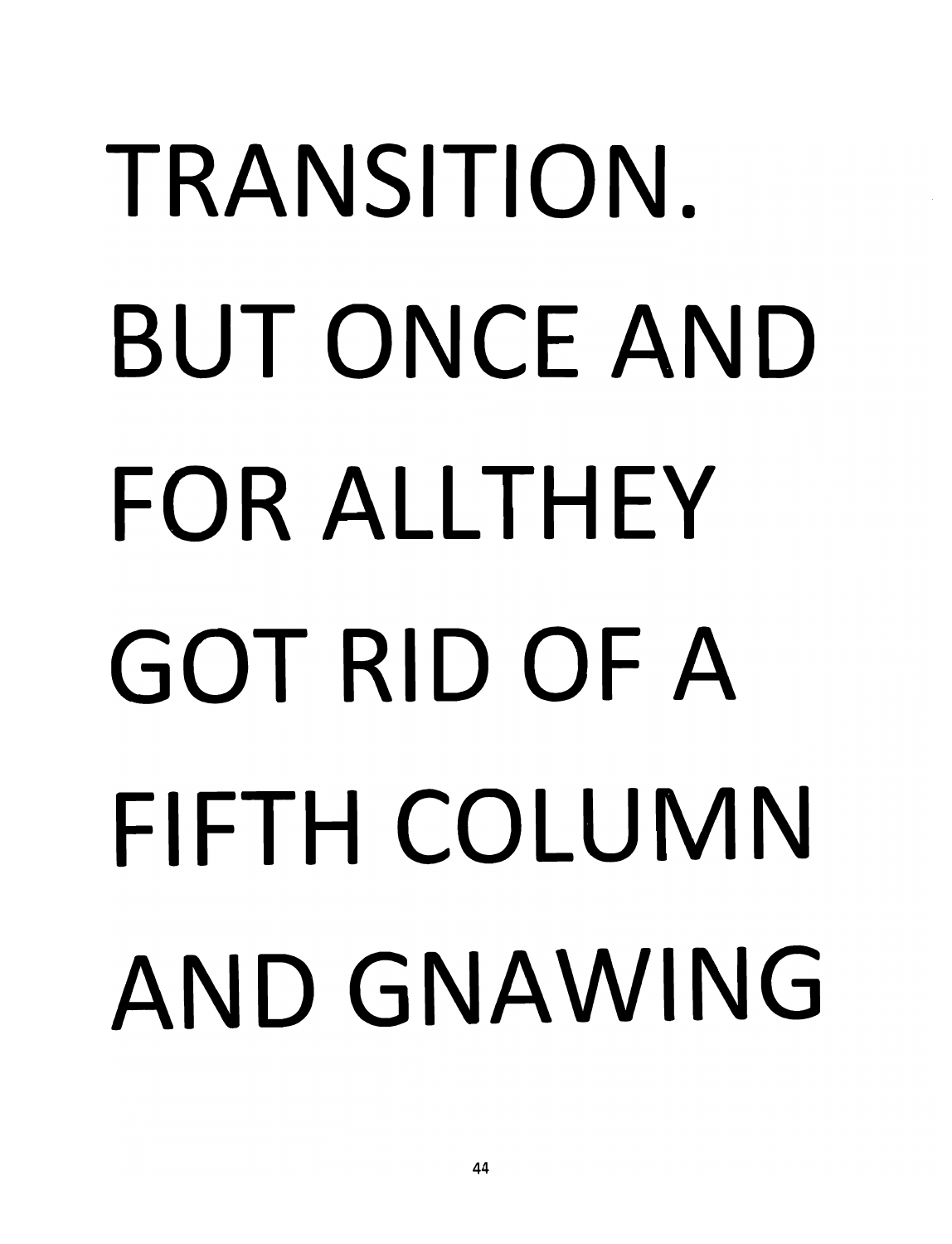## CAN/CER IN THEIR MIDST. HITLER USED AS A PRETEXT THE ETHNIC **GERMANS TO**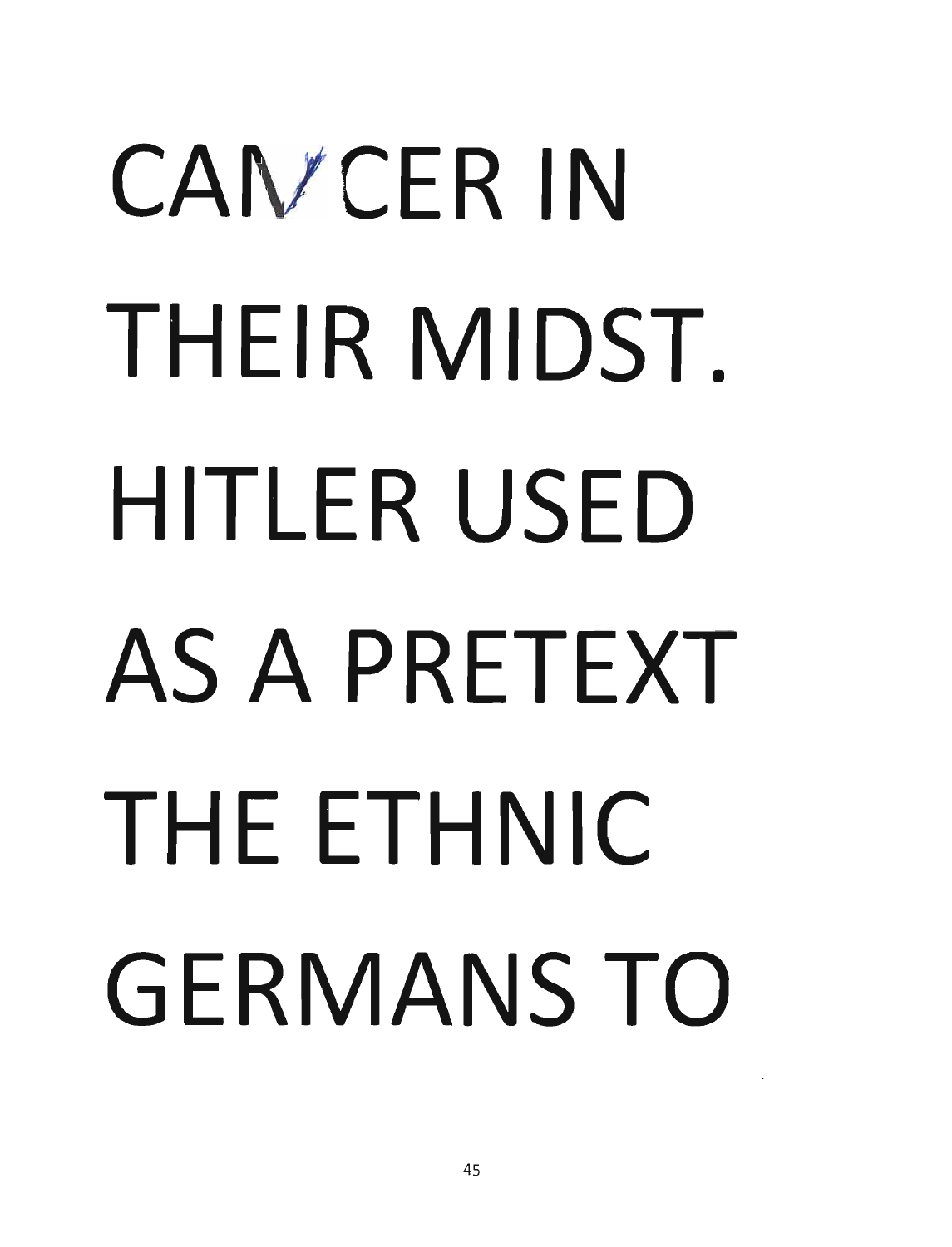## INVADE AND CONQUER POLAND **RUSSIA** CZECSLOVAKIA. **NOW THIS**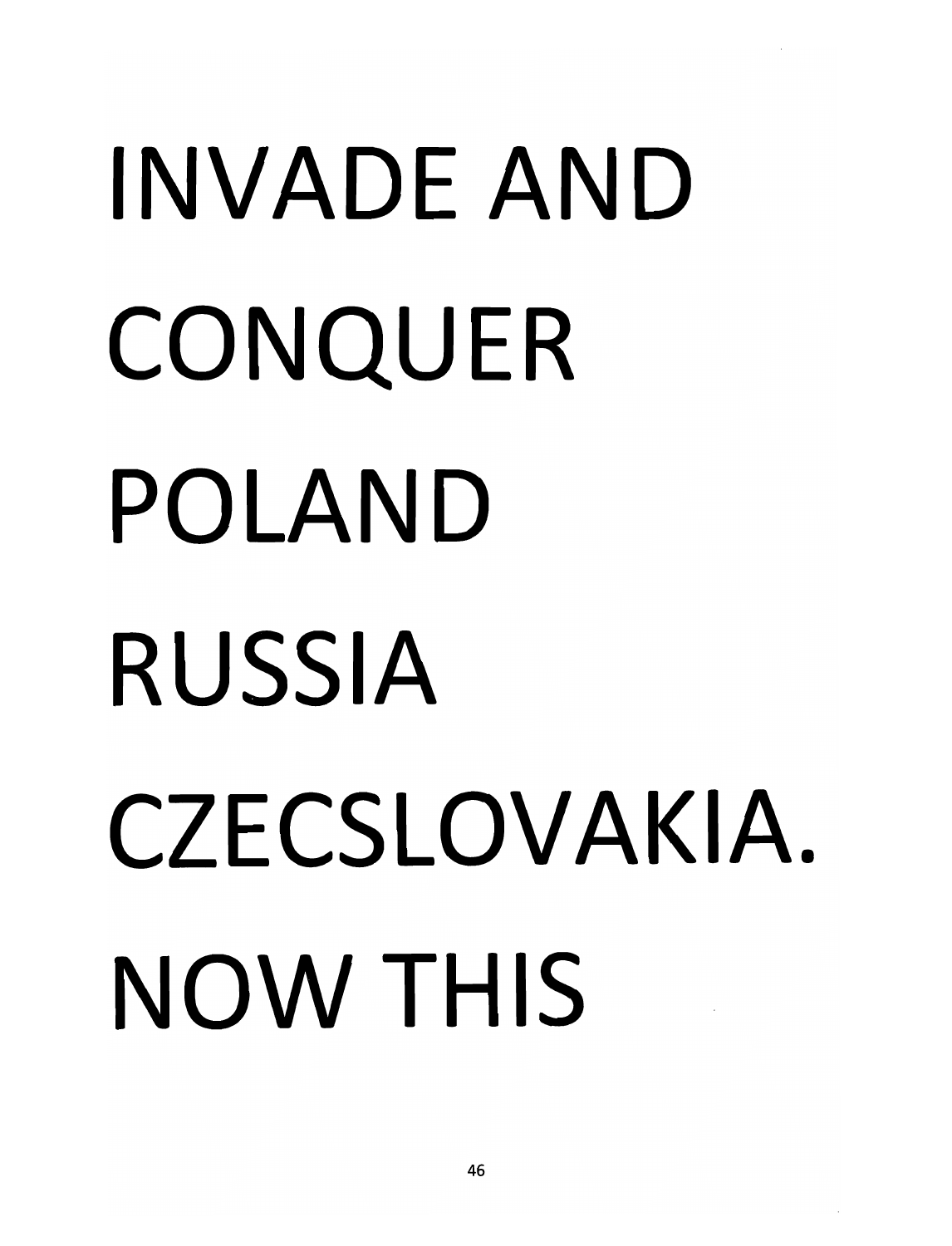## CANCER WAS FINAL LV REMOVED. THE EUROPEANS DID NOT CONSIDER THE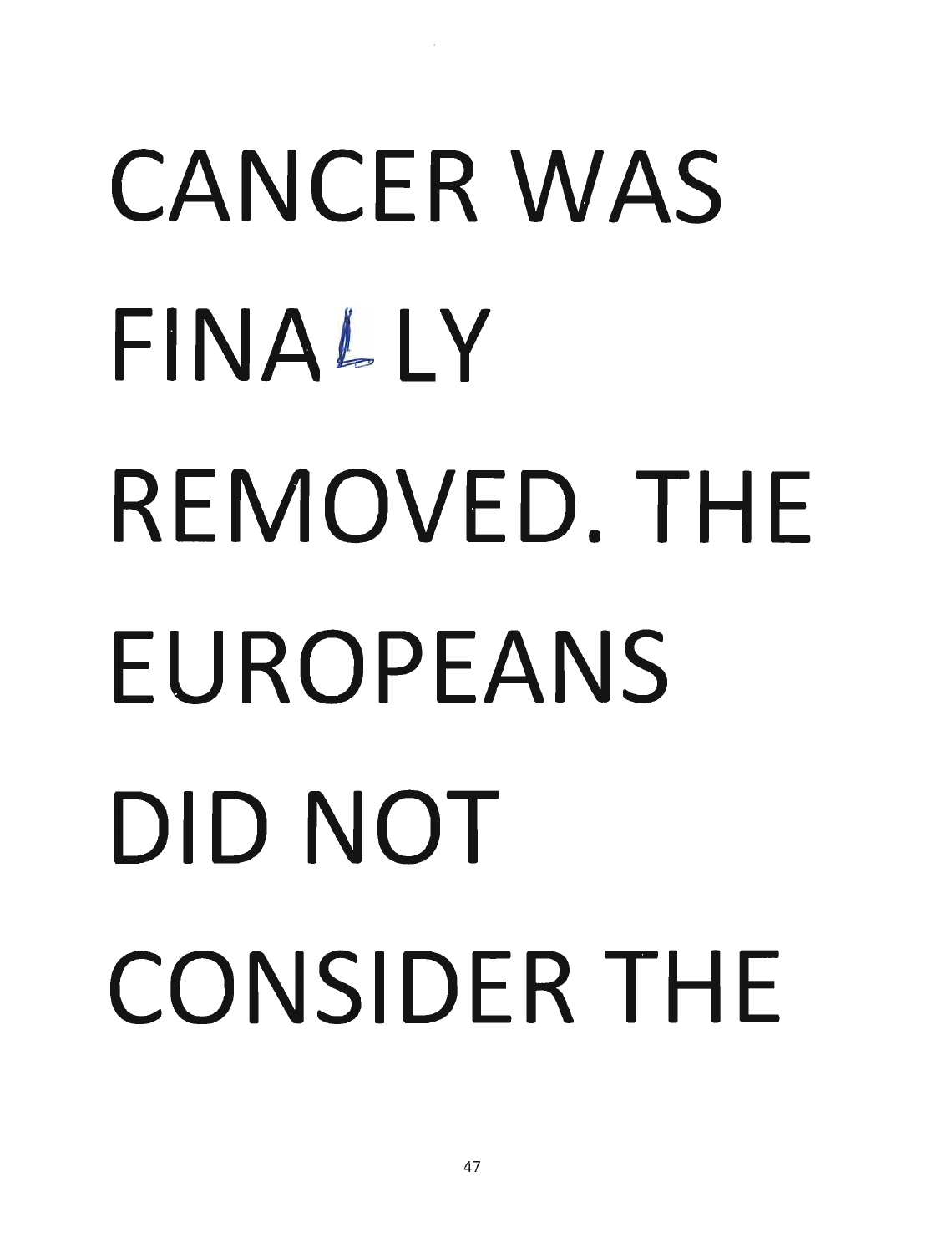# ETHIC OF COLLECTIVE PUNISHMENT. THE JEWS TODAY SHOULD NOT ACT MORE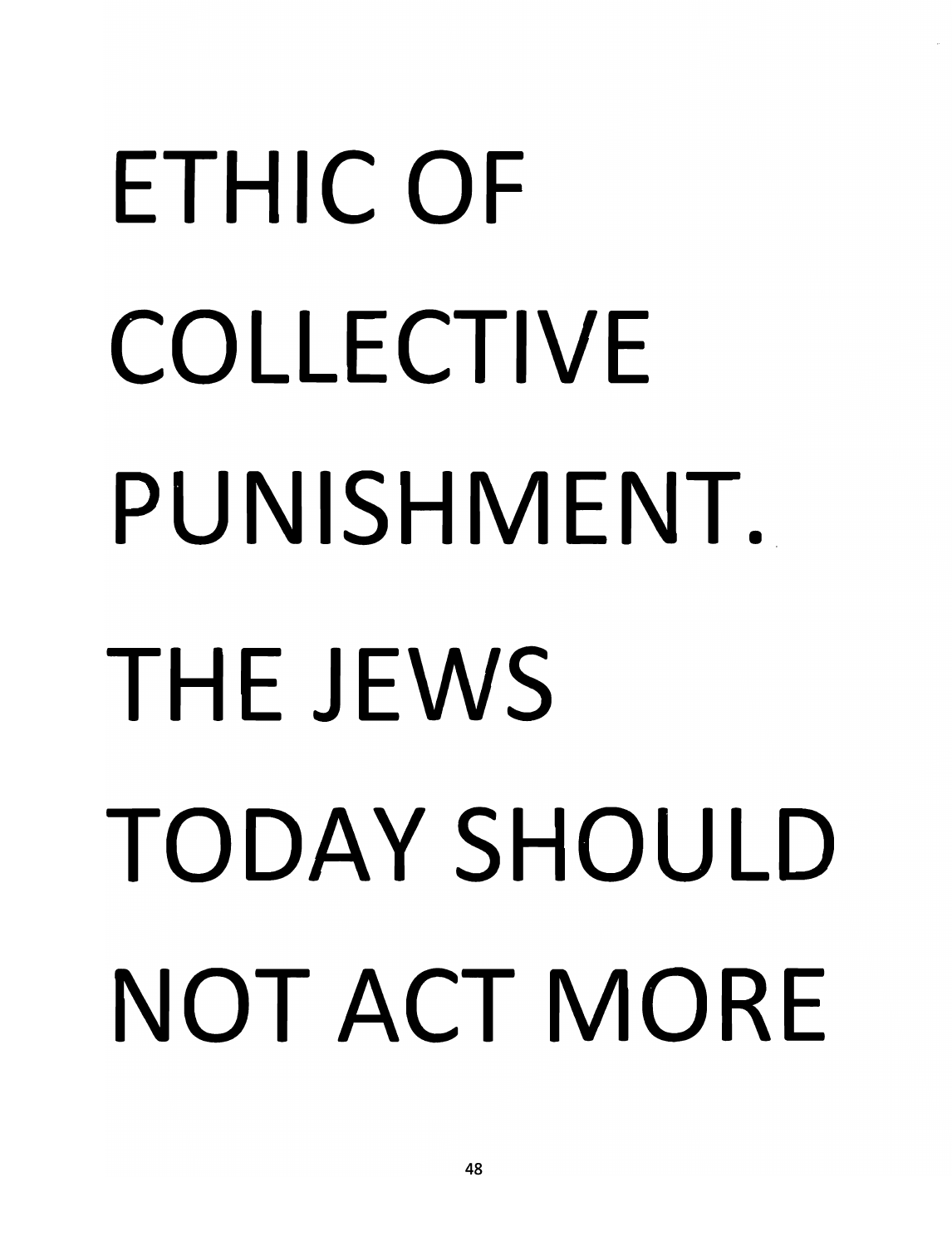## RELIOULSLY AND ETHICAL THAN THE ALLI ES RUSSIA POLAND CZECHSLOVKIA,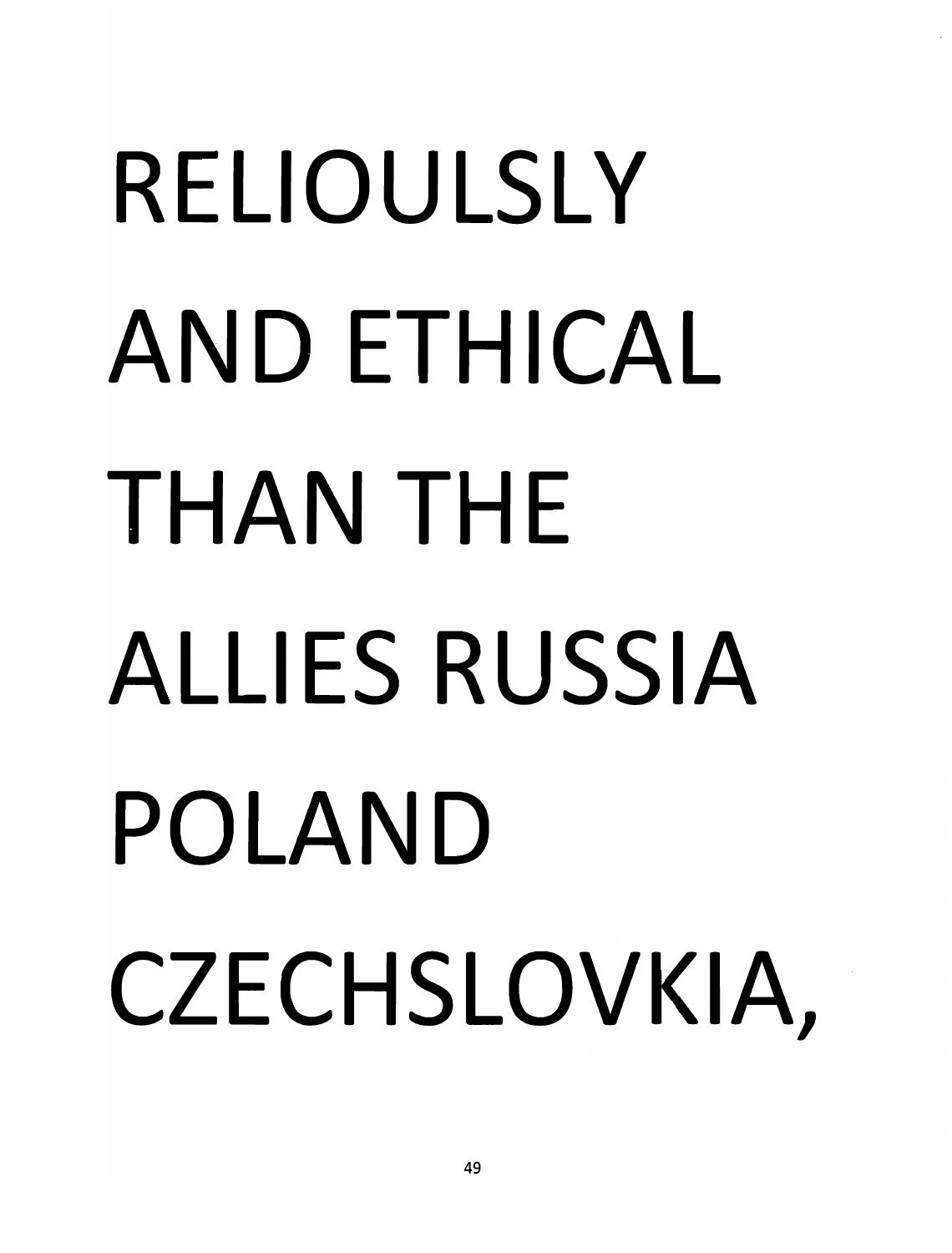## UNITED STATES FRANCE ENGLAND IN THE SECOND WORLDWAR AND ITS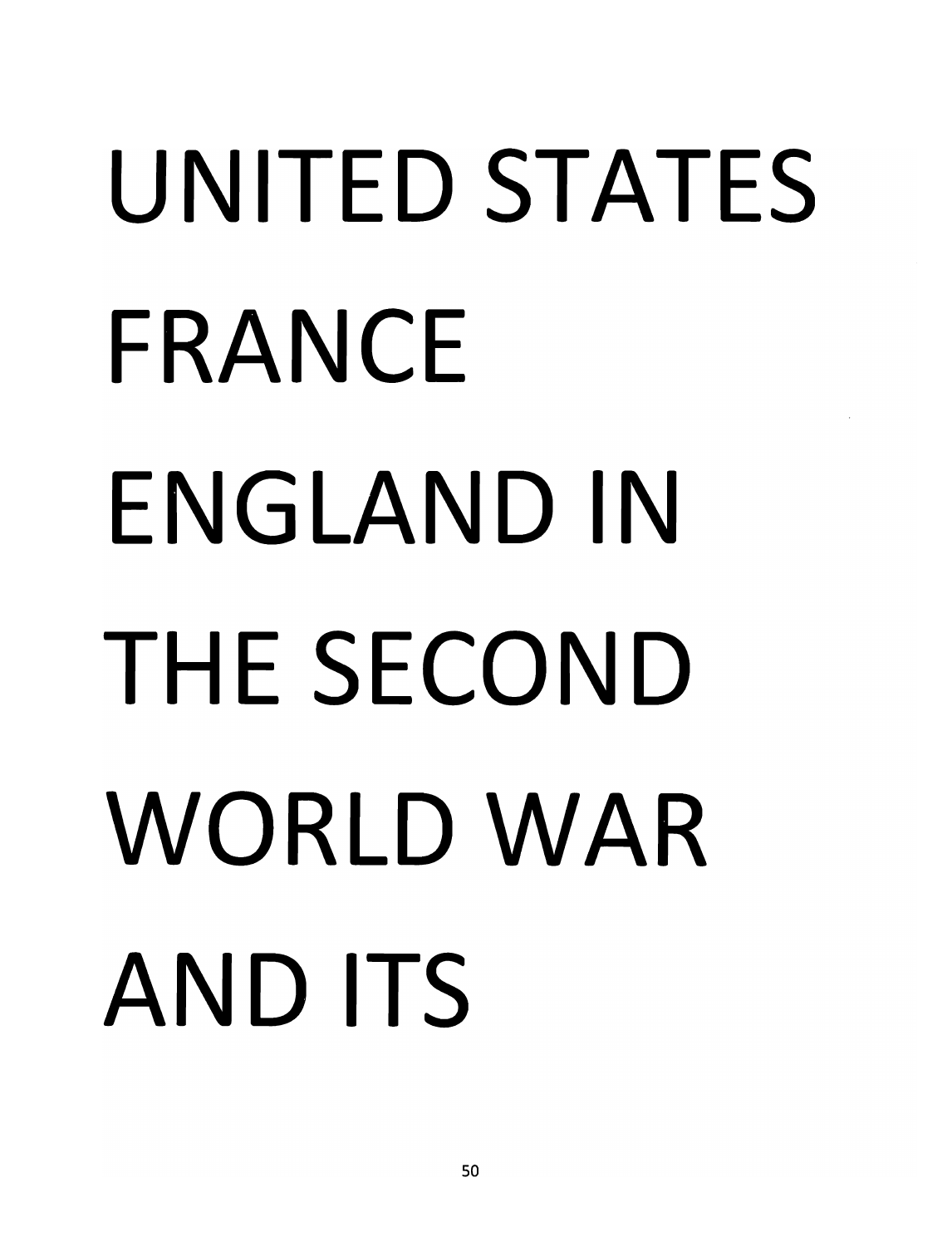# AFTERNATH. **WHAT IS** IMPORTANT **AND TRUMPS ALL VALUES IS** THE VERY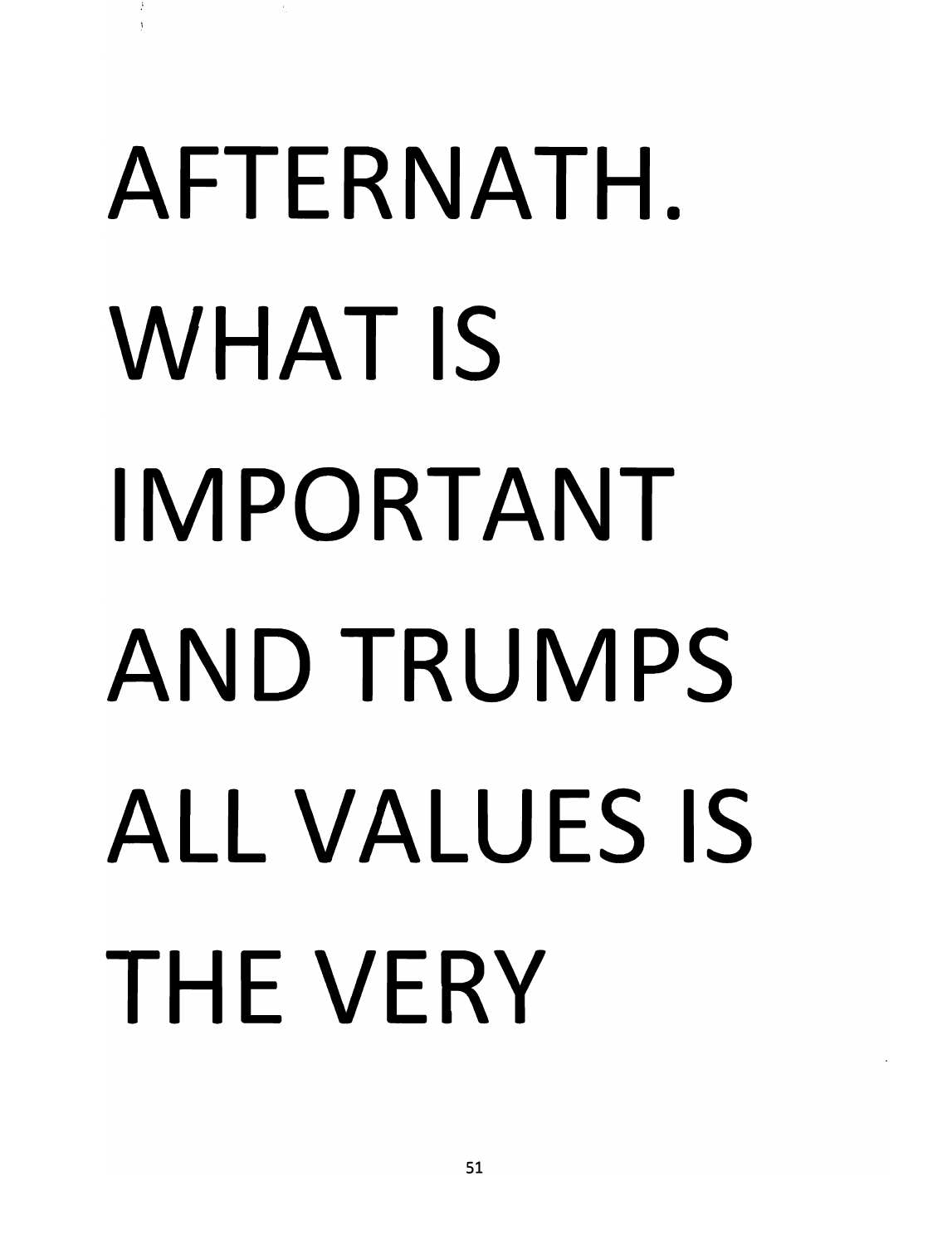### **FXISTANCE OF** FACH AND EVERY INDIVIDUAL HUMAN BEING. JEWS-IF YOU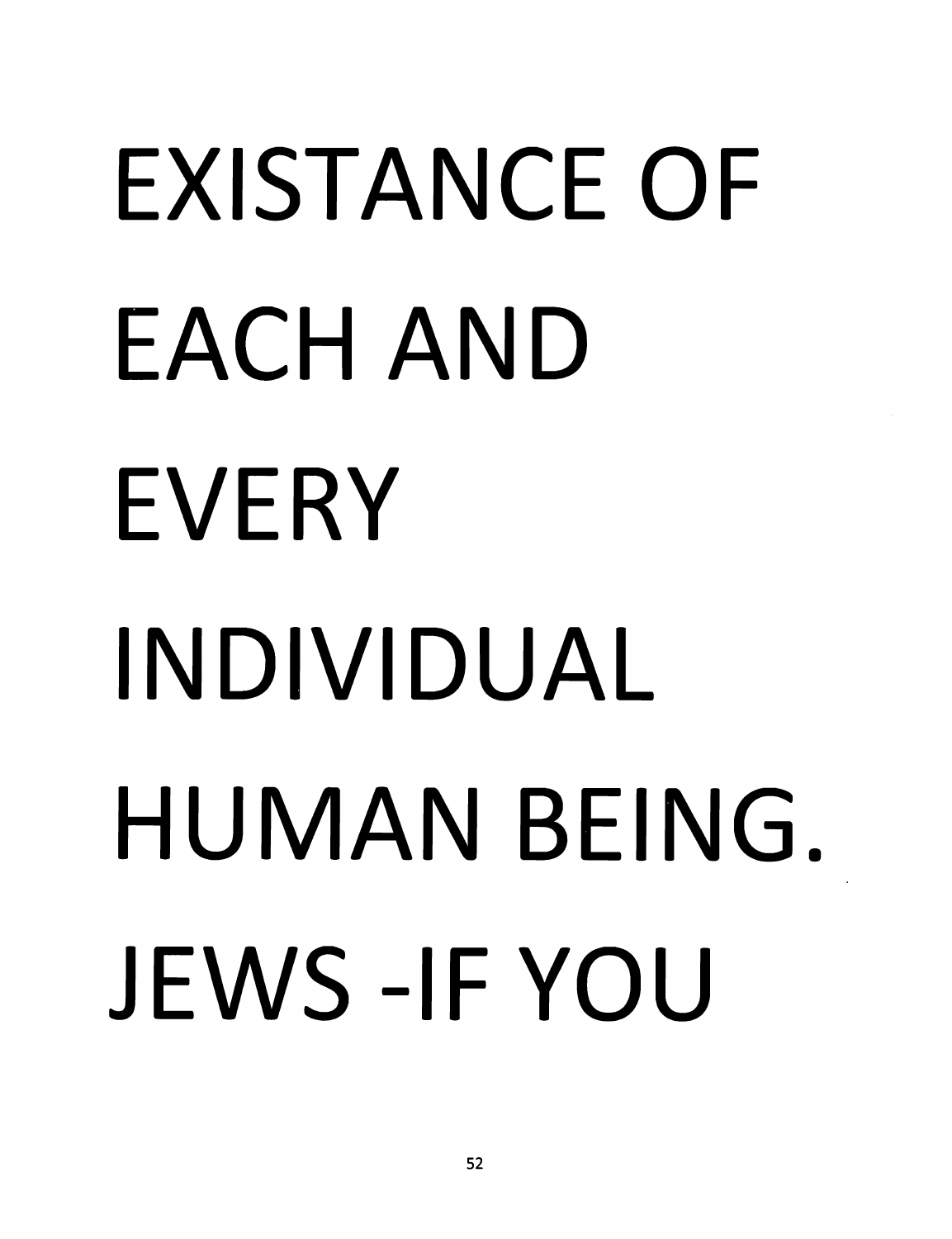# **LIKE** IT OR NOT-ARE HUMAN BEINGS. THEY MUST LOOK OUT FOR THEIR WELFARE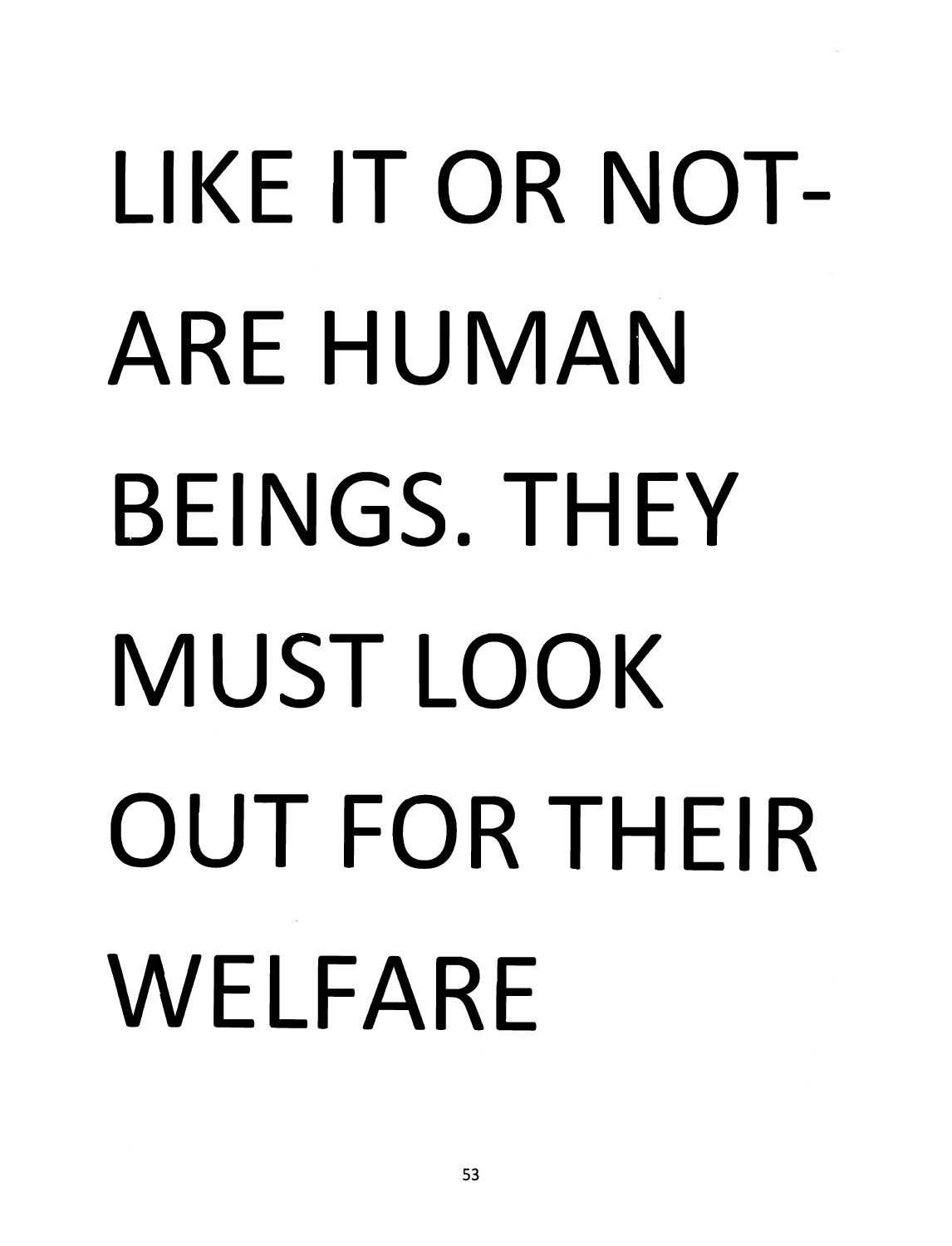## FIRST. SEE MY **BOOK #51.** KING DAVID **SUMMARIZED** IT 3000 YEARS AGO.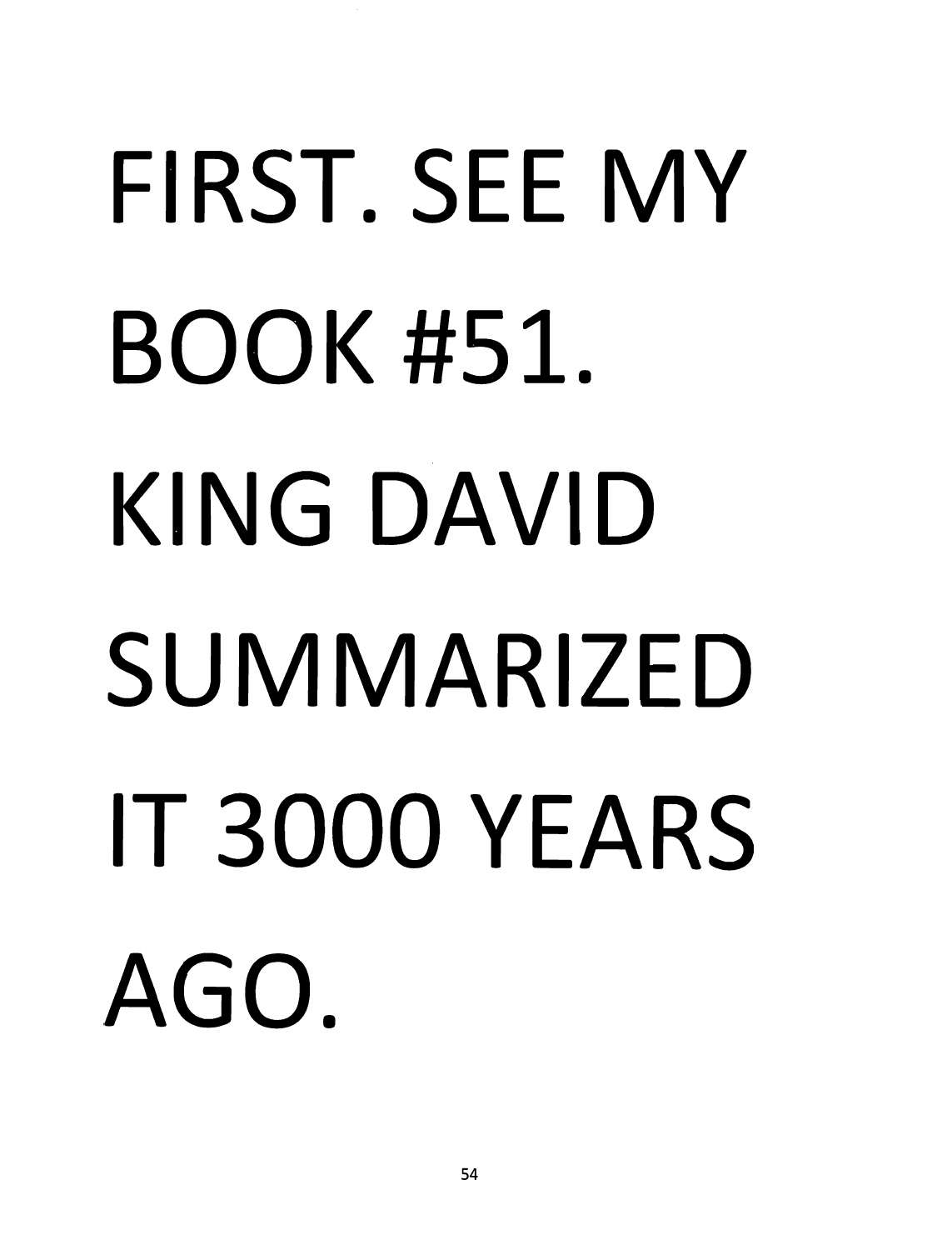## " WITH THE **JUST I WILL BE JUST WITH THE** WICKED I WILL **RETURN THEIR MEDICINE TO**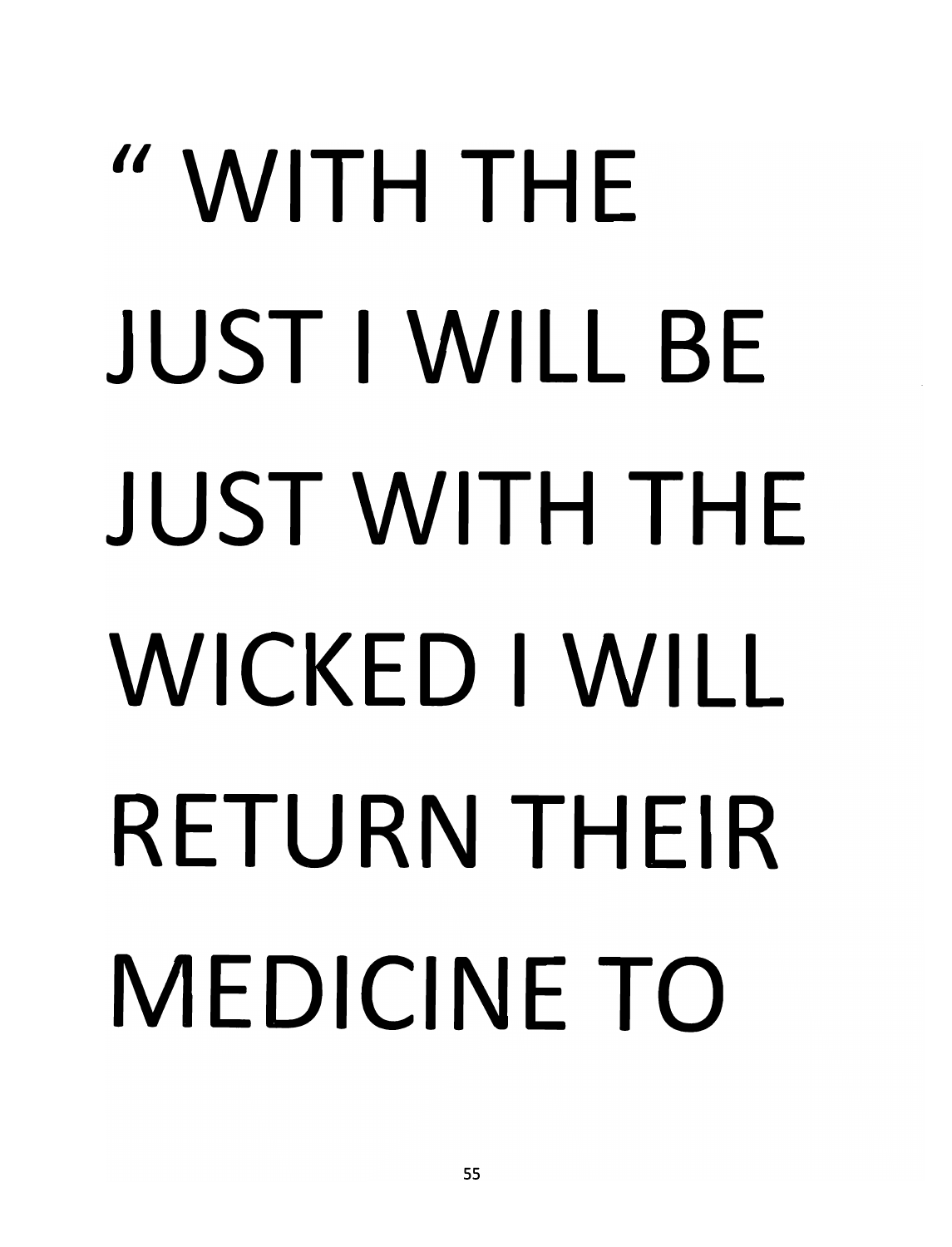## THEIR HEAD". WHY BE MORF ETHICAL AND **RELIGIOUS** THAN THE **BIBLE. THF**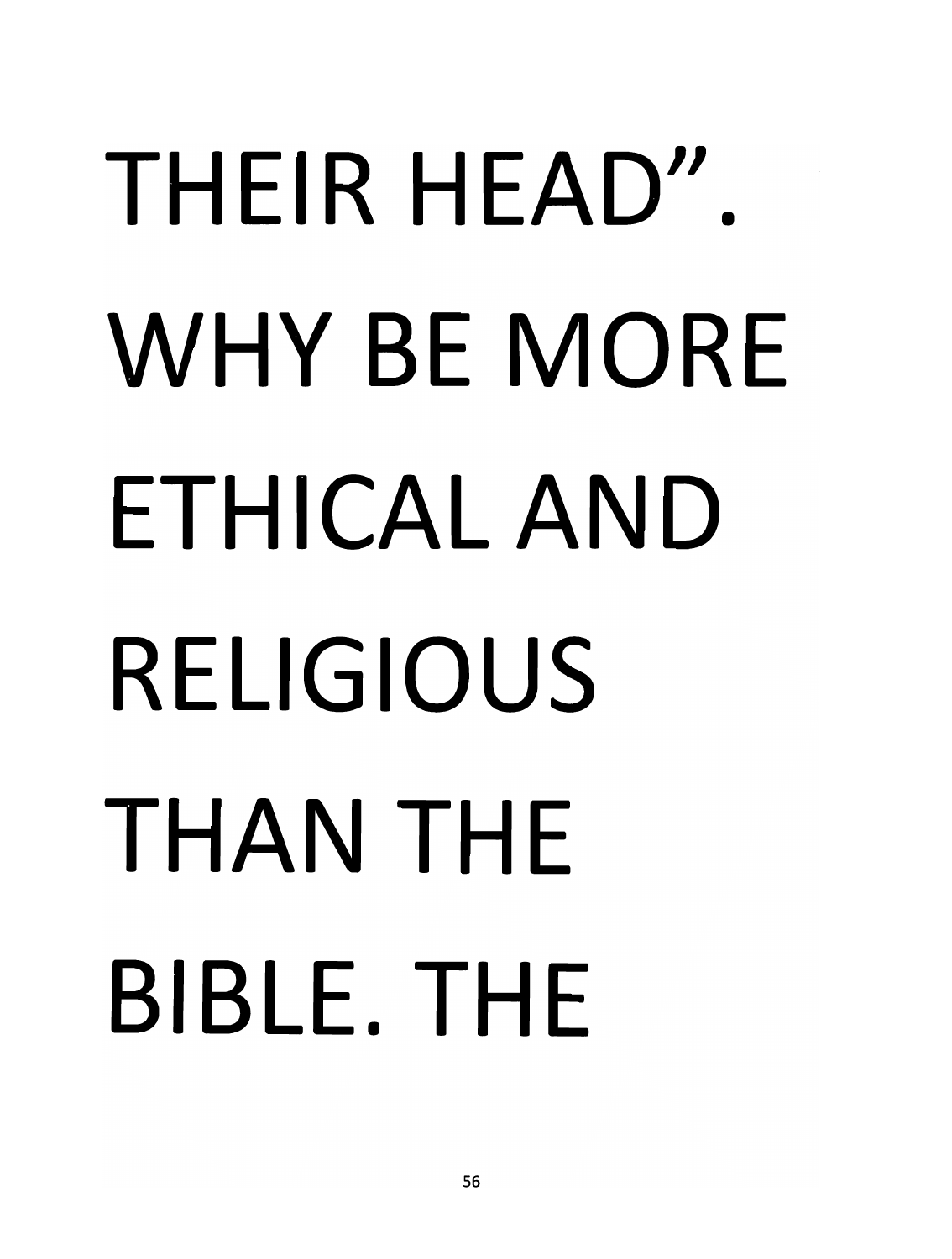

## **BIBLE** EXPLICITLTLY MANDATES BANISHMENT AND DEATH TO THOSE WHO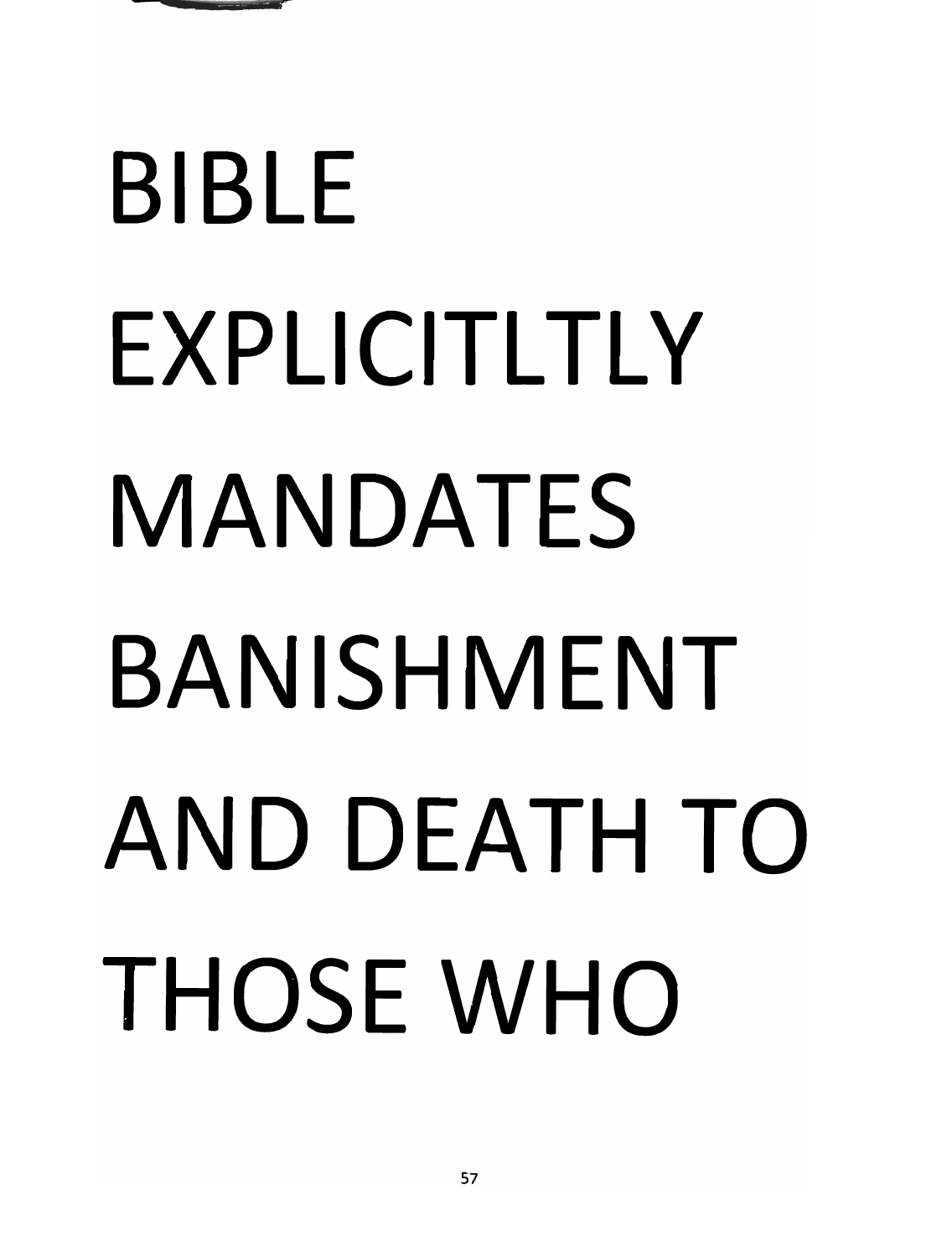# PLOT DEATH FOR US. WHAT ABOUT WORLD **OPINION AND** CONDEM-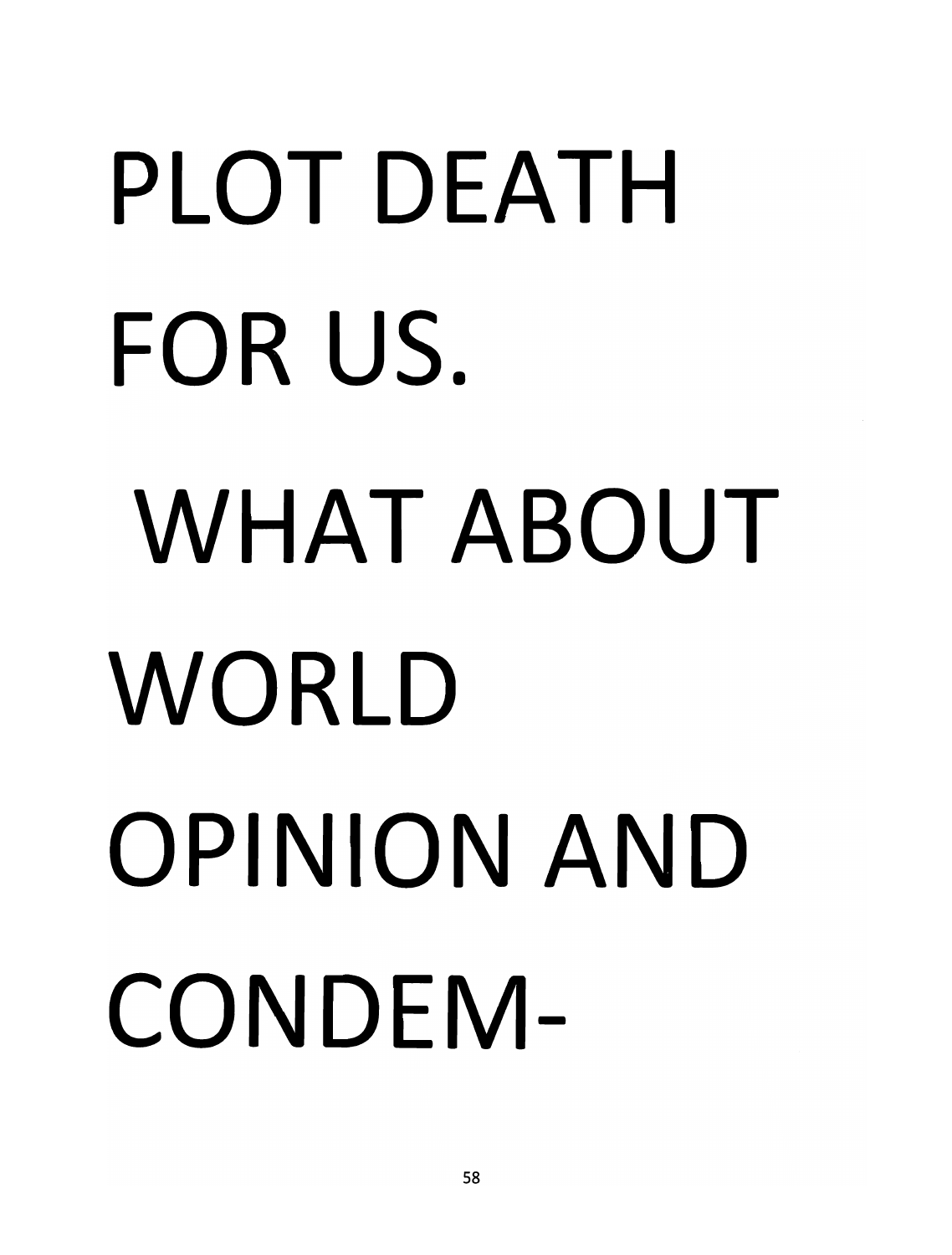## **ATION? WHERF** IS THE WORLD **TODAY WHEN JEWS ARE** DAILY KILLED AND MAIMED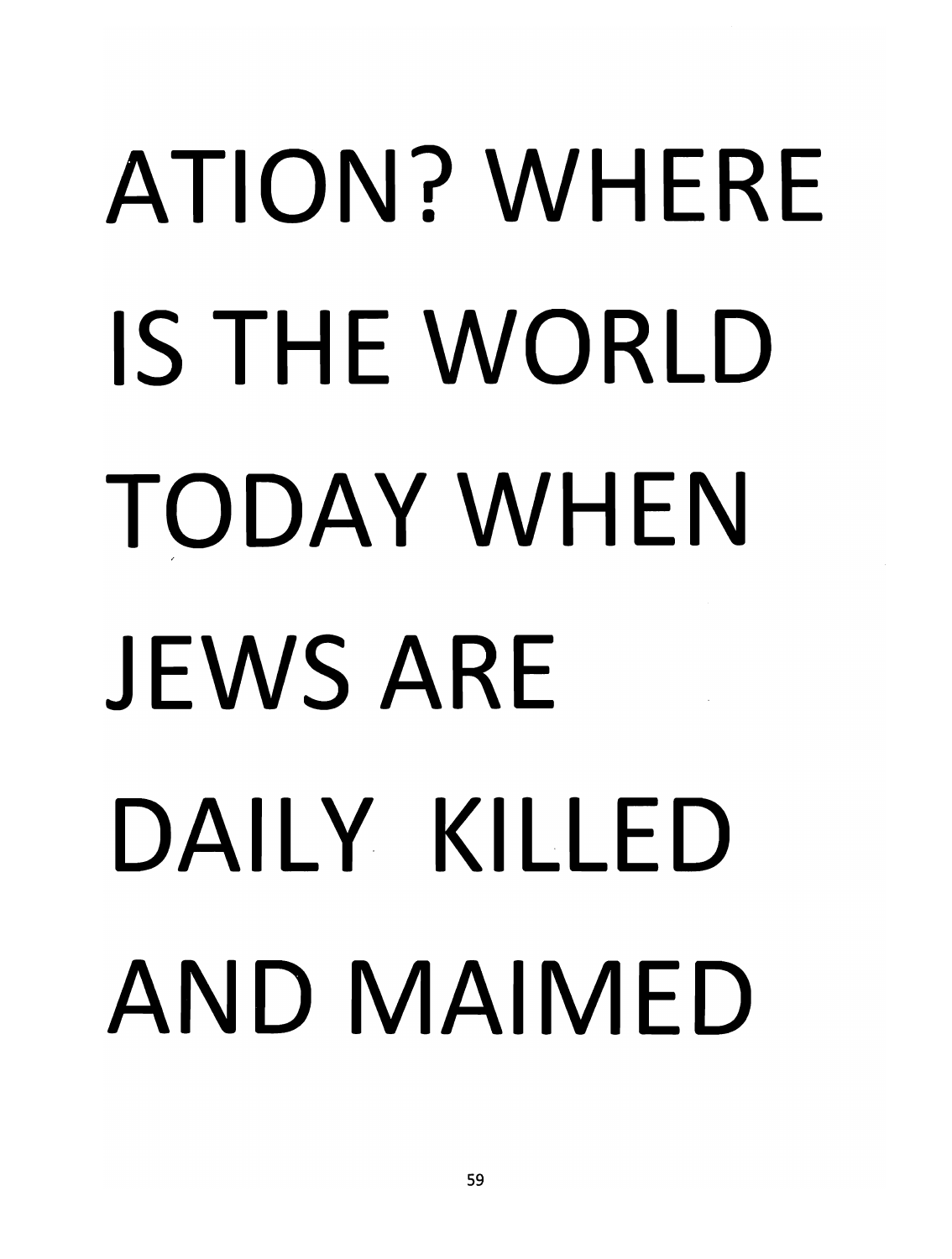## **FVERY DAY IN ISRAEL OF THE 1948 LINES 1956 LINES** 1967 LINES?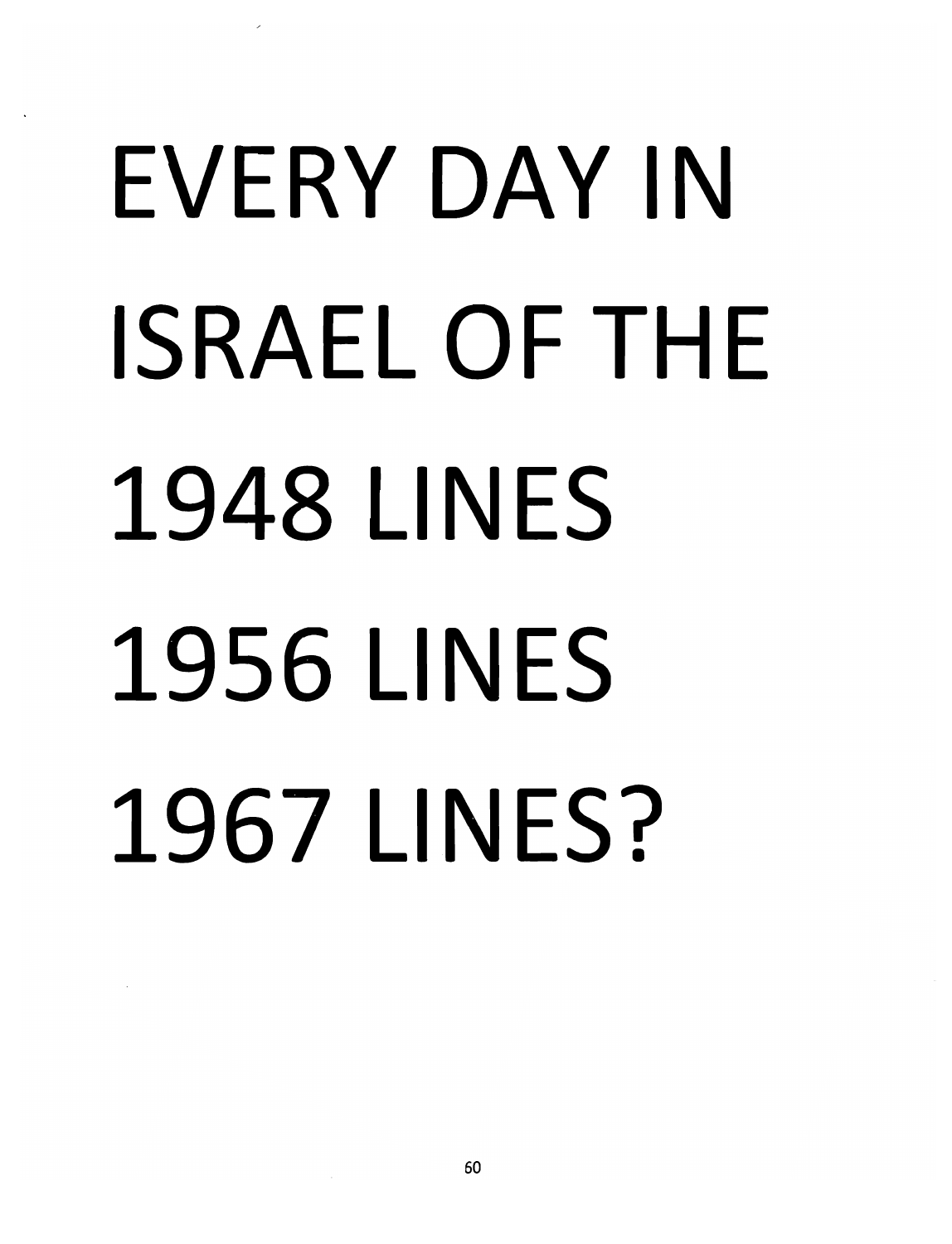#### IT IS OK FOR JEWS TO DIE. BUT ISRAEL IS TO BE CONDEMNED FOR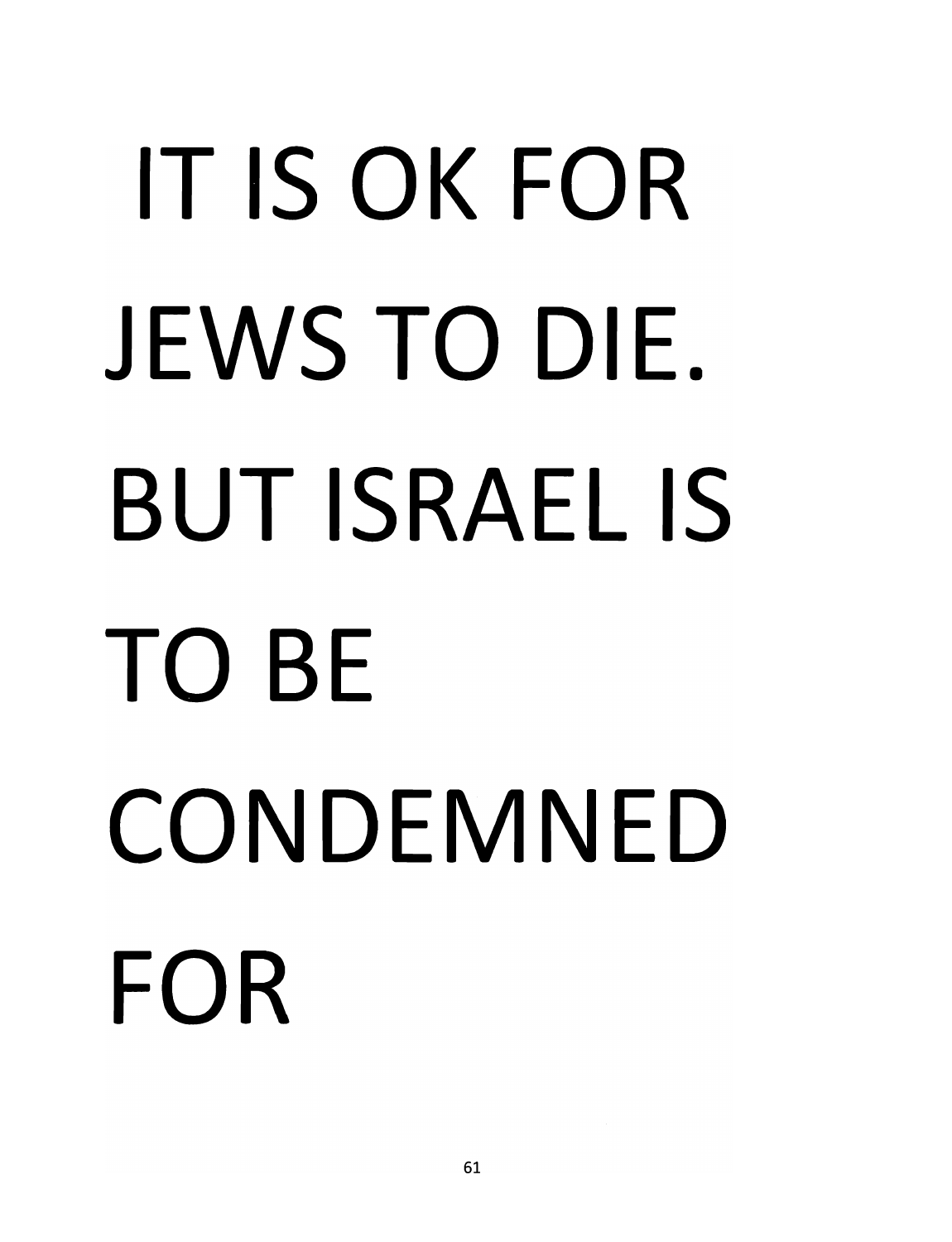## DEFENDING IT'S CITIZENS FROM MURDER. WORLD OPINION?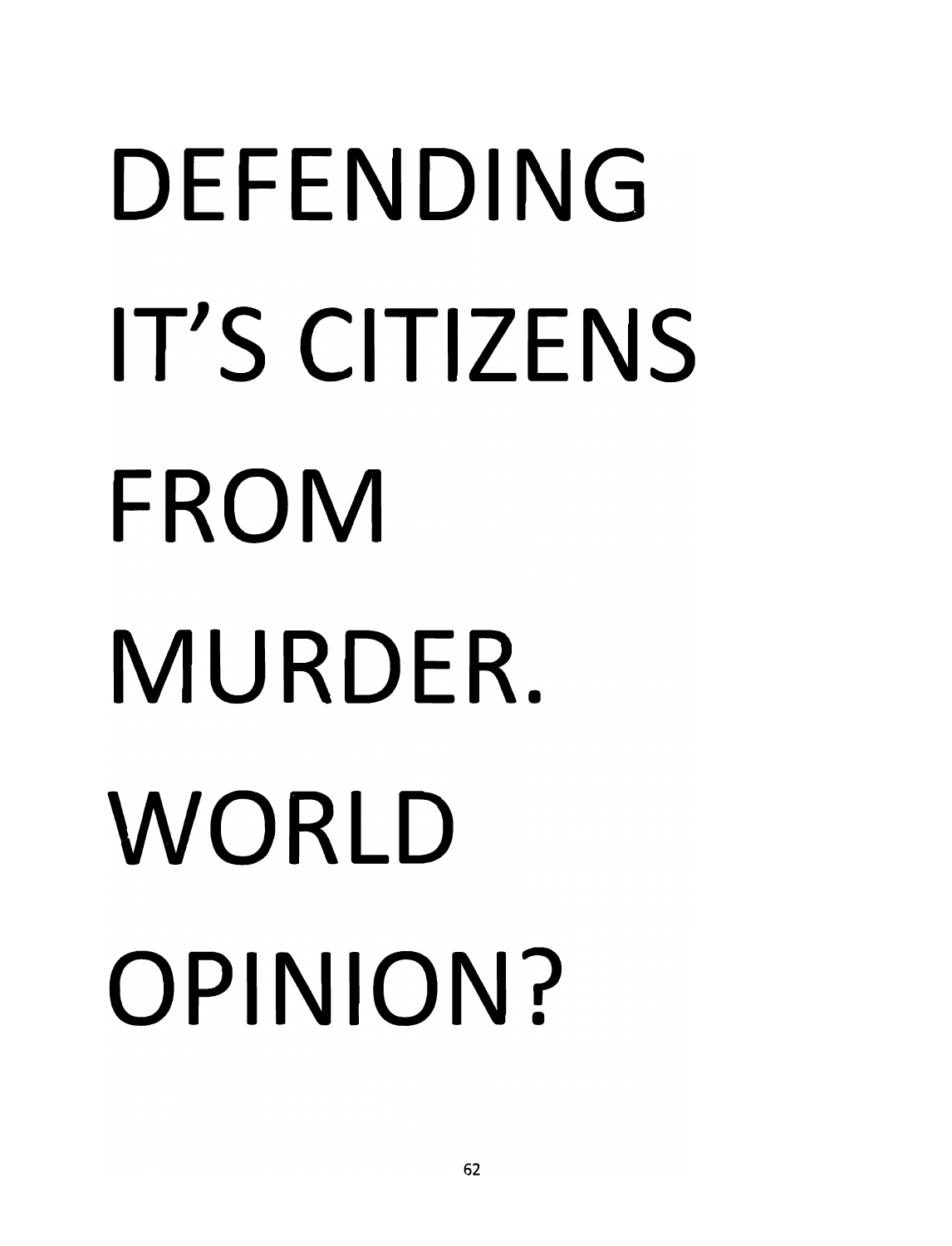# THE HELL WITH THEM IT IS THE SAME WORLD WHO WERE ACCESSORIES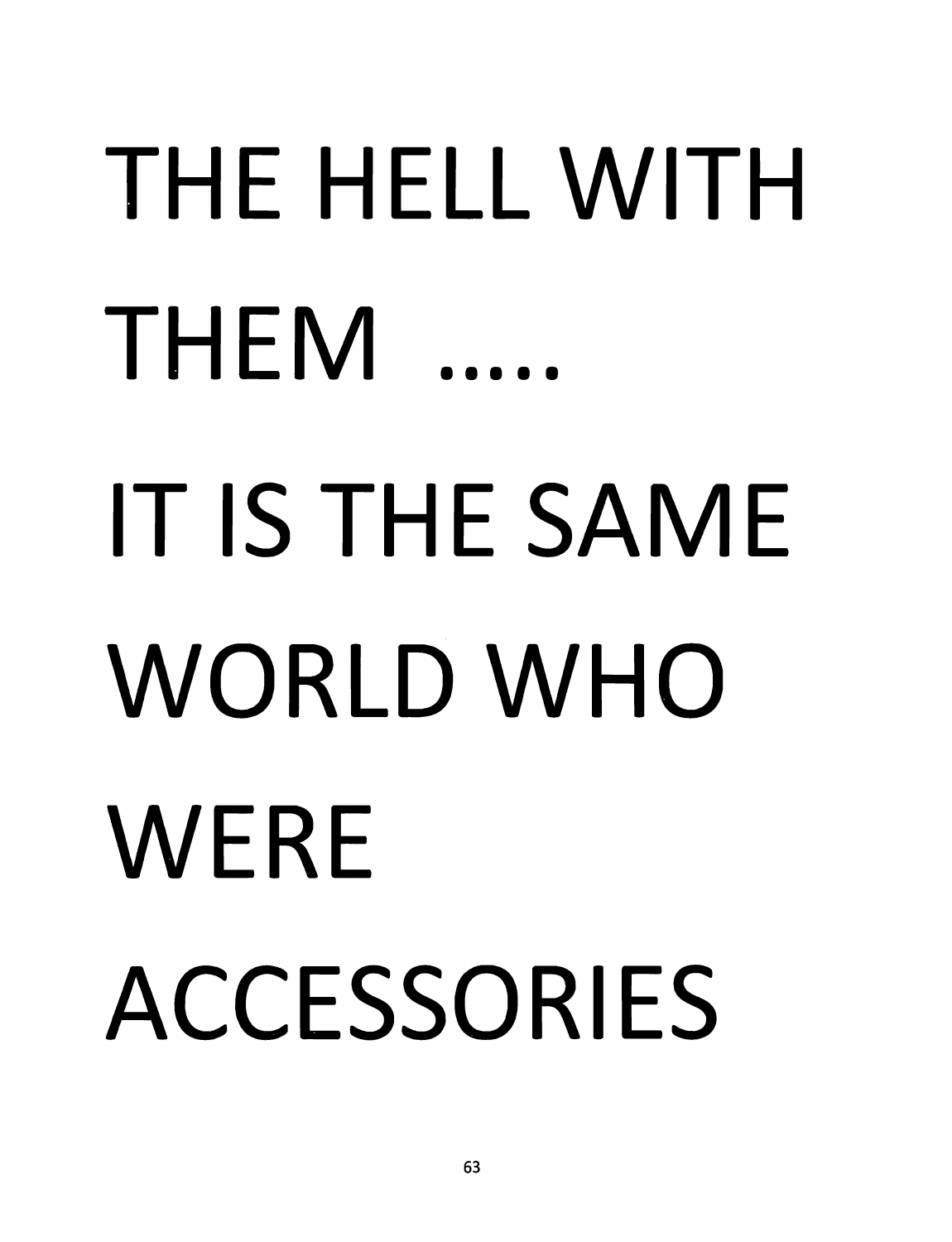## WITH THE **NAZIS IN THE MURDER OF 6 MILLION JEWS** AND 1 MILLION JEWISH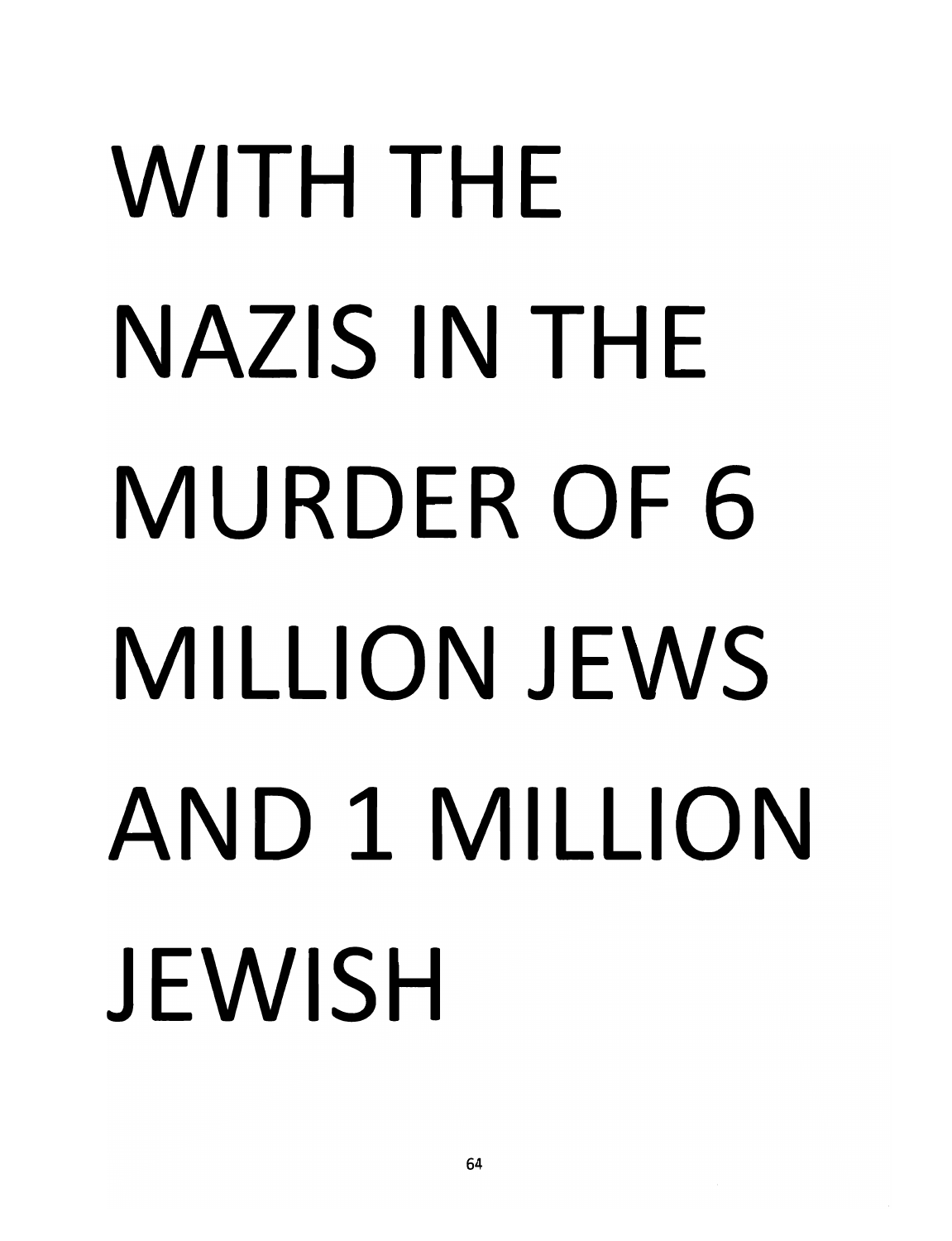## CHILDREN. THE WORLD PRESENTLY IS NO DIFFERENT. THE FRIENDS OF THE JEWS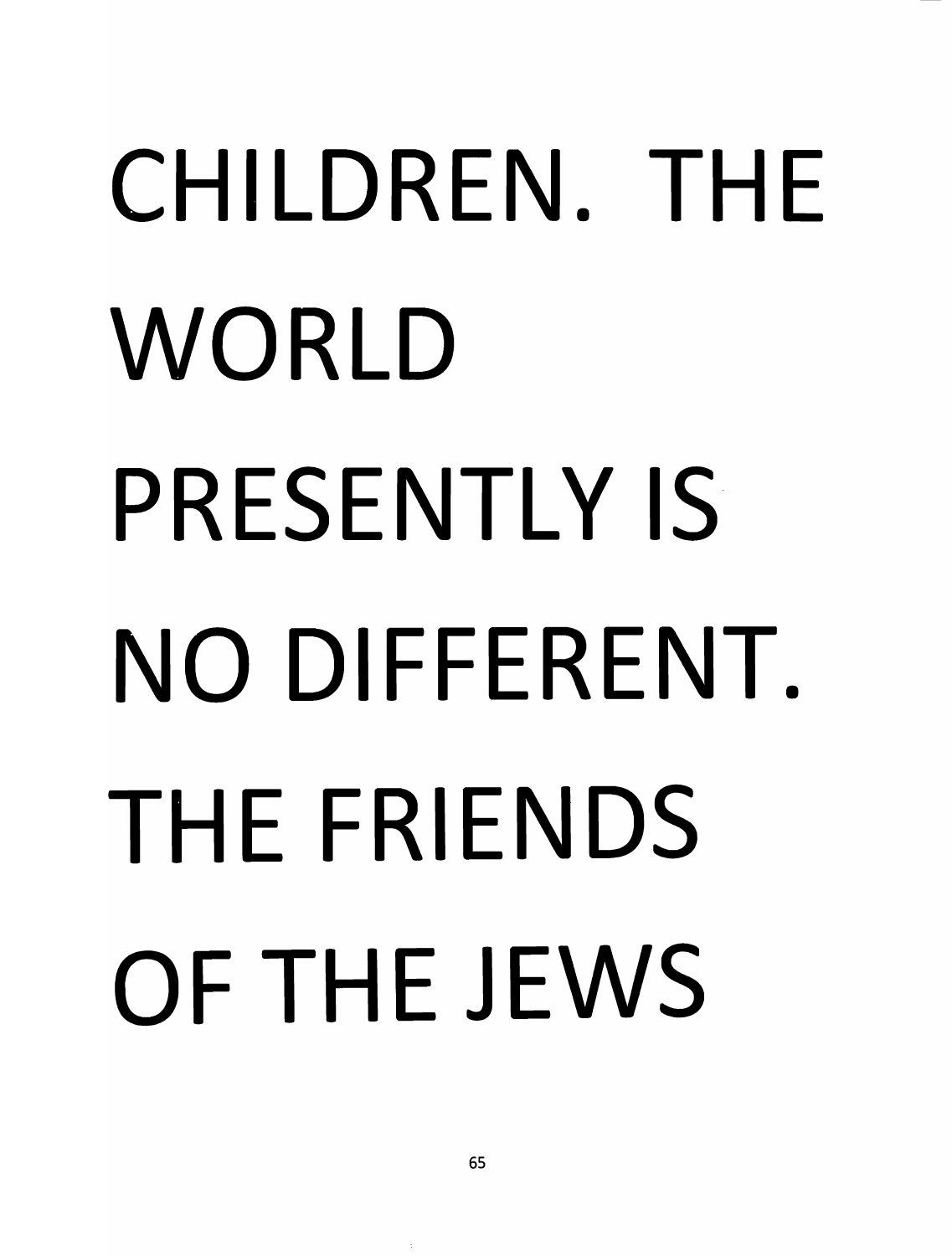## AND **ISRAEL**  WILL SUPPORT **THE JEWS** AND **ISRAEL FOR THE COLLECTIVE PUNISHMENT**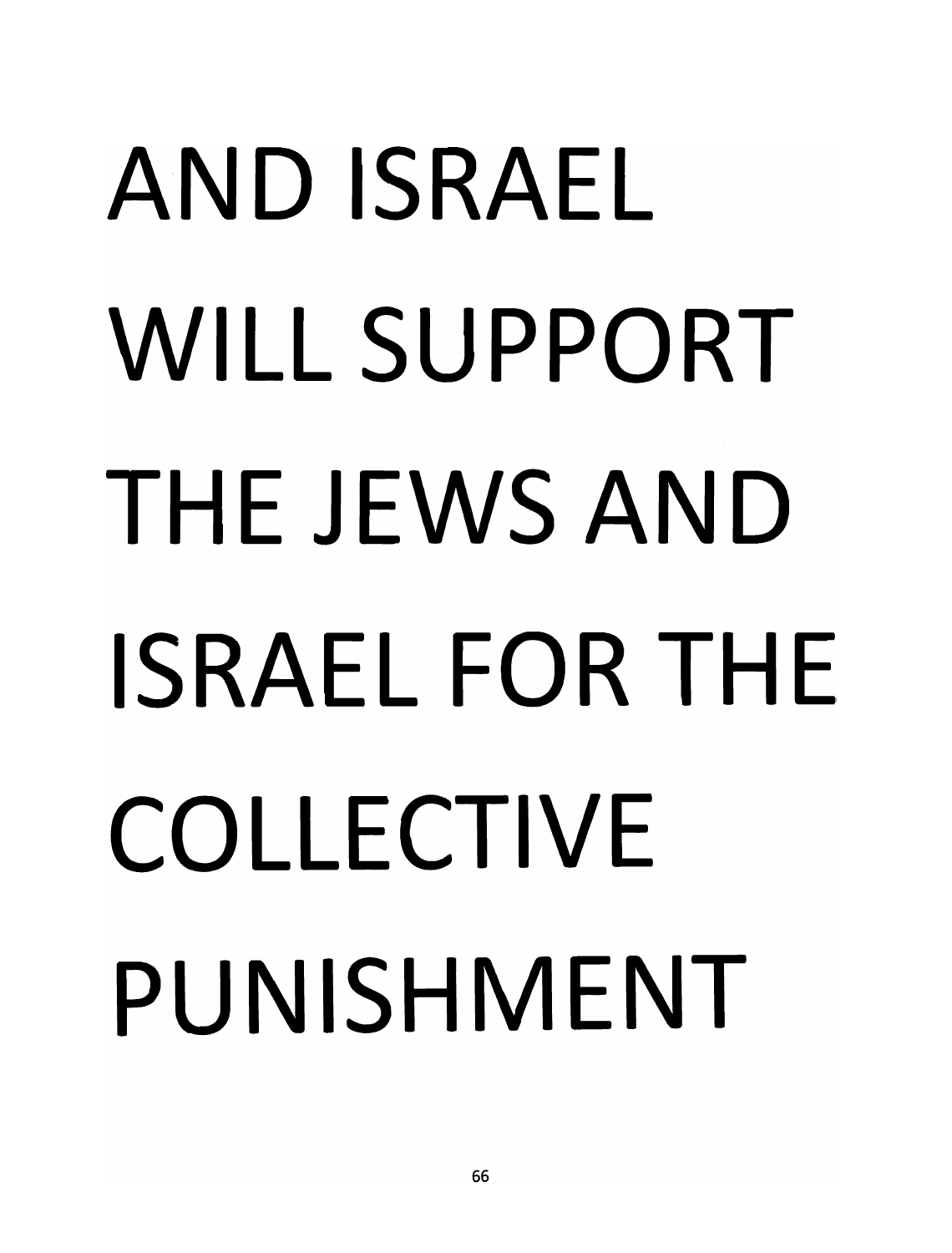#### AND BANISHMENT OF THE ARABS **ISRAEL BELIEVES IN**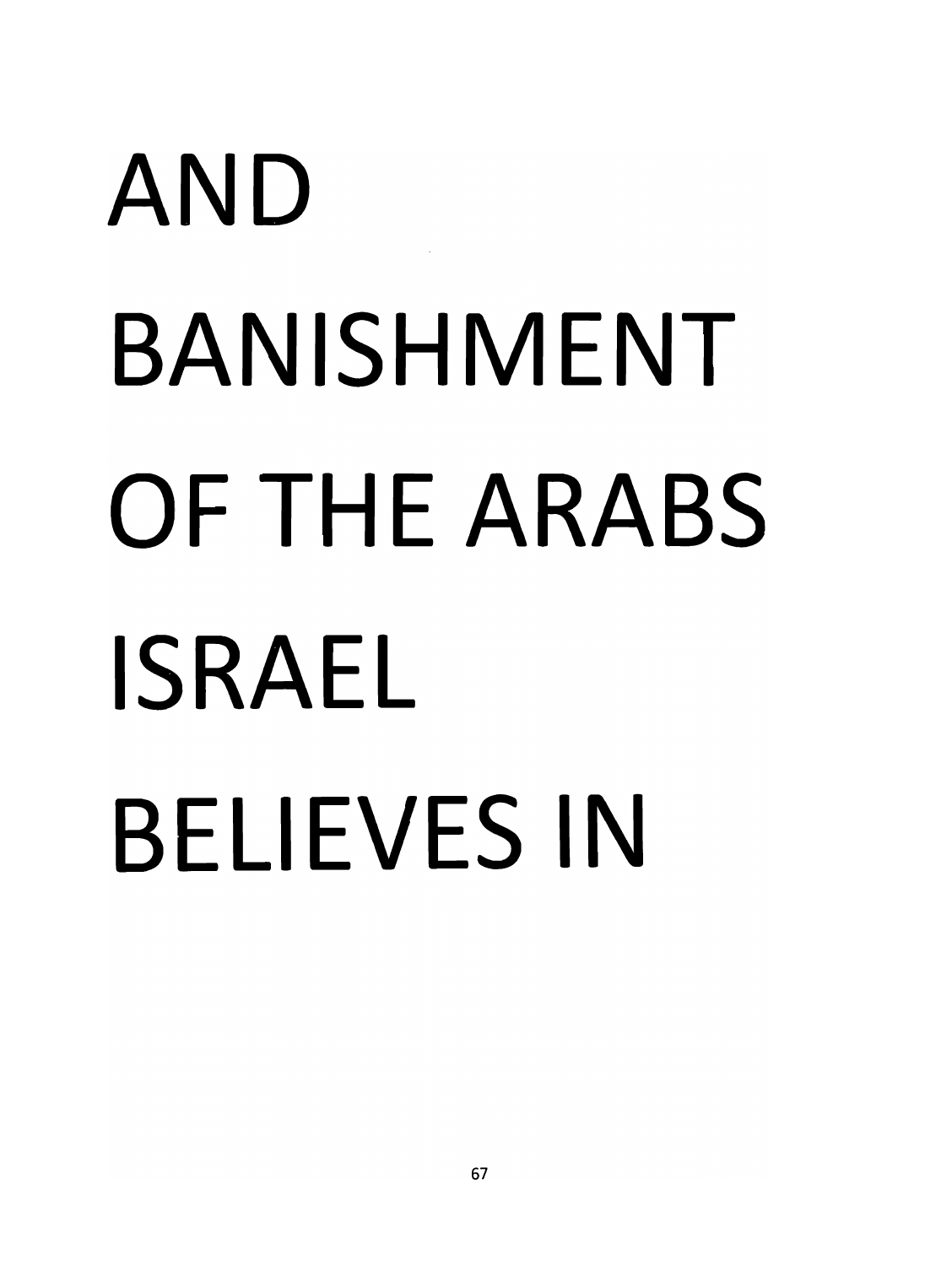## DFMOCRACY. HOWEVER, DEMOCRACY IS FOR HUMANS NOT FOR **TRASH WHO**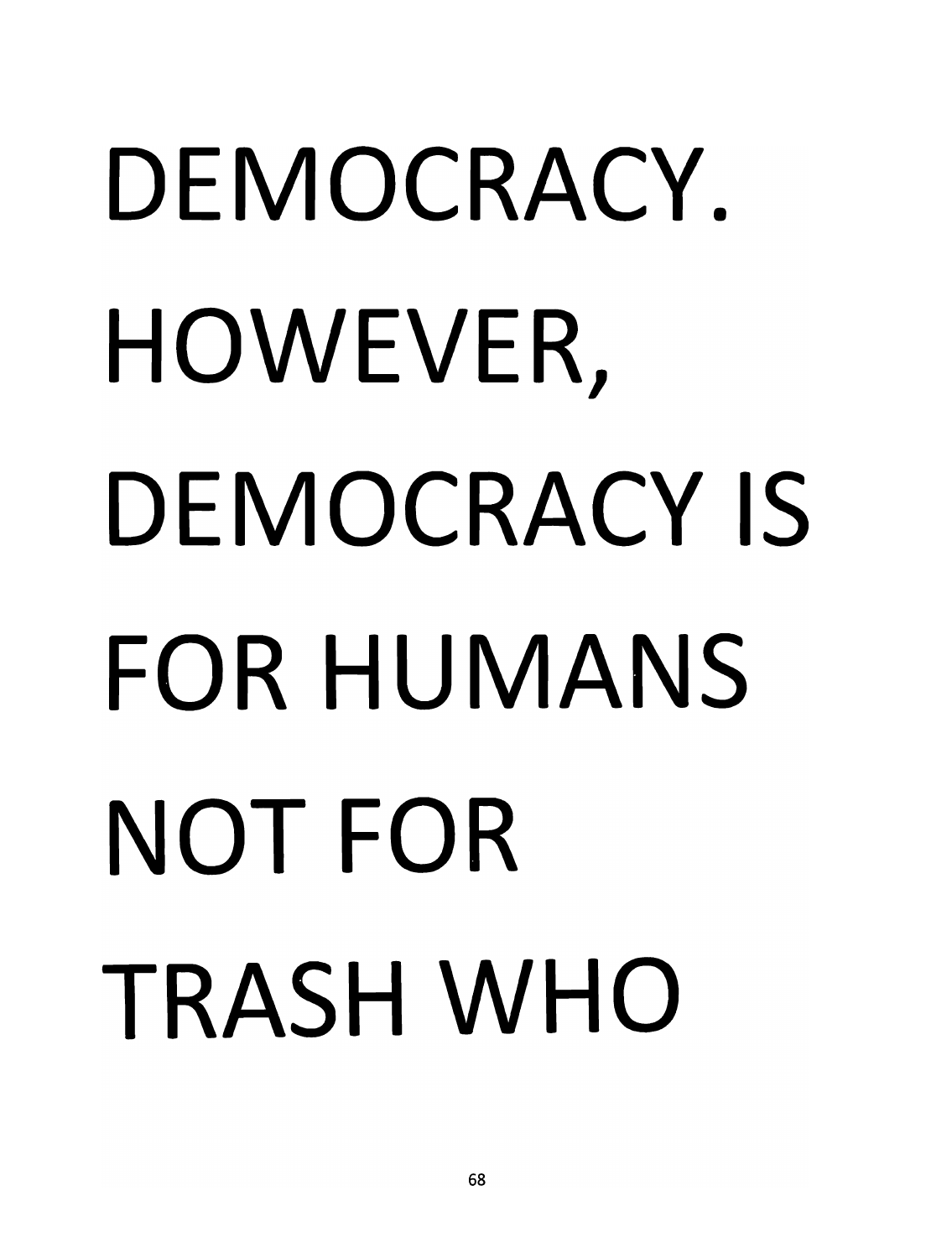# **ARE WORSE** THAN ANIMALS. **SEE BIBLE SAMUEL**